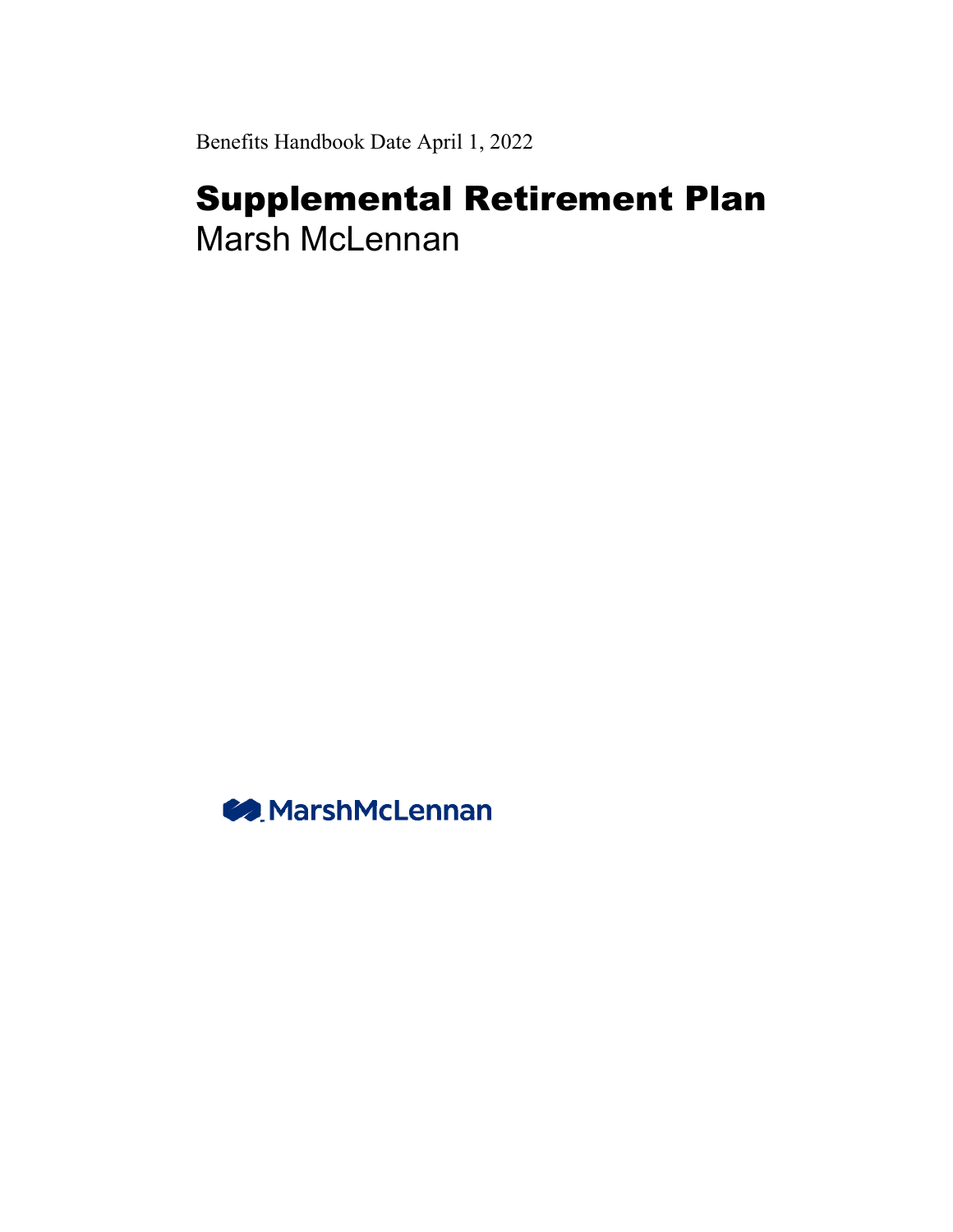# Supplemental Retirement Plan

*The Marsh & McLennan Companies Supplemental Retirement Plan (SRP) is part of the Company's US Retirement Program. The Company discontinued benefit accruals under the US Retirement Program including the SRP, effective December 31, 2016.* 

#### Plan Summary

This section provides a summary of the **Supplemental** Retirement Plan (SRP) as of January 1, 2018.

*The US Retirement Program will provide income for your retirement provided you participated in the Program before January 1, 2017 and meet its vesting requirements before your final termination of employment with the Company. Benefits under the US Retirement Program (Program) may be payable from three sources: (i) the Marsh & McLennan Companies Retirement Plan, and for certain highly compensated employees, (ii) the Benefit Equalization Plan and (iii) the Supplemental Retirement Plan.* 

*This section describes SRP provisions as of January 1, 2017. If you terminated employment before January 1, 2017, prior SRP provisions may determine your benefit.* 

*The SRP is a non-qualified retirement plan for certain highly compensated employees that may pay a benefit intended to provide retirement benefits that supplement benefits from the Marsh & McLennan Companies Retirement Plan (Retirement Plan), Benefit Equalization Plan and Social Security for the first 25 years of benefit service for a select group of highly-compensated employees.*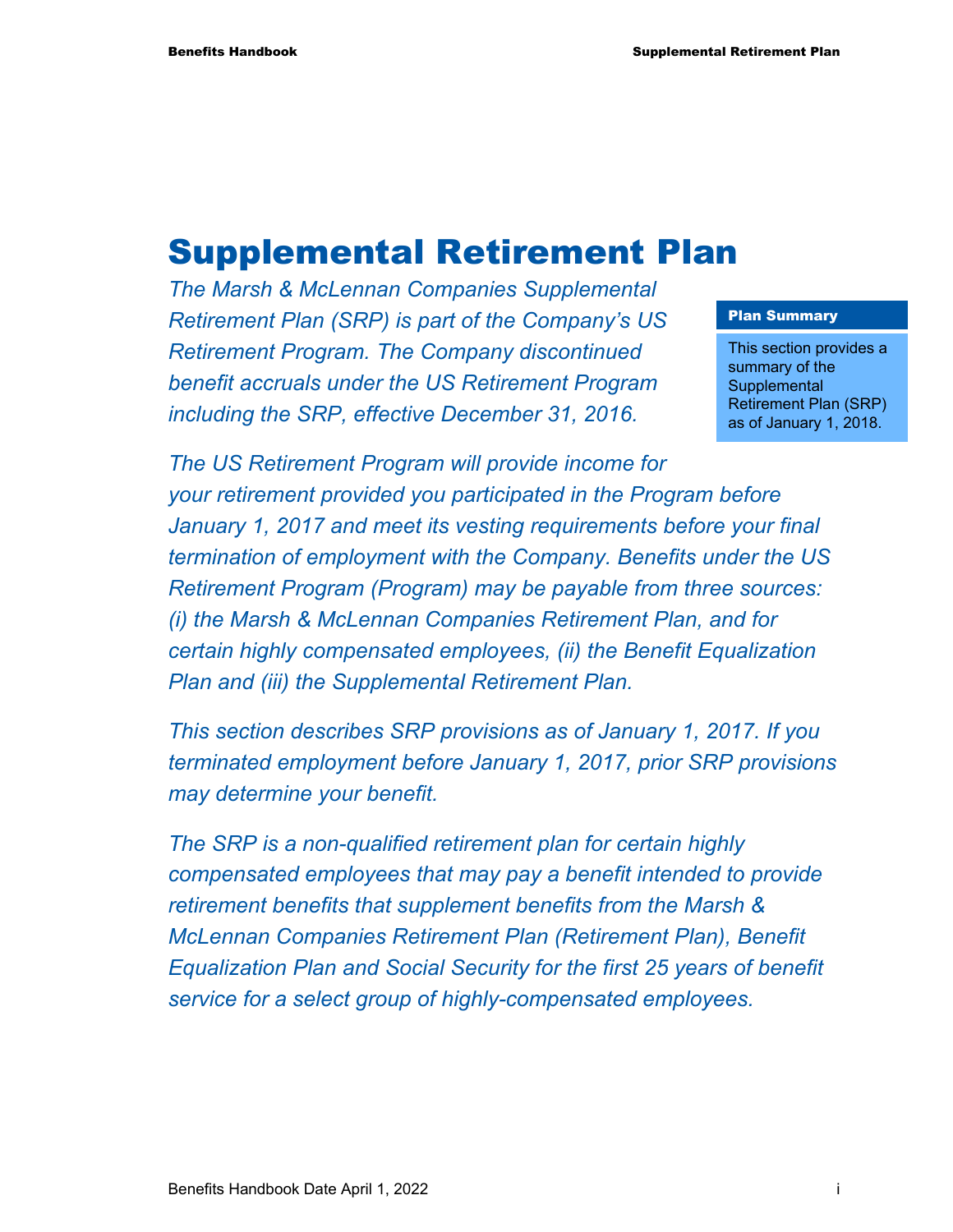*Defined terms are used throughout this section of the Benefits Handbook. These terms are defined by links to the "Glossary" (beginning on page 50). The terms "employee," "you" and "your" refer to a US employee (regular or temporary) of Marsh & McLennan Companies or any other participating company.* 

*References in this section of the Benefits Handbook to "Company" means Marsh & McLennan Companies, Inc. and its subsidiaries and affiliates other than (i) Marsh ClearSight LLC (formerly CS STARS, LLC), (ii) Mercer Services (including: Mercer HR Services, LLC, Mercer Trust Company, and (except during the period from July 1, 2013 through February 29, 2016) Mercer Health and Benefits Administration, LLC), (iii) Mercer Systems Services, (iv) Mercer PeoplePro, (v) Marsh & McLennan Agency LLC, and (vi) Dovetail Insurance Corporation. References in this section to Marsh & McLennan Companies mean Marsh McLennan.* 

#### Plan Rules Govern

In the case of any conflict between this summary description of the Marsh & McLennan Companies Supplemental Retirement Plan and the official plan document, the plan document rules govern. See also the *Administrative Information* section.

#### Defined Terms

This document uses a number of defined terms, see the "Glossary" beginning on page 50 for the definitions.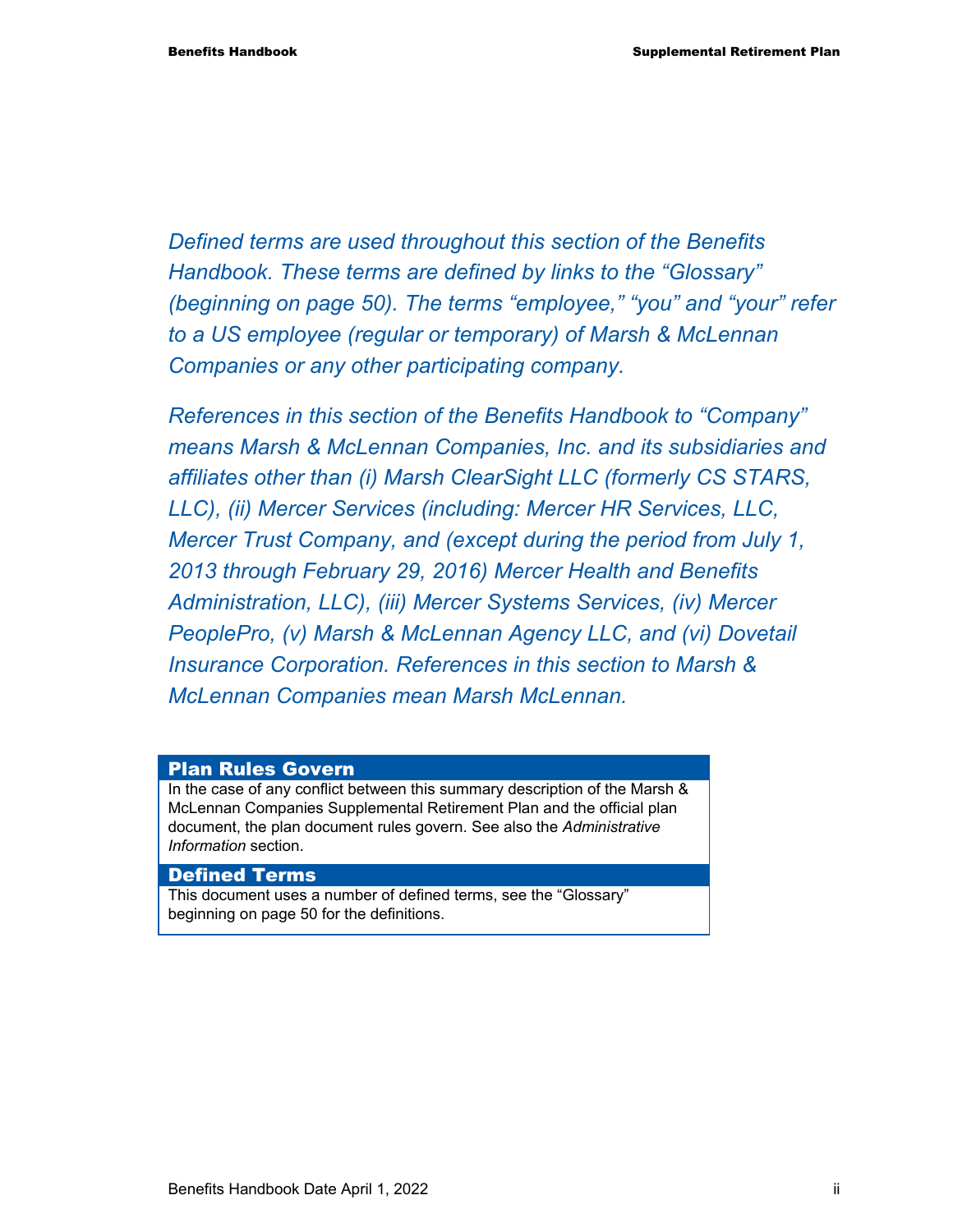# **In This Section See Page 1.1 A.1 See Page 1.1 A.1 See Page**

| Plan Benefit Formula for Benefit Accrued on or after January 1, 2006 and before |  |
|---------------------------------------------------------------------------------|--|
| Plan Benefit Formula for Benefit Accrued prior to January 1, 2006  15           |  |
| Accrued Benefit Credited Both Before and After January 1, 2006 18               |  |
|                                                                                 |  |
|                                                                                 |  |
|                                                                                 |  |
|                                                                                 |  |
|                                                                                 |  |
|                                                                                 |  |
|                                                                                 |  |
|                                                                                 |  |
|                                                                                 |  |
|                                                                                 |  |
|                                                                                 |  |
|                                                                                 |  |
|                                                                                 |  |
|                                                                                 |  |
|                                                                                 |  |
| 409A Survivor Benefit if You Die after Termination of Employment but before     |  |
|                                                                                 |  |
|                                                                                 |  |
|                                                                                 |  |
|                                                                                 |  |
|                                                                                 |  |
|                                                                                 |  |
|                                                                                 |  |
|                                                                                 |  |
|                                                                                 |  |
|                                                                                 |  |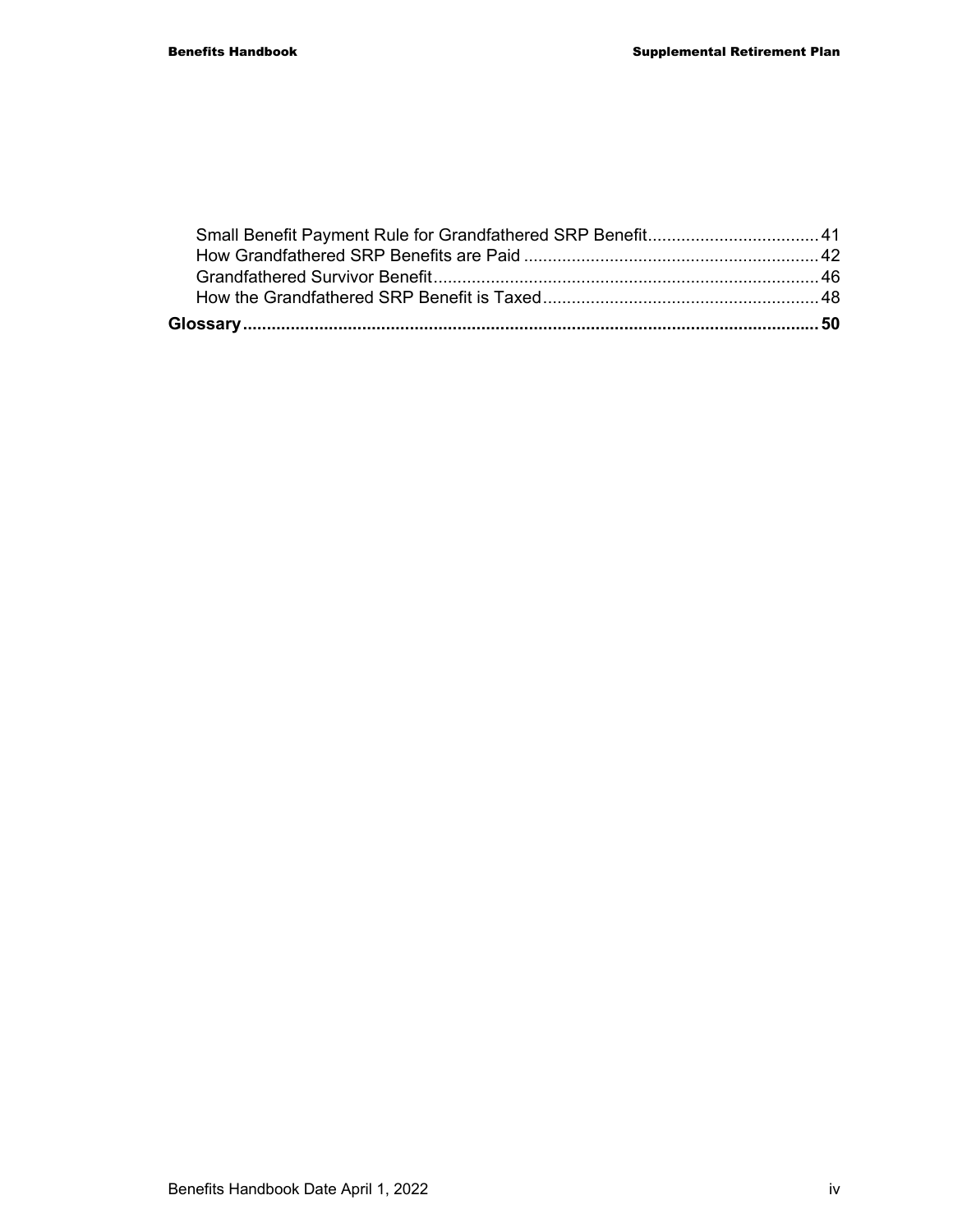# Important Concepts for Non-qualified Retirement Plans

#### *What is a Non-qualified Plan?*

A non-qualified retirement plan is a benefit plan whose primary purpose is to provide supplemental benefits to a select group of senior management or highly-compensated employees. Non-qualified retirement plans provide additional benefits over and above the benefits provided by a company's tax-qualified retirement benefit plans. At Marsh McLennan, this includes the non-qualified:

- **Benefit Equalization Plan (BEP) and**
- **Supplemental Retirement Plan (SRP)**

and may also include non-qualified benefits earned under an acquired company's plans, such as the Johnson & Higgins Pension Excess Benefit Plan (J&H Excess Plan), Sedgwick Excess Retirement Plan (Sedgwick Excess Plan) and Organization Resources Counselors, Inc. Supplemental Retirement Plan (ORC Excess Plan).

### *TAX-QUALIFIED PLAN vs. Non-qualified Plan*

A TAX-QUALIFIED PLAN is a plan that qualifies under Section 401(a) of the Internal Revenue Code (IRC), and therefore enjoys significant tax advantages for both the employee and employer. Some examples of these advantages are:

- The employee is not taxed when benefits are earned; only when benefits are received.
- **Plan benefits accumulate free of taxes until distributed.**
- Once a participant terminates and reaches early or normal retirement age, there are few if any restrictions on participants' ability to choose the time and form for their benefit payments.
- **Plan assets are secure they are set aside in trust, beyond the reach of an** employer's creditors, providing a high level of security for employees.

In exchange for these tax advantages, Internal Revenue Code rules and regulations must be strictly followed. However, these restrictions can impact benefits for highly compensated employees. One significant restriction is that under a Tax-Qualified plan, benefits are limited:

- A tax-qualified plan must limit the annual benefit a participant can receive to \$210,000 per year (for calendar year 2016).
- A tax-qualified plan must limit the amount of a participant's compensation when calculating benefits to \$265,000 (for calendar year 2016).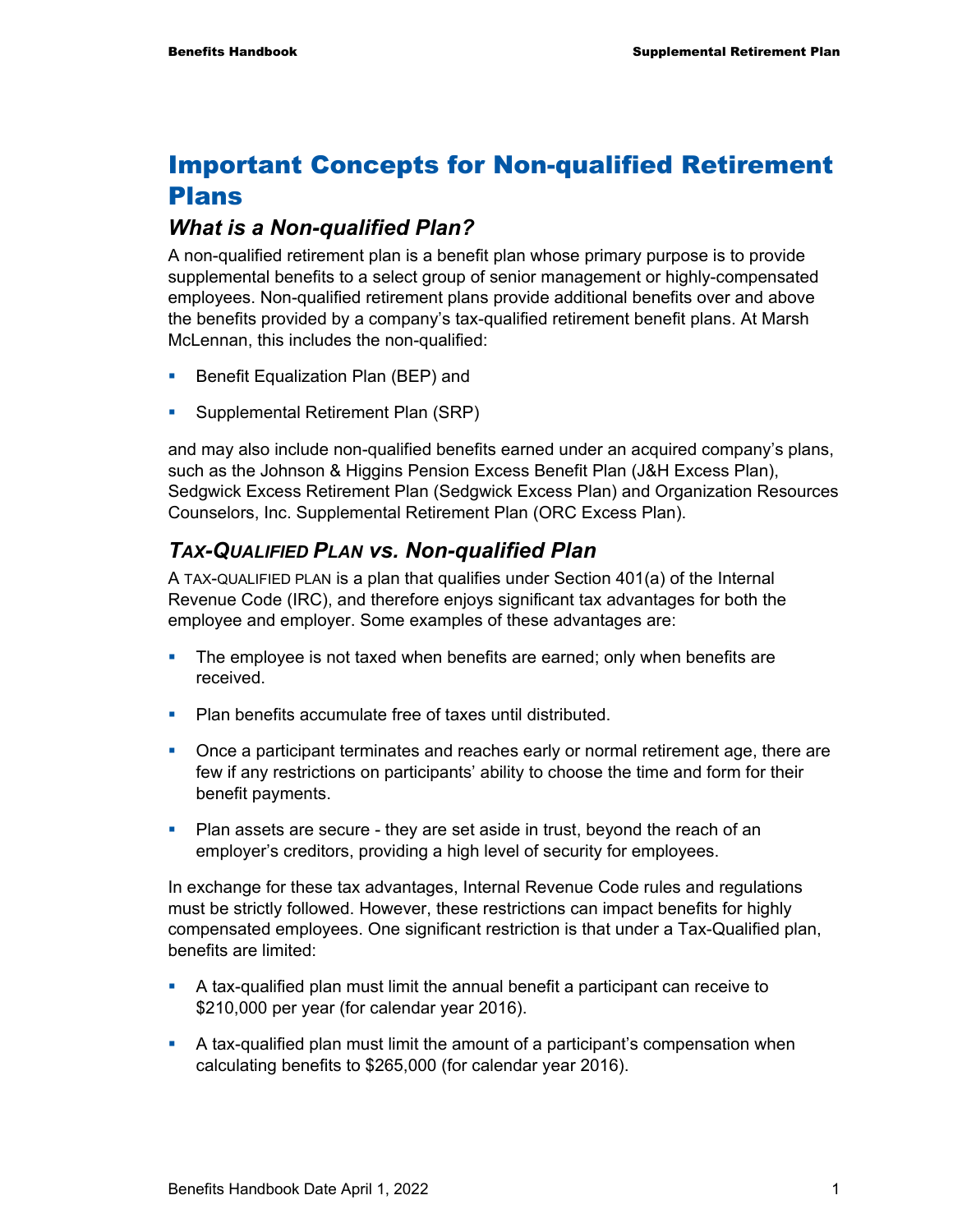A non-qualified plan provides similar tax advantages, but generally has no statutory limits on the amount of the benefit that may be provided. However, in order to provide retirement benefits that are tax-deferred until payment, non-qualified plans must observe a different set of rules under the IRC, some of which are complex. For example:

- **Participation in non-qualified plans must be limited to a select group of management** or highly compensated employees. See *"*SRP Eligibility*"* on page 13 for details*.*
- Plan benefits may not be funded by a trust. Benefits under the Company's nonqualified plans will be paid from the Company's general assets except for certain payments attributable to benefit accruals under the BEP and SRP prior to January 1, 2003, which were arranged to be paid through annuities purchased from various insurance companies. See "Annuities Purchased Prior to 2003" on page 45 for details.
- Non-qualified plan benefits accrued and vested on and after January 1, 2005 or nonqualified benefits regardless of when accrued or vested, that are paid in accordance with a plan term first made available after October 3, 2004 are subject to the requirements of Internal Revenue Code Section 409A (Section 409A). See "What is Section 409A?" on page 2 for details.
- Non-qualified plan benefits accrued and vested prior to January 1, 2005 that are paid in accordance with a plan payment term that was a part of the plan on October 3, 2004 are not subject to tax rules in effect under Section 409A. A plan sponsor had the option to grandfather that portion of a vested ACCRUED BENEFIT payable under prior tax rules. See "Grandfathered SRP Benefit" on page 41.
- Non-qualified benefits are subject to significant restrictions on the time and form of payment that do not apply to tax-qualified plans. See "When the 409A SRP Benefit Commences" on page 24 for details.

### *What is Section 409A?*

The American Jobs Creation Act (signed into law on October 22, 2004) added Section 409A to the IRC. Section 409A significantly changed the rules that govern payments from non-qualified retirement plans such as the BEP and SRP or the frozen J&H Excess Plan, Sedgwick Excess Plan and ORC Excess Plan.

Section 409A introduced strict rules governing the time and form of payment under nonqualified plans, subjecting their benefits to tax penalties that are imposed on the employee, if its rules are not followed.

In general, Section 409A added rules for non-qualified plans that are more restrictive than the rules that were previously in effect. More details are provided below and elsewhere in this Benefits Handbook section.

The 409A benefit must be payable at a time and in a form that is specified by the plan and not subject to the discretion of the participant or Company, for example, at the later of age 55 or SEPARATION FROM SERVICE, in the form of an annuity. It is not permitted to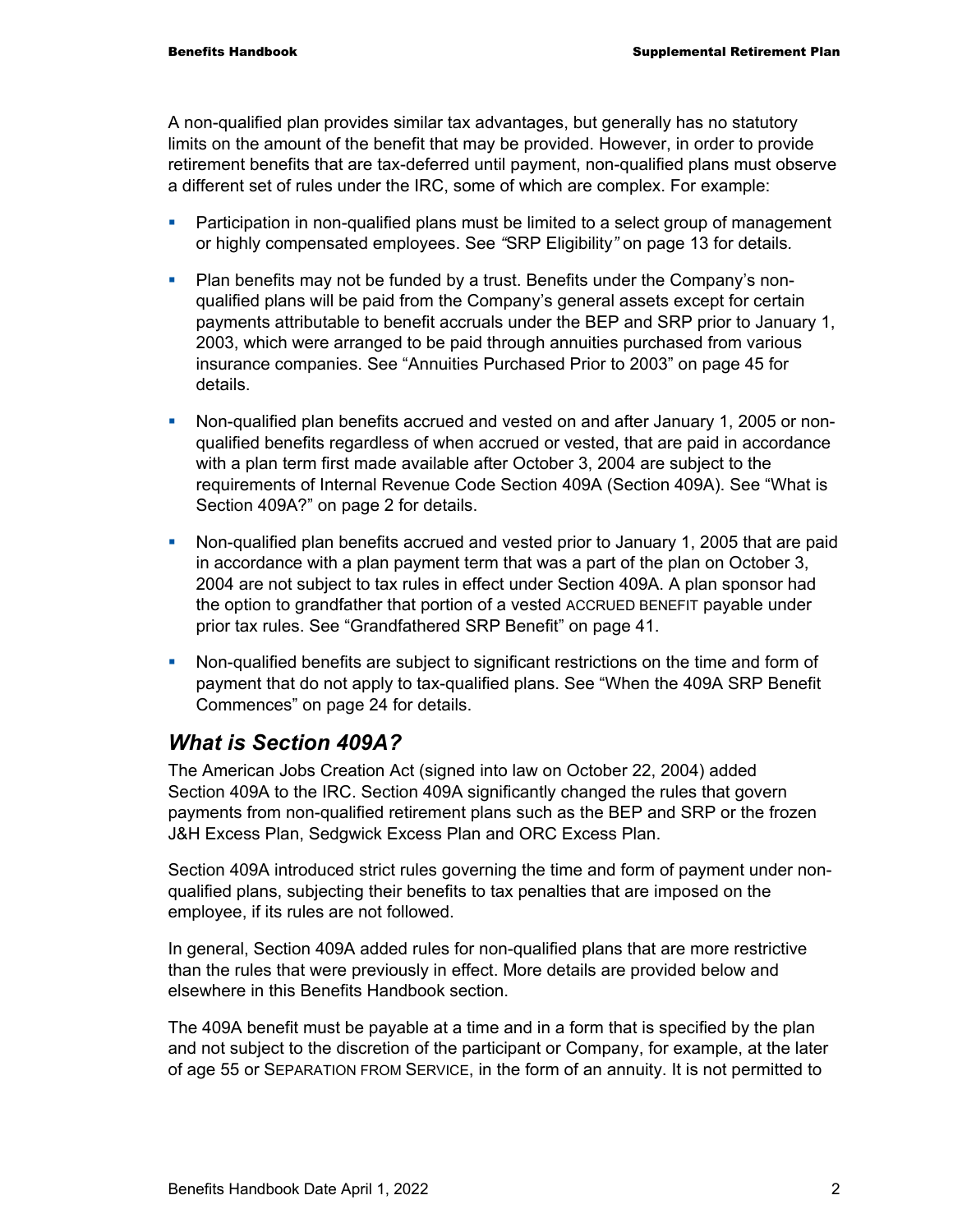provide a participant with choice between an annuity payment and a single sum payment. Further, once a form of annuity has been elected and benefit payments have commenced, the form of annuity cannot be changed. See "When the 409A SRP Benefit Commences" on page 24 for details.

If the IRS were to determine that a payment made to you from the BEP, SRP, J&H Excess Plan, Sedgwick Excess Plan, ORC Excess Plan or from another non-qualified arrangement aggregated with any of these plans under the Section 409A aggregation rules, is not compliant with Section 409A, you could be subject to immediate taxation and a 20% excise tax "penalty" on all aggregated unpaid plan benefits that are subject to Section 409A.

#### *Determination of a Grandfathered Benefit*

At the time that Section 409A was enacted, employers were permitted to "grandfather" non-qualified benefits accrued and vested before January 1, 2005, provided the benefit is paid according to plan terms that were in effect on October 3, 2004, under prior tax rules thereby exempting them from the rules imposed by Section 409A. Marsh McLennan took steps to secure grandfathered treatment for BEP, SRP, J&H Excess Plan or Sedgwick Excess Plan benefits.

A plan sponsor was not legally required to "grandfather" those non-qualified benefits that qualified for such treatment. If a plan sponsor chose not to "grandfather" those benefits then all benefits under the plan were subject to the restrictions of Section 409A rules. Organization Resources Counselors, Inc. (ORC), prior to its acquisition by the Company, determined that benefits under the ORC Excess Plan would not be grandfathered. Accordingly, all benefits under the ORC Excess Plan are subject to Section 409A.

Participant control over the time and form of payment of a grandfathered non-qualified benefit has to be subject to substantial limitations or restrictions; otherwise, the IRC would deem a participant to be in "constructive receipt" of his or her benefit, causing immediate income taxation of the benefit. These rules are reflected in the grandfathered benefit payment rules, where a grandfathered benefit commences at the same time and in the same form as elected for the TAX-QUALIFIED PLAN benefit. To the extent the participant is eligible for and wants to elect a single sum payment in lieu of an annuity, such an election must be made at least 12 months in advance of the payment date (or be subject to a 6% penalty reduction. See "Electing a Single Sum Payment" on page 43 for details.

At the time that the Company took steps to grandfather BEP and SRP benefits under prior tax rules, these plans provided a pre-commencement SPOUSE survivor benefit to eligible opposite-sex spouses. Therefore, a pre-commencement survivor benefit paid to an opposite-sex spouse with respect to a grandfathered benefit is also grandfathered. Effective January 1, 2009, the Company amended the BEP and SRP to extend eligibility for a pre-commencement survivor benefit to eligible same-sex spouses and eligible DOMESTIC PARTNERs. However, because this payment option was not part of the nonqualified plans on October 3, 2004, the payment of a survivor benefit to an eligible same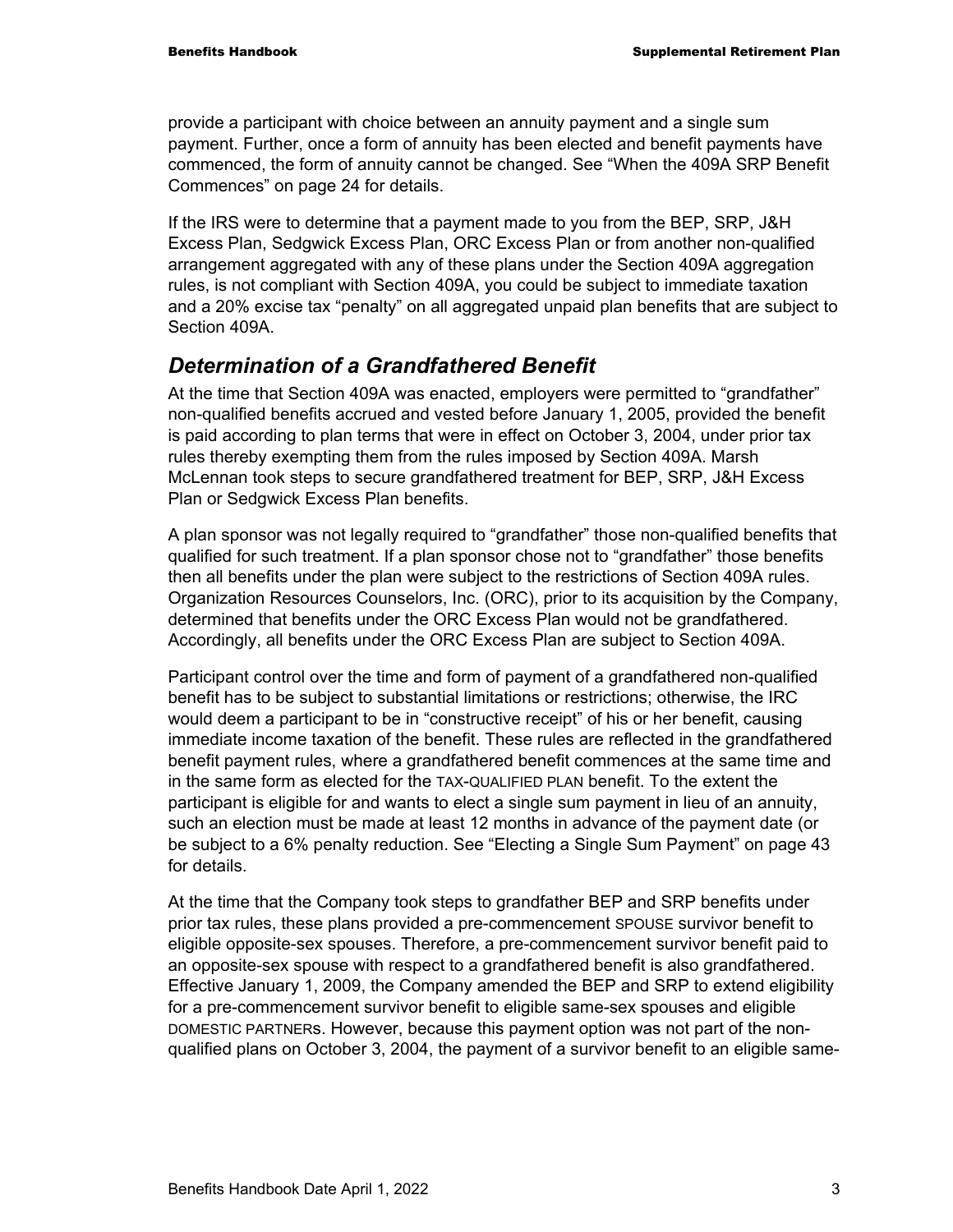sex spouse or domestic partner, regardless of when the benefit was accrued and vested, is not grandfathered and therefore subject to Section 409A.

### *Summary of Time and Form of Payment Rules under the Marsh & McLennan Companies Non-qualified Retirement Plans*

Below is a summary of the key rules relating to time (when benefits are paid) and form (how benefits are paid) of payment under the Company's non-qualified retirement plans. The summary shows the 409A benefit and grandfathered benefit rules in effect for benefits payable from the BEP, SRP, J&H Excess Plan or Sedgwick Excess Plan.

All benefits payable from the ORC Excess Plan are subject to Section 409A.

### *When Benefits Are Paid*

Non-qualified retirement benefits are generally paid when you have an employment event that triggers payment. However, different rules apply to the commencement of the 409A benefit than to the grandfathered benefit.

| <b>409A Benefit</b>                                                                                                                                                                                                                                                                                                            | <b>Grandfathered Benefit</b>                                                                                                                                                                                                                                                                                                      |
|--------------------------------------------------------------------------------------------------------------------------------------------------------------------------------------------------------------------------------------------------------------------------------------------------------------------------------|-----------------------------------------------------------------------------------------------------------------------------------------------------------------------------------------------------------------------------------------------------------------------------------------------------------------------------------|
| If You Separate from Service and Have a Small<br>409A Benefit                                                                                                                                                                                                                                                                  | If You Terminate Employment and Have a Small<br><b>Grandfathered Benefit</b>                                                                                                                                                                                                                                                      |
| If you experience a Separation from Service<br>and your 409A benefit is a small benefit, the<br>single sum 409A benefit payment will pay<br>following your Separation from Service.                                                                                                                                            | If you terminate employment and your<br>grandfathered benefit is a small benefit, the<br>single sum grandfathered benefit payment will<br>be made immediately following termination of                                                                                                                                            |
| The single sum payment for the 409A benefit                                                                                                                                                                                                                                                                                    | employment.                                                                                                                                                                                                                                                                                                                       |
| payable from the BEP, SRP, J&H Excess Plan<br>or Sedgwick Excess Plan will be made in the<br>fourth month following Separation from Service.                                                                                                                                                                                   | There is no grandfathered ORC Excess Plan<br>benefit.                                                                                                                                                                                                                                                                             |
| The single sum payment for the 409A benefit<br>payable from the ORC Excess Plan 409A<br>benefit will be made in the month following<br>Separation from Service.                                                                                                                                                                |                                                                                                                                                                                                                                                                                                                                   |
| If You Separate from Service Due to a Reduction<br>in Hours or Leave of Absence Lasting Longer<br>Than 6 Months and Your 409A Benefit is Not a<br><b>Small Benefit</b><br>If you have a Separation from Service due to a<br>reduction in hours and your 409A benefit is not<br>a small benefit, it will be paid following your | If You Terminate Employment and Your<br><b>Grandfathered Benefit is Not a Small Benefit</b><br>If you terminate employment and your<br>grandfathered benefit is not a small benefit,<br>your grandfathered benefit will commence at<br>the same time as your tax-qualified Marsh &<br>McLennan Companies Retirement Plan benefit. |
| Separation from Service.                                                                                                                                                                                                                                                                                                       | If you terminate employment and your                                                                                                                                                                                                                                                                                              |
| A 409A benefit payable from the BEP, SRP,<br>J&H Excess Plan or Sedgwick Excess Plan will<br>commence effective in the month following the<br>later of Separation from Service or the<br>attainment of age 55. However, payment will be<br>delayed until the fourth month following                                            | grandfathered benefit is not a small benefit,<br>your SRP, J&H Excess Plan or Sedgwick<br>Excess Plan grandfathered benefit will<br>commence at the same time as your tax-<br>qualified Marsh McLennan benefit.                                                                                                                   |
| Separation from Service, unless the participant                                                                                                                                                                                                                                                                                | There is no grandfathered ORC Excess Plan                                                                                                                                                                                                                                                                                         |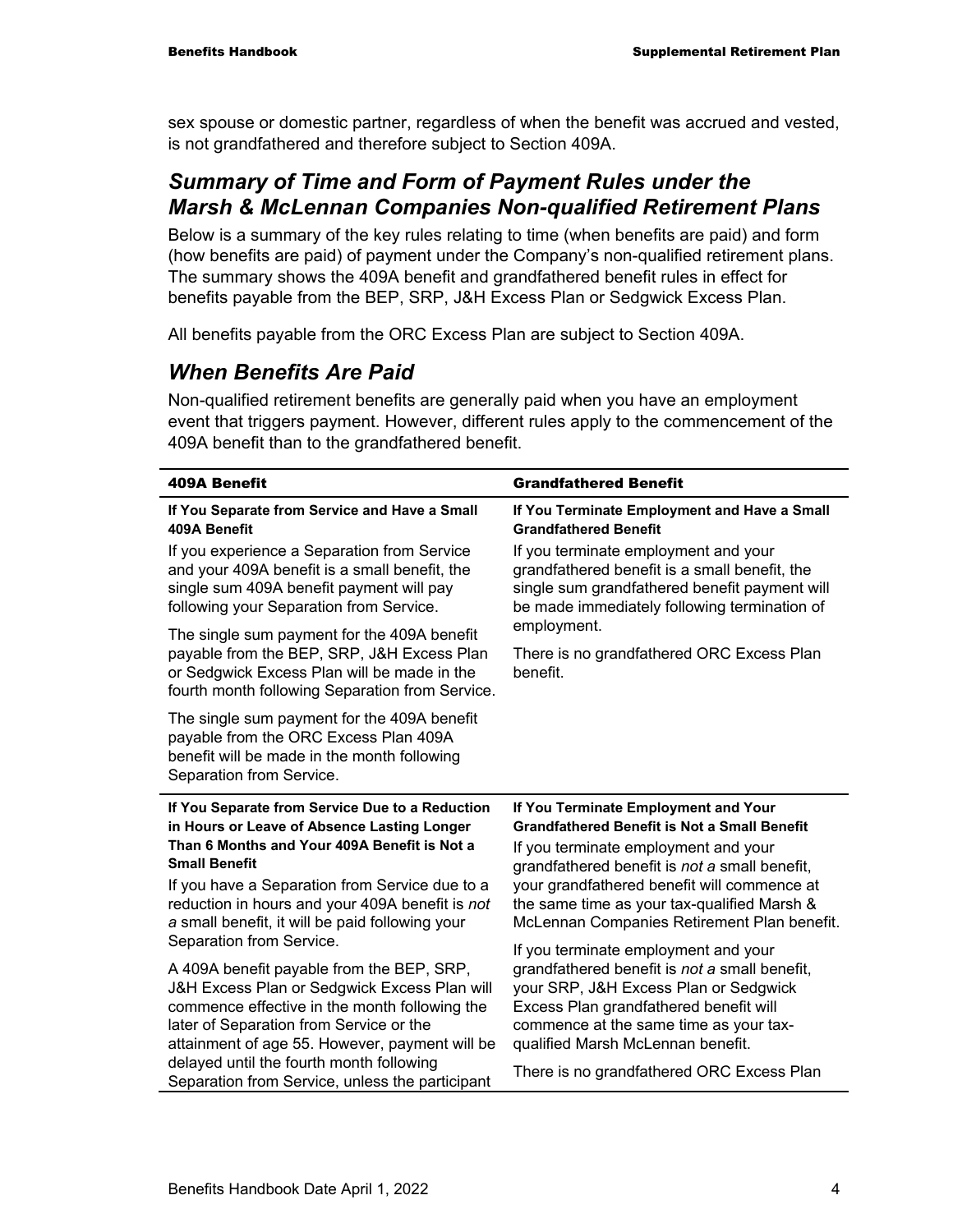| <b>409A Benefit</b>                                                                                                                                                                                                                                                                                                                                                                                                                               | <b>Grandfathered Benefit</b>                                                                                                                                                                                                                                                                         |
|---------------------------------------------------------------------------------------------------------------------------------------------------------------------------------------------------------------------------------------------------------------------------------------------------------------------------------------------------------------------------------------------------------------------------------------------------|------------------------------------------------------------------------------------------------------------------------------------------------------------------------------------------------------------------------------------------------------------------------------------------------------|
| is deemed a SPECIFIED EMPLOYEE at the time of<br>commencement. If the participant is a Specified<br>Employee at the time of commencement,<br>payment will be delayed until the seventh<br>month following Separation from Service.                                                                                                                                                                                                                | benefit.                                                                                                                                                                                                                                                                                             |
| A 409A benefit payable from the ORC Excess<br>Plan will commence at the later of the first<br>month following Separation from Service or the<br>first month following the attainment of age 62.<br>Payments are not subject to a delay, unless the<br>participant is deemed to be a Specified<br>Employee at the time of commencement, in<br>which case the payments are delayed until the<br>seventh month following Separation from<br>Service. |                                                                                                                                                                                                                                                                                                      |
| A Specified Employee (generally one of a<br>company's 50 top-paid officers) may not<br>receive payment of a 409A benefit, earlier than<br>the seventh month following Separation from<br>Service, except in the case of a Separation<br>from Service due to death or disability.                                                                                                                                                                  |                                                                                                                                                                                                                                                                                                      |
| If You Have a Separation from Service Due to a<br><b>Disability Absence</b><br>If you are absent from work due to a disability<br>and are determined to be disabled as defined<br>by the Marsh & McLennan Companies Long-<br>Term Disability Plan you will incur a Separation<br>from Service when you have been absent for a<br>period of 29 months.                                                                                             | If You Become Disabled<br>If you become disabled, as defined by the<br>Marsh & McLennan Companies Long-Term<br>Disability Plan, no payment event will occur<br>until you terminate employment and elect to<br>commence your tax-qualified plan benefit.<br>There is no grandfathered ORC Excess Plan |
| A 409A benefit payable from the BEP, SRP,<br>J&H Excess Plan or Sedgwick Excess Plan will<br>commence in the first month following the<br>attainment of age 65 if you have a Separation<br>from Service due to disability before age 65. If<br>you separate from service due to disability after<br>attaining age 65, your benefit will commence in<br>the month following your Separation from<br>Service.                                       | benefit.                                                                                                                                                                                                                                                                                             |
| A 409A benefit payable from the ORC Excess<br>Plan will commence in the later of the first<br>month following Separation from Service or the<br>first of the month following the attainment of<br>age 60 if Separation from Service occurs<br>before age 60.                                                                                                                                                                                      |                                                                                                                                                                                                                                                                                                      |
| If You Die While Employed and Before Your 409A<br><b>Benefit Commences</b><br>If you die before attaining age 50 while                                                                                                                                                                                                                                                                                                                            | If You Die While Employed and Before Your<br><b>Grandfathered Benefit Commences</b><br>If you die before attaining age 50 while                                                                                                                                                                      |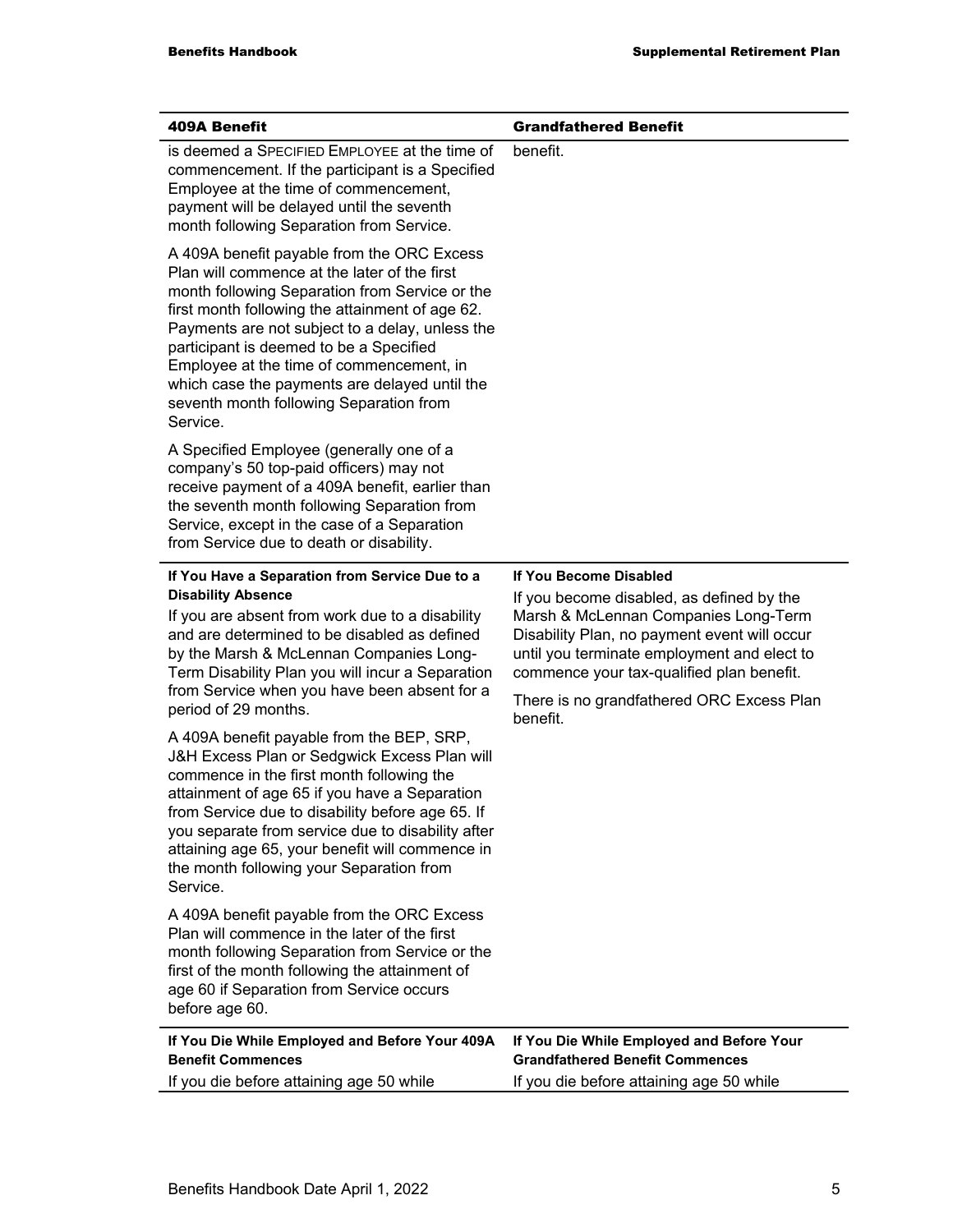| <b>409A Benefit</b>                                                                                                                                                                                                                                                                                                                        | <b>Grandfathered Benefit</b>                                                                                                                                                                                                                                                                                                                                |  |
|--------------------------------------------------------------------------------------------------------------------------------------------------------------------------------------------------------------------------------------------------------------------------------------------------------------------------------------------|-------------------------------------------------------------------------------------------------------------------------------------------------------------------------------------------------------------------------------------------------------------------------------------------------------------------------------------------------------------|--|
| employed and before a 409A BEP, SRP, J&H<br>Excess Plan or Sedgwick Excess Plan benefit<br>commences, a 409A Survivor Benefit will be<br>paid to an eligible Spouse or Domestic Partner<br>on the date you would have attained age 55.                                                                                                     | employed and before your grandfathered BEP,<br>SRP, J&H Excess Plan or Sedgwick Excess<br>Plan benefit commences, a Grandfathered<br>Survivor Benefit will be paid to your eligible<br>opposite-sex Spouse on the date you would<br>have reached age 65. However, your opposite-                                                                            |  |
| If you die on or after attaining age 50 while<br>actively employed and before your 409A BEP,<br>SRP, J&H Excess Plan or Sedgwick Excess<br>Plan benefit commences, your 409A Survivor                                                                                                                                                      | sex Spouse can elect a reduced benefit<br>starting as early as the date you would have<br>attained age 55.                                                                                                                                                                                                                                                  |  |
| Benefit will be paid to your eligible Spouse or<br>Domestic Partner on the first of the month<br>following your death.                                                                                                                                                                                                                     | If you die on or after attaining age 50 while<br>employed and before your grandfathered BEP,<br>SRP, J&H Excess Plan or Sedgwick Excess<br>Plan benefit commences, a Grandfathered<br>Survivor Benefit will be paid to your eligible<br>opposite-sex Spouse on the first of the month<br>following your death.                                              |  |
| If You Die After Termination of Employment and<br><b>Before Your 409A Benefit Commences</b>                                                                                                                                                                                                                                                | If You Die After Termination of Employment and<br><b>Before Your Grandfathered Benefit Commences</b>                                                                                                                                                                                                                                                        |  |
| If you die after termination of employment and<br>before your 409A BEP, SRP, J&H Excess Plan<br>or Sedgwick Excess Plan benefit commences,<br>a 409A Survivor Benefit will be paid to your<br>eligible Spouse or Domestic Partner in the<br>month following the later of your date of death<br>or the date you would have attained age 55. | If you die after termination of employment and<br>before your grandfathered BEP, SRP, J&H<br>Excess Plan or Sedgwick Excess Plan benefit<br>commences, your Grandfathered Survivor<br>Benefit will be paid to your eligible opposite-sex<br>Spouse in the month following the later of your<br>date of death or the date you would have<br>attained age 55. |  |
| If You Die and Have an ORC Excess Plan Benefit<br>If you die before attaining age 60 and before an<br>ORC Excess Plan benefit commences, an<br>ORC Survivor Benefit will be paid to your<br>eligible Spouse or Domestic Partner on the<br>date you would have attained age 60.                                                             | If You Die and Have an ORC Excess Plan Benefit<br>There is no grandfathered ORC Excess Plan<br>benefit.                                                                                                                                                                                                                                                     |  |
| If you die on or after attaining age 60 and<br>before an ORC Excess Plan benefit<br>commences, an ORC Survivor Benefit will be<br>paid to your eligible Spouse or Domestic<br>Partner beginning on the first day of the month<br>following your death.                                                                                     |                                                                                                                                                                                                                                                                                                                                                             |  |

### *How Benefits Are Paid*

In general, you will receive your non-qualified retirement benefit as a monthly annuity, provided it is not a small benefit amount. A small benefit amount is a benefit amount that is below a certain minimum value. The minimum value for a 409A benefit is different than the minimum value for a grandfathered benefit. You will automatically receive a single sum payment if your non-qualified retirement benefit is a small benefit amount. In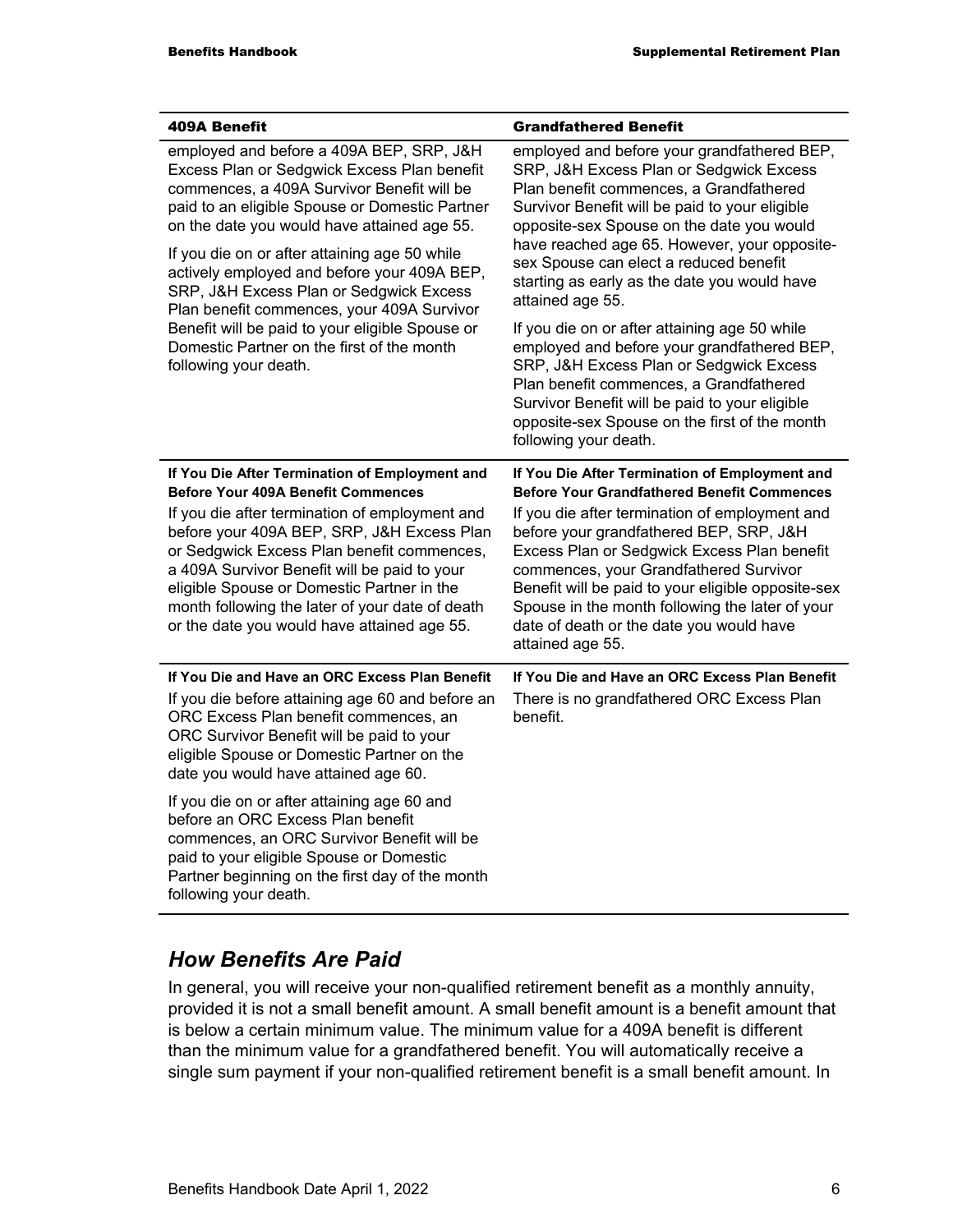addition, you might be eligible to elect a single sum payment of a grandfathered benefit in lieu of a monthly annuity.

| <b>409A Benefit</b>                                                                                                                                                                                                                                                                                                                                                                                                                                                                                                                                                                                                                                                                                                                                                                                               | <b>Grandfathered Benefit</b>                                                                                                                                                                                                                                                                                                                                                                                                                                                                                                         |
|-------------------------------------------------------------------------------------------------------------------------------------------------------------------------------------------------------------------------------------------------------------------------------------------------------------------------------------------------------------------------------------------------------------------------------------------------------------------------------------------------------------------------------------------------------------------------------------------------------------------------------------------------------------------------------------------------------------------------------------------------------------------------------------------------------------------|--------------------------------------------------------------------------------------------------------------------------------------------------------------------------------------------------------------------------------------------------------------------------------------------------------------------------------------------------------------------------------------------------------------------------------------------------------------------------------------------------------------------------------------|
| <b>Payment Form</b><br>Payment of BEP, SRP, J&H Excess Plan or<br>Sedgwick Excess Plan or ORC Excess Plan<br>409A benefit will generally be made as a<br>monthly payment in the normal form.<br>If you are not married on your BENEFIT                                                                                                                                                                                                                                                                                                                                                                                                                                                                                                                                                                            | <b>Payment Form</b><br>Payment of BEP, SRP, J&H Excess Plan or<br>Sedgwick Excess Plan grandfathered benefit<br>will generally be made in the same form that<br>you elect under the tax-qualified Retirement<br>Plan.                                                                                                                                                                                                                                                                                                                |
| COMMENCEMENT DATE, your normal form of<br>payment is a Single Life Annuity. If you are<br>married on your benefit commencement date,<br>your normal form of payment is a 50%<br>Contingent Annuity with your spouse as the<br>contingent annuitant.                                                                                                                                                                                                                                                                                                                                                                                                                                                                                                                                                               | A grandfathered benefit that is not a small<br>benefit will generally be paid as an annuity.<br>If you accrued a benefit before 2003 which was<br>funded with an annuity contract, that portion of<br>your benefit will be paid at the same time and<br>in the same form as your tax-qualified                                                                                                                                                                                                                                       |
| You may elect to commence your benefit in<br>one of the optional forms of annuity payment<br>(such as the Single Life Annuity, Contingent<br>Annuity and Period Certain option). You must<br>complete an election at the time your benefit<br>commences. This election will be separate<br>from your Marsh & McLennan Companies<br>Retirement Plan payment election. No<br>elective single sum payment option is<br>available for any benefit amounts.<br>Generally, if the combined single sum value<br>of any BEP, SRP, J&H Excess Plan or<br>Sedgwick Excess Plan and ORC Excess<br>Plan 409A benefit is \$18,000 (the 2016 IRS<br>limit) or less, those benefits will be paid to<br>you in a single sum when you Separate from<br>Service. This IRS limit is subject to annual<br>cost-of-living adjustments. | Retirement Plan benefit.<br>If the monthly annuity amount that is the result<br>of combining both the 409A benefit and<br>grandfathered portion of a BEP, SRP, J&H<br>Excess Plan or Sedgwick Excess Plan benefit,<br>is less than \$100, the grandfathered portion of<br>the BEP, SRP, J&H Excess Plan or Sedgwick<br>Excess Plan benefit will be considered a small<br>benefit and you will receive a single sum<br>distribution of the value of your grandfathered<br>benefit immediately following termination of<br>employment. |
| <b>Payment Elections</b><br>Your 409A benefit will be paid at the specified<br>date, following a Separation from Service.                                                                                                                                                                                                                                                                                                                                                                                                                                                                                                                                                                                                                                                                                         | <b>Payment Elections</b><br>You must elect to commence your tax-qualified<br>Retirement Plan benefit in order to commence                                                                                                                                                                                                                                                                                                                                                                                                            |
| You will receive the normal form of payment                                                                                                                                                                                                                                                                                                                                                                                                                                                                                                                                                                                                                                                                                                                                                                       | your non-qualified grandfathered benefit                                                                                                                                                                                                                                                                                                                                                                                                                                                                                             |
| for your 409A benefit unless you elect<br>another payment option. If you wish to make<br>an election for another payment option, you<br>may make this election at the time your<br>benefit commences, following a Separation<br>from Service.                                                                                                                                                                                                                                                                                                                                                                                                                                                                                                                                                                     | Generally, your grandfathered benefit will pay<br>in the same form of payment that you elect for<br>your TAX-QUALIFIED PLAN benefit and there is no<br>separate election.                                                                                                                                                                                                                                                                                                                                                            |
| <b>Single Sum Option</b>                                                                                                                                                                                                                                                                                                                                                                                                                                                                                                                                                                                                                                                                                                                                                                                          | <b>Single Sum Option</b>                                                                                                                                                                                                                                                                                                                                                                                                                                                                                                             |
| You do not have the option to elect a single<br>sum form of payment for your non-qualified                                                                                                                                                                                                                                                                                                                                                                                                                                                                                                                                                                                                                                                                                                                        | You might be able to elect to have all or a<br>portion of your grandfathered BEP and/or SRP                                                                                                                                                                                                                                                                                                                                                                                                                                          |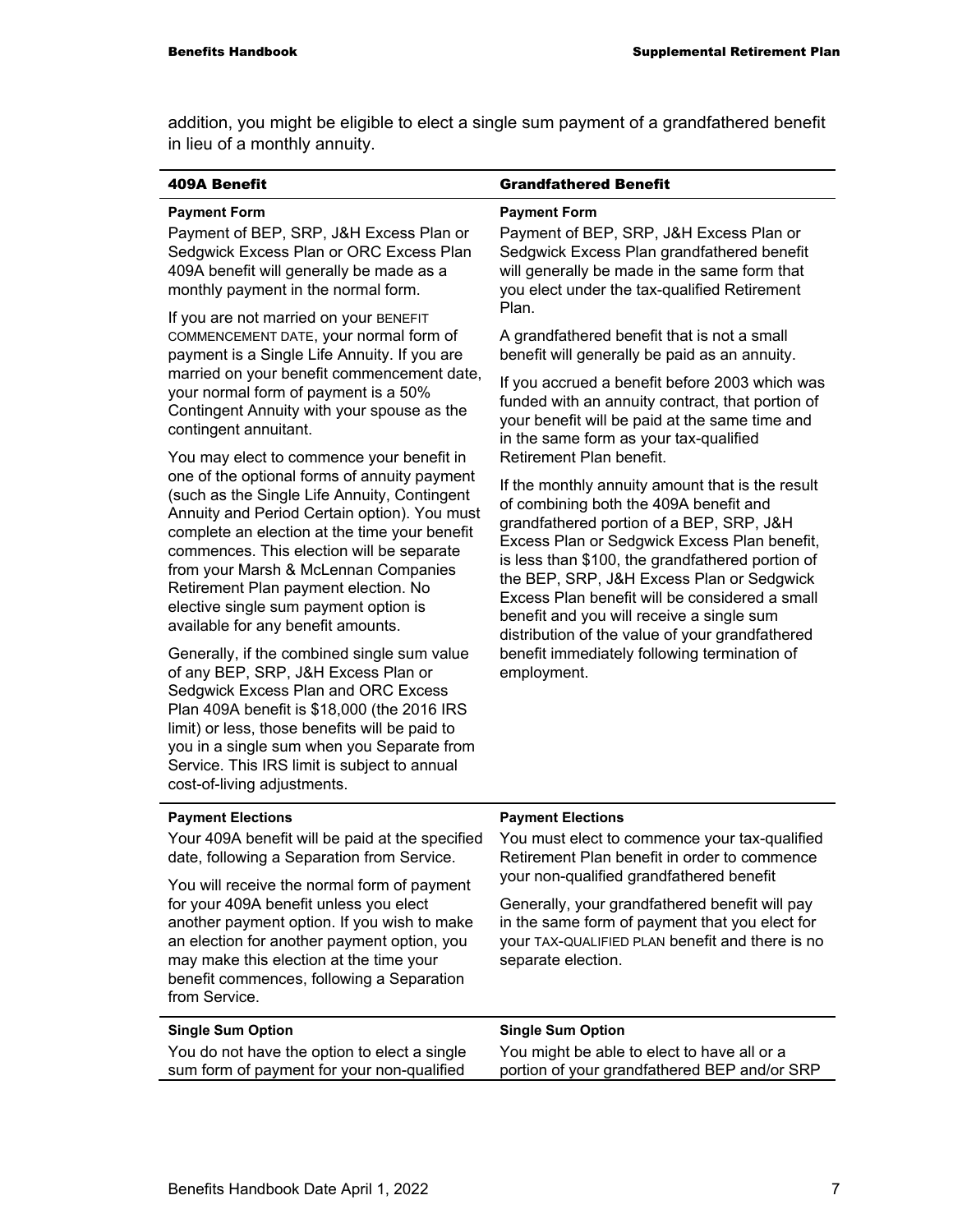| <b>409A Benefit</b> | <b>Grandfathered Benefit</b>                                                                                                                                                                                                                                                                                                                                                      |
|---------------------|-----------------------------------------------------------------------------------------------------------------------------------------------------------------------------------------------------------------------------------------------------------------------------------------------------------------------------------------------------------------------------------|
| 409A benefit.       | benefit paid as an ACTUARIALLY EQUIVALENT<br>single sum payment. Generally, this election<br>must be on file at least 12 months prior to your<br>commencement date.                                                                                                                                                                                                               |
|                     | You may change your payment form from an<br>annuity to a single sum or from a single sum to<br>an annuity. However, if your new election is not<br>on file for at least 12 months prior to the date<br>benefits commence, your benefits will be<br>reduced by 6%, consistent with Marsh<br>McLennan's interpretation of governing tax law<br>and the plans' administrative rules. |
|                     | If you do not complete a BEP/SRP<br><b>Grandfathered Benefit Distribution Election</b><br>Form electing a single sum payment for your<br>grandfathered benefit, such grandfathered BEP<br>and/or SRP will be paid in the same form of<br>payment that you elect for your tax-qualified<br>Marsh & McLennan Companies Retirement<br>Plan benefit.                                  |

### US Retirement Program

Provided you meet the Program's eligibility requirements, the US Retirement Program will provide income for your retirement based on a formula that considers your ELIGIBLE MONTHLY PAY and Benefit Service with the Company up to and including December 31, 2016, the date benefit accruals were discontinued under the Program.

### *How the US Retirement Program Works*

The US Retirement Program includes benefits from three sources: the TAX-QUALIFIED PLAN and for certain highly compensated employees, from two non-qualified plans.

The US Retirement Program includes:

- the McLennan Companies Retirement Plan (tax-qualified), and for eligible participants,
- the Benefit Equalization Plan (non-qualified),
- the Supplemental Retirement Plan (non-qualified).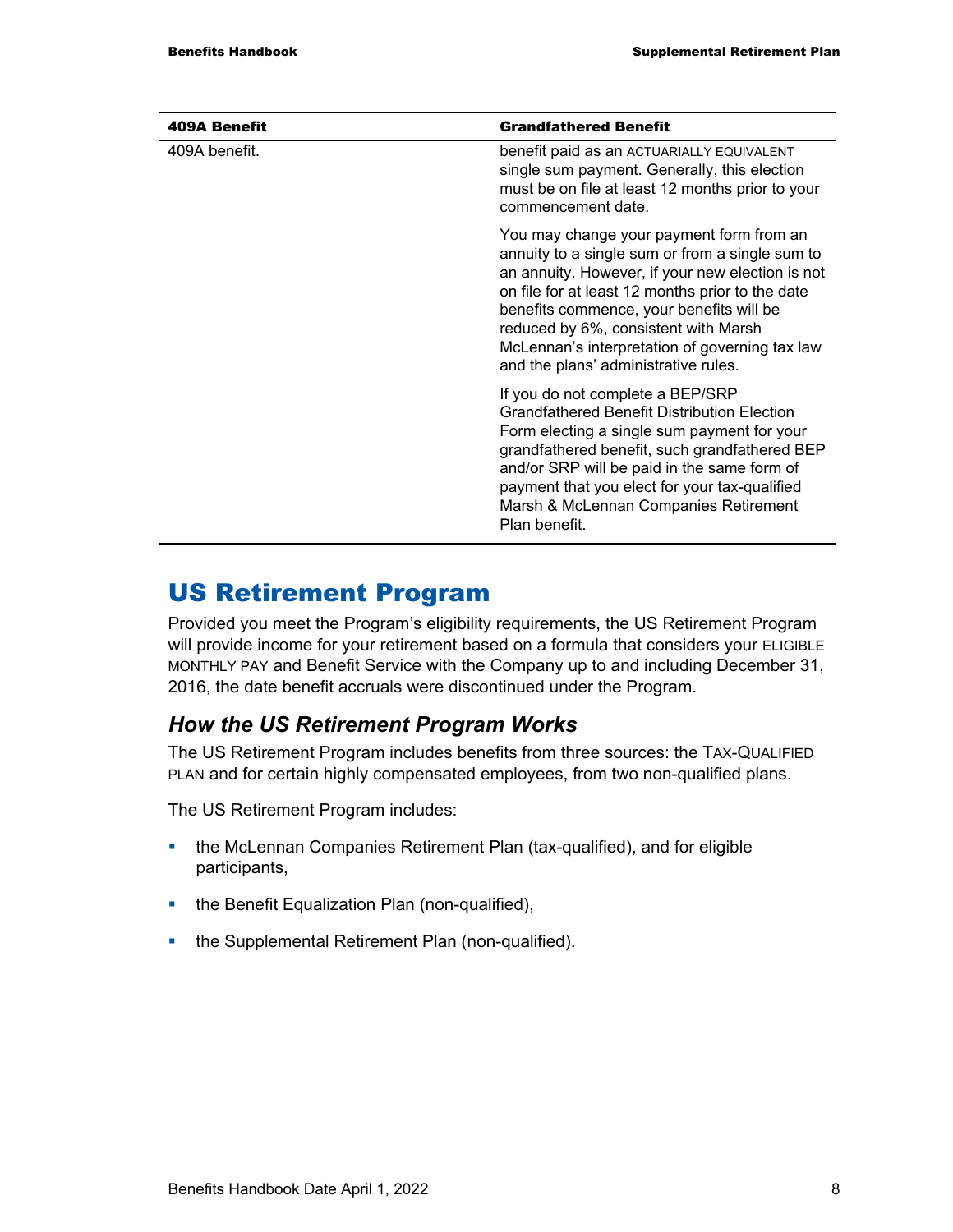# How to Use this Section of the Benefits Handbook

This section of the Benefits Handbook summarizes the Supplemental Retirement Plan. The SRP is a non-qualified retirement plan designed to rely on many of the provisions of the McLennan Companies Retirement Plan (Retirement Plan). For the most part, this section describes rules that are unique to the SRP and provides cross-references to the *McLennan Companies Retirement Plan* section where a provision relies on the underlying Retirement Plan.

In 2004 Congress enacted the American Jobs Creation Act which provided for a substantial change in the way non-qualified retirement plans such as the SRP can pay benefits. A benefit that is either accrued or vested after December 31, 2004, or is paid according to plan terms that were introduced after October 3, 2004, is subject to IRC Section 409A and is referred to as a 409A SRP BENEFIT throughout this section of the Benefits Handbook.

At the time the American Jobs Creation Act went into effect, the Company elected to take steps to preserve prior tax rules for benefits that were accrued and vested as of December 31, 2004, provided they were paid according to plan terms in effect on October 3, 2004. This is referred to as a GRANDFATHERED SRP BENEFIT throughout this section of the Benefits Handbook.

This section of the Benefits Handbook addresses the payment rules imposed by IRC Section 409A first and then addresses the grandfathered benefits subject to prior tax rules. There are cross-references to indicate where grandfathered rules might apply.

As you read this section, please look for indications that a cross reference applies and be sure to access the details for a complete understanding of the SRP.

| <b>Plan Feature</b>                 | <b>Highlights</b>                                                                                                                                                                                                                                                                                                                                                  |
|-------------------------------------|--------------------------------------------------------------------------------------------------------------------------------------------------------------------------------------------------------------------------------------------------------------------------------------------------------------------------------------------------------------------|
| <b>Eligibility</b>                  | No employee will participate in the SRP unless they are a part of a<br>$\blacksquare$<br>select group of management or highly compensated employees.<br>Generally, you may be eligible for a SRP benefit if your eligible annual<br>pay is in excess of \$150,000.                                                                                                 |
| <b>How the Plan</b><br><b>Works</b> | The SRP formula uses your ELIGIBLE MONTHLY PAY, the SRP's benefit<br>accrual percentage, your Social Security Primary Insurance Amount,<br>your ACCRUED BENEFIT under the Benefit Equalization Plan, if any, and<br>your accrued benefit under the McLennan Companies Retirement Plan.<br>There are no accruals under the SRP after the first 25 years of service. |
|                                     | Because benefit accruals were discontinued effective December 31,<br><b>Si</b><br>2016 under both the Retirement Plan and the SRP, you cannot accrue<br>any additional benefits under the SRP on or after January 1, 2017.<br>See "How the SRP Works" on page 13 for details.<br>$\mathcal{L}_{\mathcal{A}}$                                                       |

### The SRP at a Glance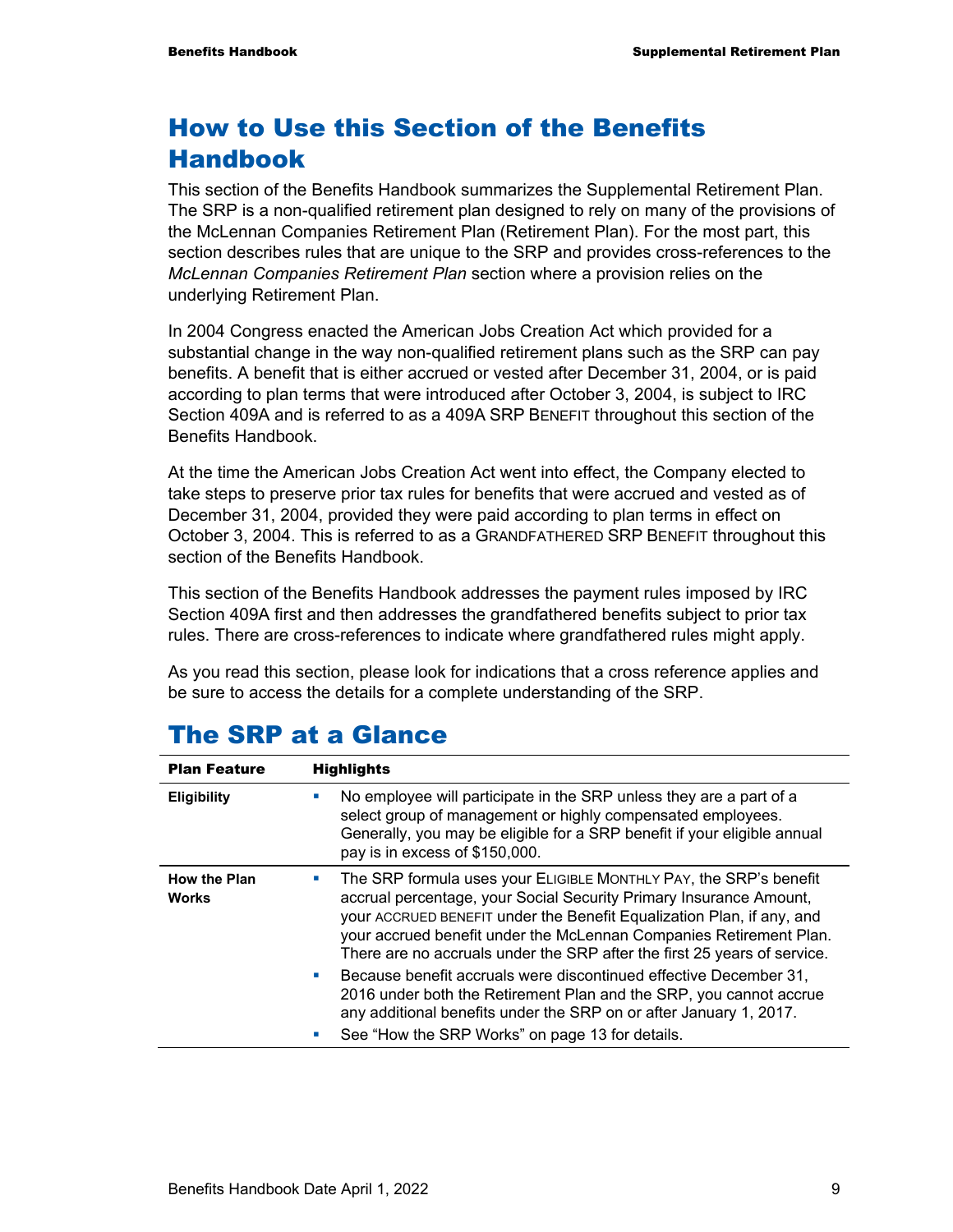| <b>Plan Feature</b>                                             | <b>Highlights</b>                                                                                                                                                                                                                                                                                                                                                                                                                                                                                                                                                                                                                                                                         |
|-----------------------------------------------------------------|-------------------------------------------------------------------------------------------------------------------------------------------------------------------------------------------------------------------------------------------------------------------------------------------------------------------------------------------------------------------------------------------------------------------------------------------------------------------------------------------------------------------------------------------------------------------------------------------------------------------------------------------------------------------------------------------|
| <b>When You</b><br><b>Become Vested</b>                         | You will have a vested accrued benefit after completing 60 months (5<br>u,<br>years) of VESTING SERVICE or if you have attained age 65, provided you<br>have completed at least one year of vesting service and are employed<br>by a company in Marsh McLennan's WORLD-WIDE CONTROLLED GROUP.                                                                                                                                                                                                                                                                                                                                                                                             |
| Time and Form of<br><b>Payment Under</b><br><b>Section 409A</b> | Section 409A governs the time and form of payment of non-qualified<br>retirement plans such as the SRP. Generally, a SRP benefit that was<br>accrued or vested after 2004 or a SRP benefit that is paid in a form of<br>payment first made available under the plan after October 3, 2004 is subject<br>to Section 409A (409A SRP BENEFIT). The following distribution rules apply<br>to your 409A SRP Benefit:                                                                                                                                                                                                                                                                           |
|                                                                 | You must incur a SEPARATION FROM SERVICE in order to commence a vested<br>409A SRP Benefit. See "Separation from Service" on page 24.                                                                                                                                                                                                                                                                                                                                                                                                                                                                                                                                                     |
|                                                                 | Separation from Service due to a reduction in hours or extended leave of<br>absence:                                                                                                                                                                                                                                                                                                                                                                                                                                                                                                                                                                                                      |
|                                                                 | If you incur a Separation from Service due to a termination of<br>employment, a reduction in hours or extended leave of absence, your<br>409A SRP Benefit will commence effective with the first of the month<br>following the later of (i) the month in which you attain age 55 or (ii) the<br>month in which you have a Separation from Service. However, the first<br>payment will be delayed until the fourth month (seventh month if you are<br>a SPECIFIED EMPLOYEE) following the month of your SEPARATION FROM<br>SERVICE. See "Separation from Service Due to a Reduction in Hours" on<br>page 24 and "Separation from Service Due to an Unpaid Leave of<br>Absence" on page 26. |
|                                                                 | Separation from Service Due to a Disability:                                                                                                                                                                                                                                                                                                                                                                                                                                                                                                                                                                                                                                              |
|                                                                 | If you incur a Separation from Service due to a disability, the 409A SRP<br>ш<br>Benefit will commence in the calendar month following the later of the<br>month in which you (i) separate from service or (ii) attain age 65. See<br>"Separation from Service Due to Disability" on page 27.                                                                                                                                                                                                                                                                                                                                                                                             |
|                                                                 | Separation from Service Due to Death:                                                                                                                                                                                                                                                                                                                                                                                                                                                                                                                                                                                                                                                     |
|                                                                 | If you die before attaining age 50, while actively employed and before<br>ш<br>your vested 409A SRP Benefit commences, your 409A Survivor Benefit<br>will commence to an eligible surviving SPOUSE or DOMESTIC PARTNER in<br>the month following the month in which you would have attained age 55.                                                                                                                                                                                                                                                                                                                                                                                       |
|                                                                 | If you die on or after attaining age 50, while actively employed and<br>L.<br>before your vested 409 SRP Benefit commences, your 409A Survivor<br>Benefit will commence to your eligible surviving Spouse or Domestic<br>Partner in the month following your date of death. See "409A Survivor<br>Benefit If You Die While Actively Employed" on page 38.                                                                                                                                                                                                                                                                                                                                 |
|                                                                 | If you die after terminating employment and before your vested 409A<br>ш<br>SRP Benefit has commenced, your 409A Survivor Benefit will<br>commence to your eligible surviving Spouse or Domestic Partner in the<br>month following the later of your date of death or the date you would<br>have attained age 55. See "409A Survivor Benefit if You Die after<br>Termination of Employment but before Commencing a 409A SRP<br>Benefit" on page 38.                                                                                                                                                                                                                                       |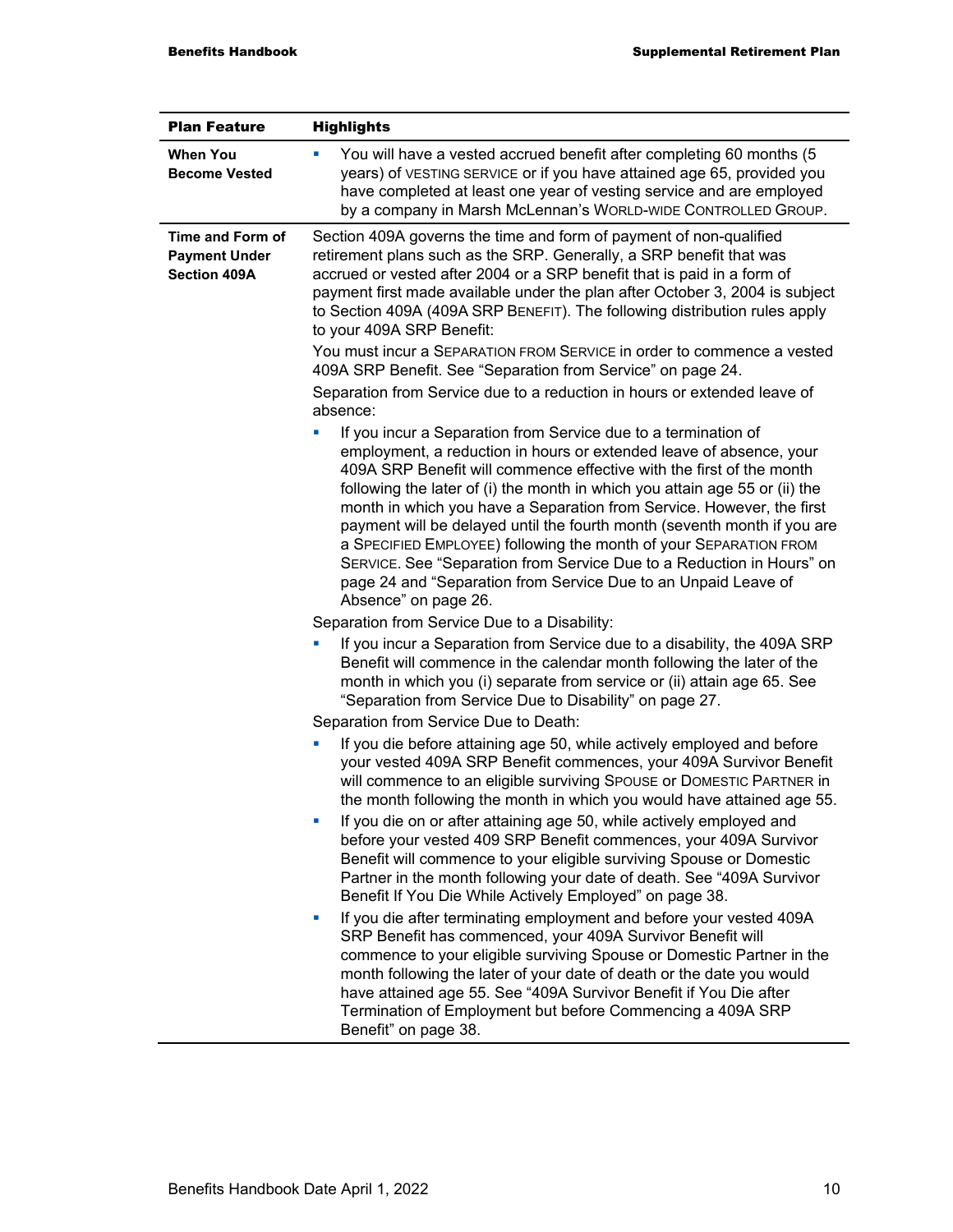| <b>Plan Feature</b>                                               | <b>Highlights</b>                                                                                                                                                                                                                                                                                                                                                                                                                       |
|-------------------------------------------------------------------|-----------------------------------------------------------------------------------------------------------------------------------------------------------------------------------------------------------------------------------------------------------------------------------------------------------------------------------------------------------------------------------------------------------------------------------------|
| <b>Payment Options</b>                                            | If your vested 409A SRP Benefit is deemed to be a small benefit under<br>u,<br>the SRP's small benefit rule for 409A SRP Benefits, it will be paid in a<br>single sum.<br>A vested 409A SRP Benefit that is not deemed to be a small benefit is<br>u,                                                                                                                                                                                   |
|                                                                   | paid as a monthly annuity. You select the annuity payment form you<br>want at the time your benefit "first" commences. See "How Benefits Are<br>Paid" on page 6 and "Payment Form Options" on page 31 for details.                                                                                                                                                                                                                      |
| Taxes on 409A<br><b>Payments</b>                                  | A 409A SRP Benefit is subject to federal, Social Security, and federal,<br>ш<br>state and local taxes, as applicable.                                                                                                                                                                                                                                                                                                                   |
|                                                                   | If the IRS were to determine that a payment made to you from the SRP<br>u,<br>or another non-qualified arrangement aggregated with the SRP under<br>Section 409A aggregation rules, is not compliant with Section 409A, you<br>could be subject to immediate taxation, interest charges and a 20% tax<br>penalty on all aggregated unpaid non-qualified plan benefits subject to<br>Section 409A.                                       |
|                                                                   | See "How 409A SRP Benefit is Taxed" on page 39 for details.<br>L.                                                                                                                                                                                                                                                                                                                                                                       |
| <b>Grandfathered</b><br><b>Benefits Subject</b><br>to Prior Rules | The Company chose to grandfather a SRP benefit that was accrued and<br>$\blacksquare$<br>vested prior to January 1, 2005, provided it is paid according to a plan<br>term that was in effect on October 3, 2004. GRANDFATHERED SRP<br>BENEFITS are not subject to IRC 409A's rules governing the time and<br>form of payment. However they are subject to the tax rules that were in<br>effect prior to the implementation of IRC 409A. |
|                                                                   | Generally, the Grandfathered SRP Benefit will pay at the same time and<br>L.<br>in the same form that you elect under the tax-qualified Retirement Plan.<br>See "Grandfathered SRP Benefit" on page 41 and "Annuities Purchased<br>Prior to 2003" on page 45.                                                                                                                                                                           |
|                                                                   | If your Grandfathered SRP Benefit is deemed to be a small benefit<br>L.<br>under the SRP's Small Benefit Rule for grandfathered SRP benefit, it will<br>be paid in a single sum.                                                                                                                                                                                                                                                        |
|                                                                   | Participants might be able to elect to have all or a portion of the<br>×<br>Grandfathered SRP Benefit paid in a single sum. See "How<br>Grandfathered SRP Benefits are Paid" on page 42.                                                                                                                                                                                                                                                |
|                                                                   | If Marsh McLennan purchased an annuity contract for all or a portion of<br>ш<br>Grandfathered SRP Benefit accrued prior to 2003, the annuity contract<br>will pay in the same form of annuity payment you elect when you<br>commence your tax-qualified Retirement Plan benefit. You may not elect<br>a single sum payment for this portion of your Grandfathered SRP<br>Benefit. See "Annuities Purchased Prior to 2003" on page 45.   |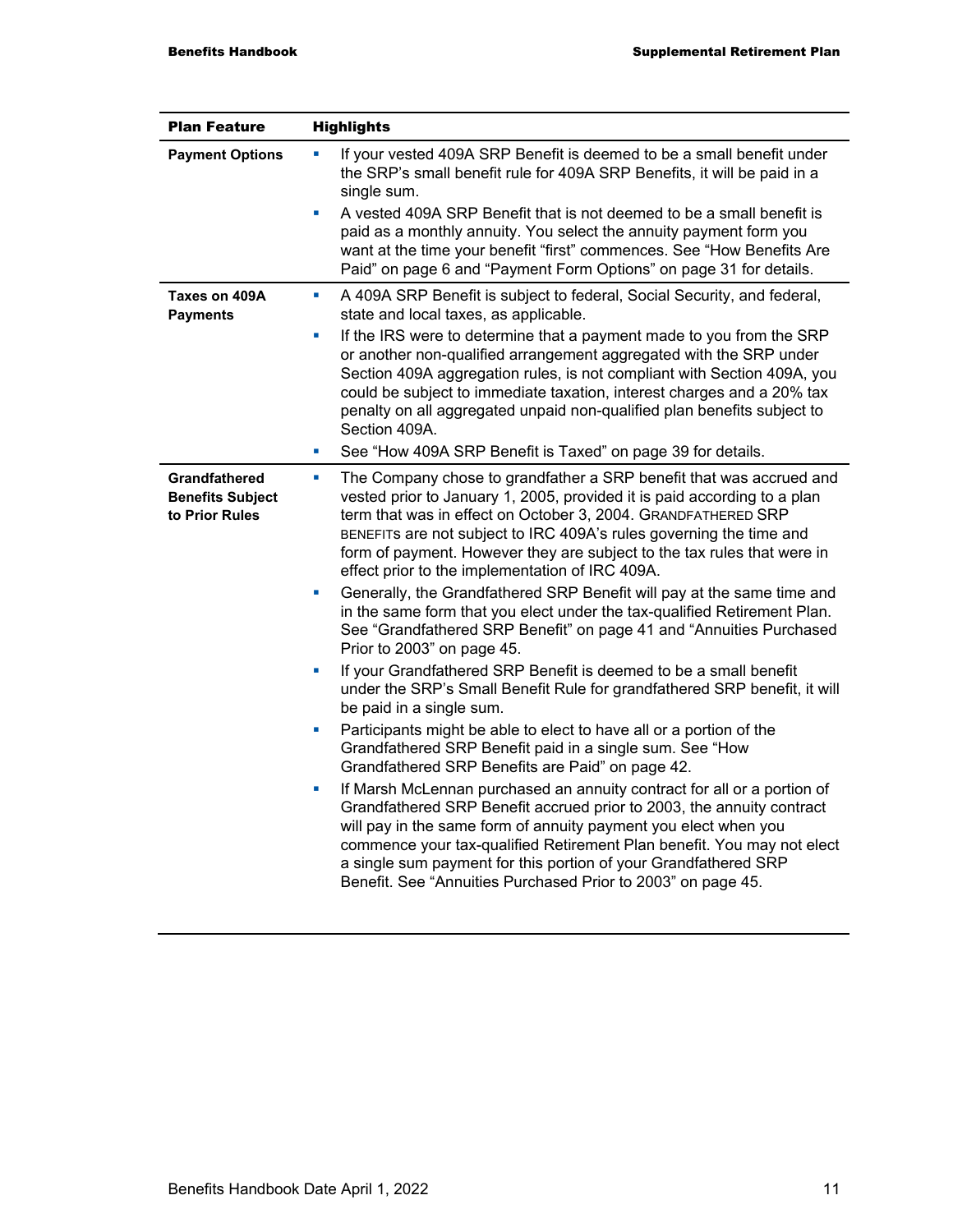| <b>Plan Feature</b>                                                                     | <b>Highlights</b>                                                                                                                                                                                                                                                                                                                                                                                                                                                                                                 |
|-----------------------------------------------------------------------------------------|-------------------------------------------------------------------------------------------------------------------------------------------------------------------------------------------------------------------------------------------------------------------------------------------------------------------------------------------------------------------------------------------------------------------------------------------------------------------------------------------------------------------|
| Grandfathered<br><b>Survivor Benefit-</b><br><b>Death Before</b><br><b>Commencement</b> | In the event of your death while actively employed and before attaining<br>age 50, a Grandfathered Survivor Benefit, will commence to your eligible<br>surviving opposite-sex Spouse in the month following the month in<br>which you would have attained age 65. However, your eligible surviving<br>opposite-sex Spouse may elect to receive a reduced benefit as early as<br>the month following the month you would have attained age 55. See<br>"Grandfathered Survivor Benefit" on page 46.                 |
|                                                                                         | In the event of your death while actively employed and after attaining<br>ш<br>age 50, a Grandfathered Survivor Benefit will commence to your eligible<br>surviving opposite-sex Spouse as soon as administratively practical<br>after your death. See "Grandfathered Survivor Benefit" on page 46.                                                                                                                                                                                                               |
|                                                                                         | In the event of your death after termination of employment a<br>Grandfathered Survivor Benefit will commence to your eligible surviving<br>opposite-sex Spouse in the month following the month in which you<br>would have attained age 65. However, your eligible surviving opposite-<br>sex Spouse may elect to receive a reduced benefit as early as the first<br>of the month following the month you would have attained age 55.                                                                             |
|                                                                                         | Your eligible opposite-sex Spouse must apply for the 409A Survivor<br>ш<br>Benefit following your death. See "409A Survivor Benefit if You Die after<br>Termination of Employment but before Commencing a 409A SRP<br>Benefit" on page 38.                                                                                                                                                                                                                                                                        |
| <b>Taxes on</b><br><b>Grandfathered</b><br><b>Payments</b>                              | A Grandfathered SRP Benefit is subject to Social Security and federal,<br>ш<br>state and local taxes, as applicable.<br>The entire FICA tax obligation on the Grandfathered SRP Benefit that is<br>ш                                                                                                                                                                                                                                                                                                              |
|                                                                                         | not secured by a purchased annuity will be satisfied at the time when<br>the benefit commences. A single sum distribution sufficient to satisfy the<br>entire FICA tax obligation on your Grandfathered SRP Benefit as well as<br>income tax on the portion of your Grandfathered SRP Benefit distributed<br>to satisfy the FICA obligation is made from your Grandfathered SRP<br>Benefit and remitted to the appropriate tax authorities. No further FICA<br>tax will be due on your Grandfathered SRP Benefit. |
|                                                                                         | Payments from the SRP other than payments from purchased annuities<br>ш<br>are taxed as ordinary income when they are received. Generally, state<br>and local taxes, if any, are withheld based on your state of residency<br>when you receive payment.                                                                                                                                                                                                                                                           |
|                                                                                         | If all or a portion of your payments are derived from a purchased<br>annuity(ies), the Company paid the taxes on the annuity when it was<br>purchased and therefore a portion of your benefit derived from the<br>purchased annuity is not taxable to you when benefits are paid. You are<br>responsible, for taxes on the portion of your benefit payment that derives<br>from the growth in the value of the annuity contract since it was<br>purchased.                                                        |
| <b>Funding</b>                                                                          | With the exception of any payments that are made from annuities<br><b>I</b><br>purchased from various insurance companies prior to 2003, benefits<br>under the SRP are paid from the Company's general assets. See<br>"Annuities Purchased Prior to 2003" on page 45 for details.                                                                                                                                                                                                                                 |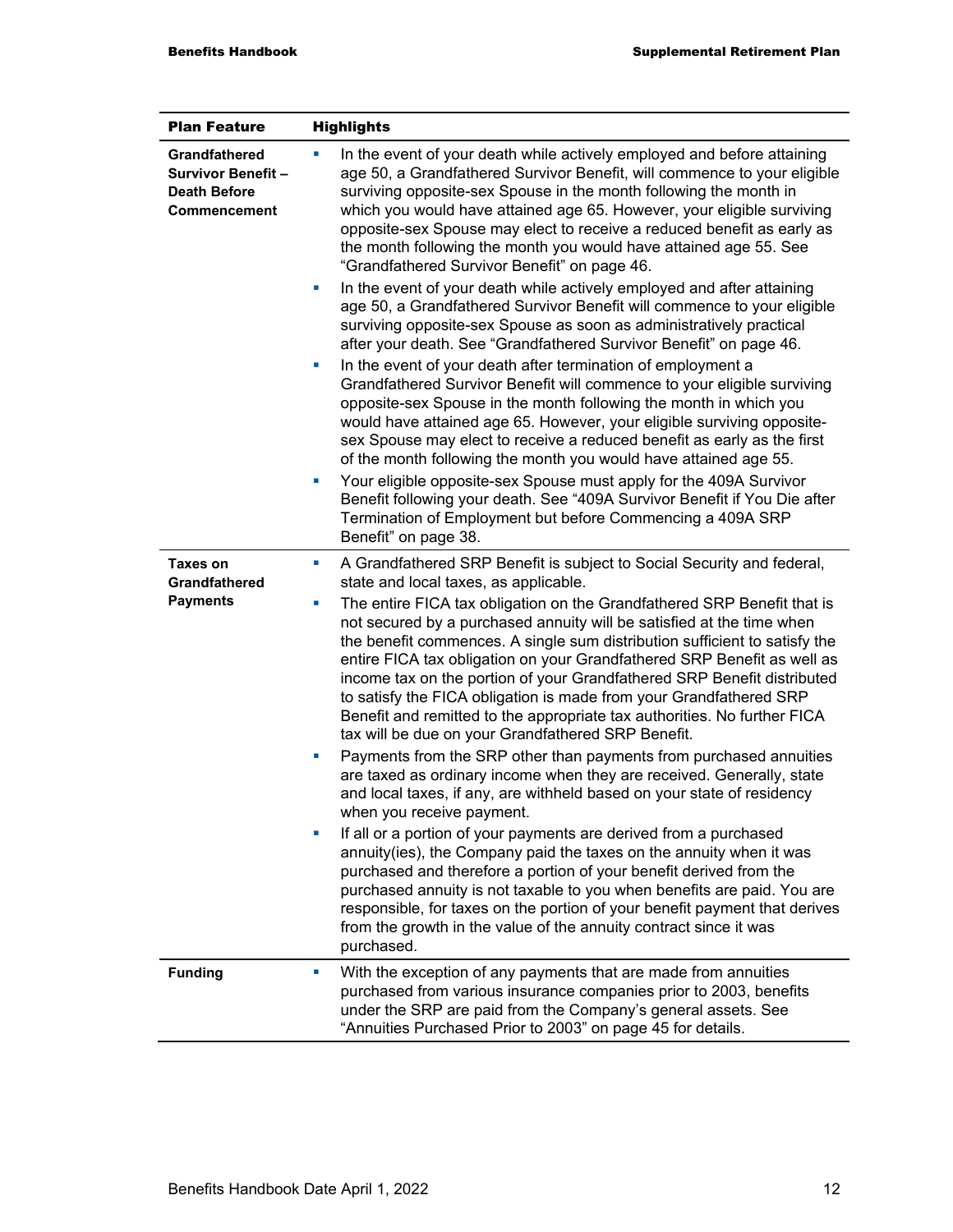| <b>Plan Feature</b>    | <b>Highlights</b>                                                                                                                                                                                    |
|------------------------|------------------------------------------------------------------------------------------------------------------------------------------------------------------------------------------------------|
| Contact<br>Information | Plan Administrator - Supplemental Retirement Plan<br>c/o Global Benefits Department, 3rd Floor<br>Marsh McLennan<br><b>Waterfront Corporate Center</b><br>121 River Street<br>Hoboken, NJ 07030-5794 |

This section addresses your SRP benefit. Marsh McLennan reserves the right to make changes to the operating rules under the SRP as Marsh McLennan may determine, in its sole discretion, are necessary.

## Participating in the Plan *SRP Eligibility*

No employee will participate in the SRP unless they are a part of a select group of management or highly compensated employees. Generally, you may be eligible for a SRP benefit if your eligible annual pay is in excess of \$150,000.

#### *When Participation Begins*

Your participation will begin as of the first month in which you accrue a benefit under the SRP formula.

### How the SRP Works

The SRP formula uses your unlimited ELIGIBLE MONTHLY PAY, the SRP's benefit accrual percentage, your Social Security Primary Insurance Amount, your ACCRUED BENEFIT under the Benefit Equalization Plan, if any, and your accrued benefit under the Marsh & McLennan Companies Retirement Plan. There are no accruals under the SRP after the first 25 years of service.

Because benefit accruals were discontinued effective December 31, 2016 under both the Retirement Plan and the SRP, you cannot accrue any additional benefits under the SRP on or after January 1, 2017.

For information on the benefit formula used under the Marsh & McLennan Companies Retirement Plan, see the *Marsh & McLennan Companies Retirement Plan* section. For information on the benefit formula used under the Benefit Equalization Plan, see the *Benefit Equalization* plan section.

#### Plan Benefit Formula for Benefit Accrued on or after January 1, 2006 and before January 1, 2017

The SRP formula for benefits accrued on or after January 1, 2006 and before January 1, 2017 is as follows:

**For each month of the first 300 months (25 years) of BENEFIT SERVICE: 2.0%** multiplied by your unlimited ELIGIBLE MONTHLY PAY;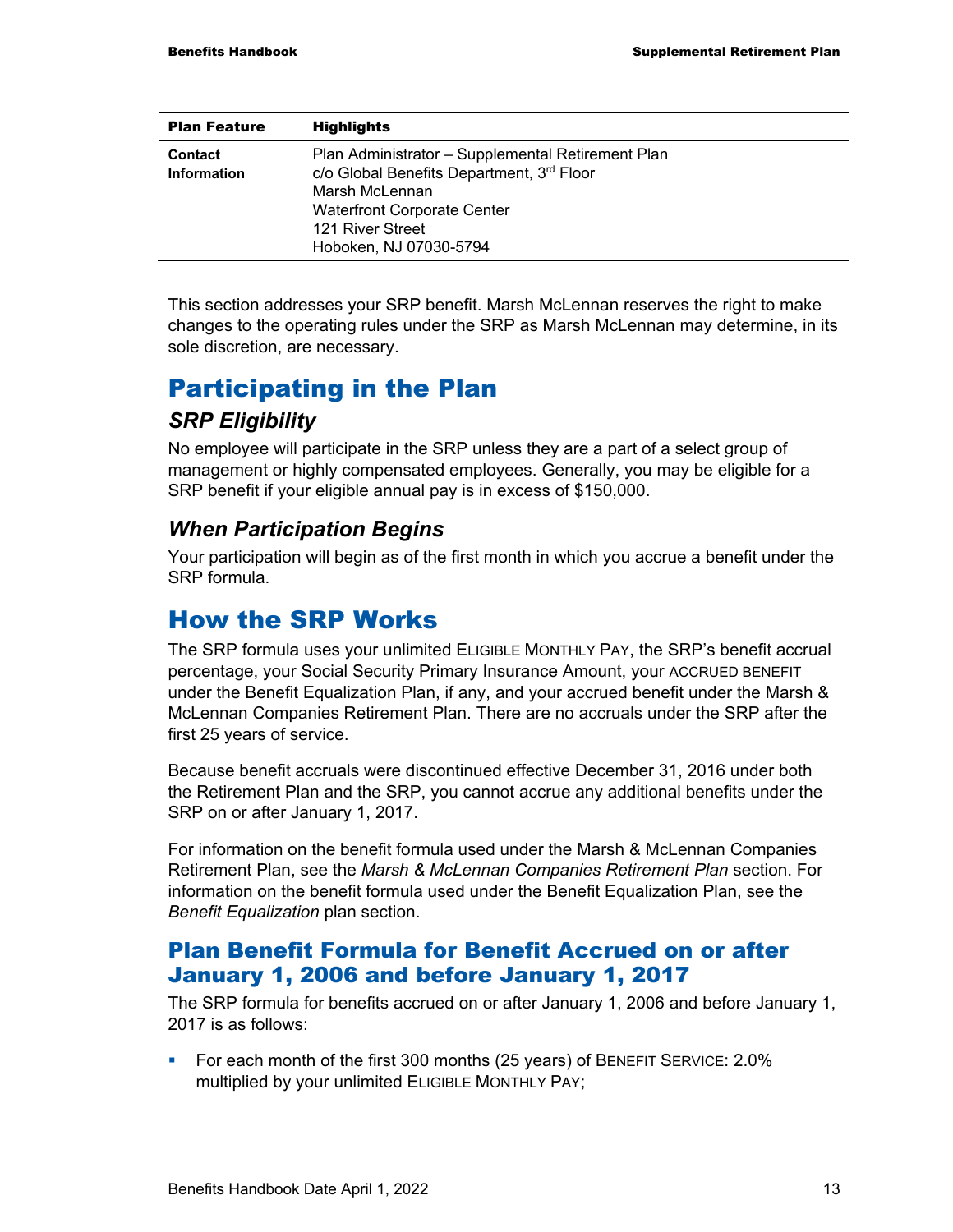#### **Minus**

For each month of the first 300 months (25 years) of benefit service: 4% multiplied by your monthly Social Security Primary Insurance Amount

#### **Minus**

**• Your monthly accrual under the BEP, if any** 

#### **Minus**

Your monthly accrual under the Marsh & McLennan Companies Retirement Plan

#### *Example –* **Alessandro, a participant whose benefit has been entirely accrued on or after January 1, 2006**

Alessandro was born on January 1, 1975, was hired by the Company on February 1, 2006, and terminated employment with the Company on April 30, 2011.

 Alessandro had 63 months (5 years and 3 months) of both Benefit Service and VESTING SERVICE as of April 30, 2011. Therefore, he is vested in his accrued SRP benefit.

In March 2010, Alessandro's Eligible Monthly Pay reaches the IRC limit on pay that may be considered for TAX-QUALIFIED PLANs. The example focuses on the portion of Alessandro's benefit that accrues during 2010. The example shows how the SRP formula generates a benefit, including how the formula takes into consideration simultaneously accruing Retirement Plan and BEP benefits.

| <b>Time Period</b>      | Unlimited<br><b>Eligible</b><br><b>Monthly Pay</b> | <b>IRC-Limited</b><br><b>Eligible Monthly Pay</b> | <b>Social Security PIA</b><br><b>Amount</b><br>(Monthly) |
|-------------------------|----------------------------------------------------|---------------------------------------------------|----------------------------------------------------------|
| 1/1/2010 - 2/28/2010    | \$20,000.00                                        | \$20,000.00                                       | \$2,211.00                                               |
| $3/1/2010 - 12/31/2010$ | \$21,666.67                                        | \$20,416.67                                       | \$2,211.00                                               |

#### **Alessandro's Retirement Plan and BEP benefits earned during 2010 are as follows:**

| <b>Retirement Plan:</b> | \$3,480.05 (\$290.00 per month) |
|-------------------------|---------------------------------|
| BEP:                    | \$200.00 (\$16.66 per month)    |

| How SRP benefit for 2010 is<br>calculated: | For the 1/1/2010 to 2/28/2010 time period:<br><b>Retirement Plan Benefit for the period: \$568.90</b>               |  |
|--------------------------------------------|---------------------------------------------------------------------------------------------------------------------|--|
|                                            | <b>BEP Benefit for the period: \$0.00 (the Retirement Plan</b><br>benefit is not yet affected by the IRC pay limit) |  |
|                                            | SRP Benefit Accrued for the period 1/1/2010 to 2/28/2010:                                                           |  |
|                                            |                                                                                                                     |  |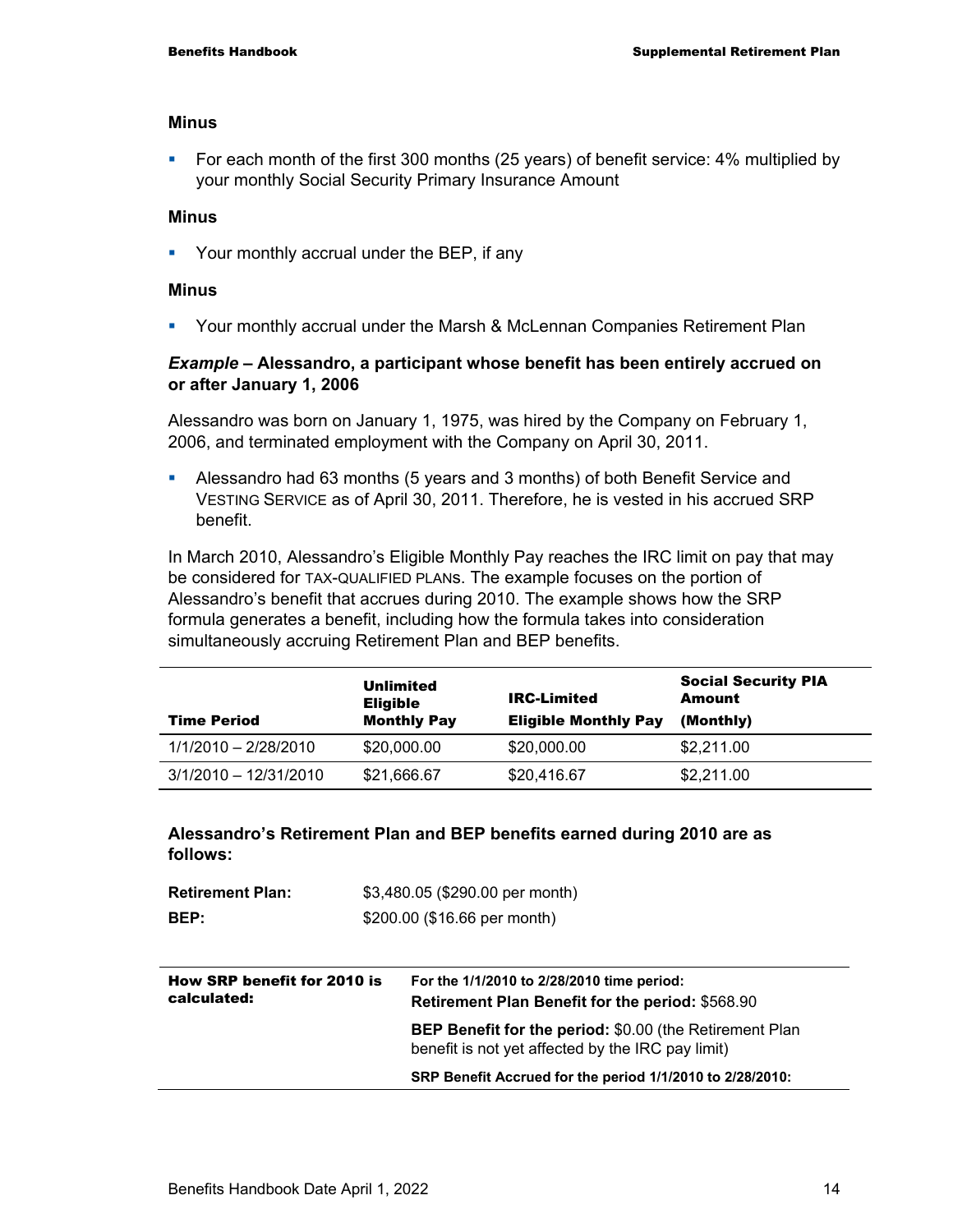| <b>2010 Accrued Retirement</b><br>benefit from the SRP: | $$392.00$ (\$54.22 + \$337.78) per year (\$32.67 per month),<br>assuming for this example that payment begins upon<br>attainment of age 65 in the form of a single life annuity |
|---------------------------------------------------------|---------------------------------------------------------------------------------------------------------------------------------------------------------------------------------|
|                                                         | Equals SRP benefit of \$337.78                                                                                                                                                  |
|                                                         | Retirement Plan benefit for the period: \$2,911.15                                                                                                                              |
|                                                         | <b>Minus</b>                                                                                                                                                                    |
|                                                         | BEP benefit for the period: \$200                                                                                                                                               |
|                                                         | <b>Minus</b>                                                                                                                                                                    |
|                                                         | Equals \$3,448.93 (initial SRP formula benefit, before offsets<br>of BEP and Retirement Plan benefits)                                                                          |
|                                                         | 4.0% times \$2,211.00/month times 10 months = \$884.40                                                                                                                          |
|                                                         | <b>Minus</b>                                                                                                                                                                    |
|                                                         | 2.0% times $$21,666.67/m$ on th times 10 months = $$4,333.33$                                                                                                                   |
|                                                         | SRP Benefit Accrued for the period 3/1/2010 to<br>12/31/2010:                                                                                                                   |
|                                                         | BEP Benefit for the period: \$200.00                                                                                                                                            |
|                                                         | For the 3/1/2010 to 12/31/2010 time period:<br>Retirement Plan Benefit for the period: \$2,911.15                                                                               |
|                                                         | Equals SRP benefit of \$54.22                                                                                                                                                   |
|                                                         | Retirement Plan benefit for the period: \$568.90                                                                                                                                |
|                                                         | <b>Minus</b>                                                                                                                                                                    |
|                                                         | BEP benefit for the period: \$0                                                                                                                                                 |
|                                                         | <b>Minus</b>                                                                                                                                                                    |
|                                                         | <b>Equals</b> \$623.12 (initial SRP formula benefit, before offsets of<br>BEP and Retirement Plan benefits)                                                                     |
|                                                         | 4.0% times $$2,211.00/m$ onth times 2 months = $$176.88$                                                                                                                        |
|                                                         | <b>Minus</b>                                                                                                                                                                    |
|                                                         | 2.0% times $$20,000/m$ onth times 2 months = $$800$                                                                                                                             |

### Plan Benefit Formula for Benefit Accrued prior to January 1, 2006

The SRP formula for benefits accrued prior to January 1, 2006 is as follows:

For the first 25 years of BENEFIT SERVICE:

 2.0% of your FINAL AVERAGE SALARY as of December 31, 2005 multiplied by your years of benefit service as of December 31, 2005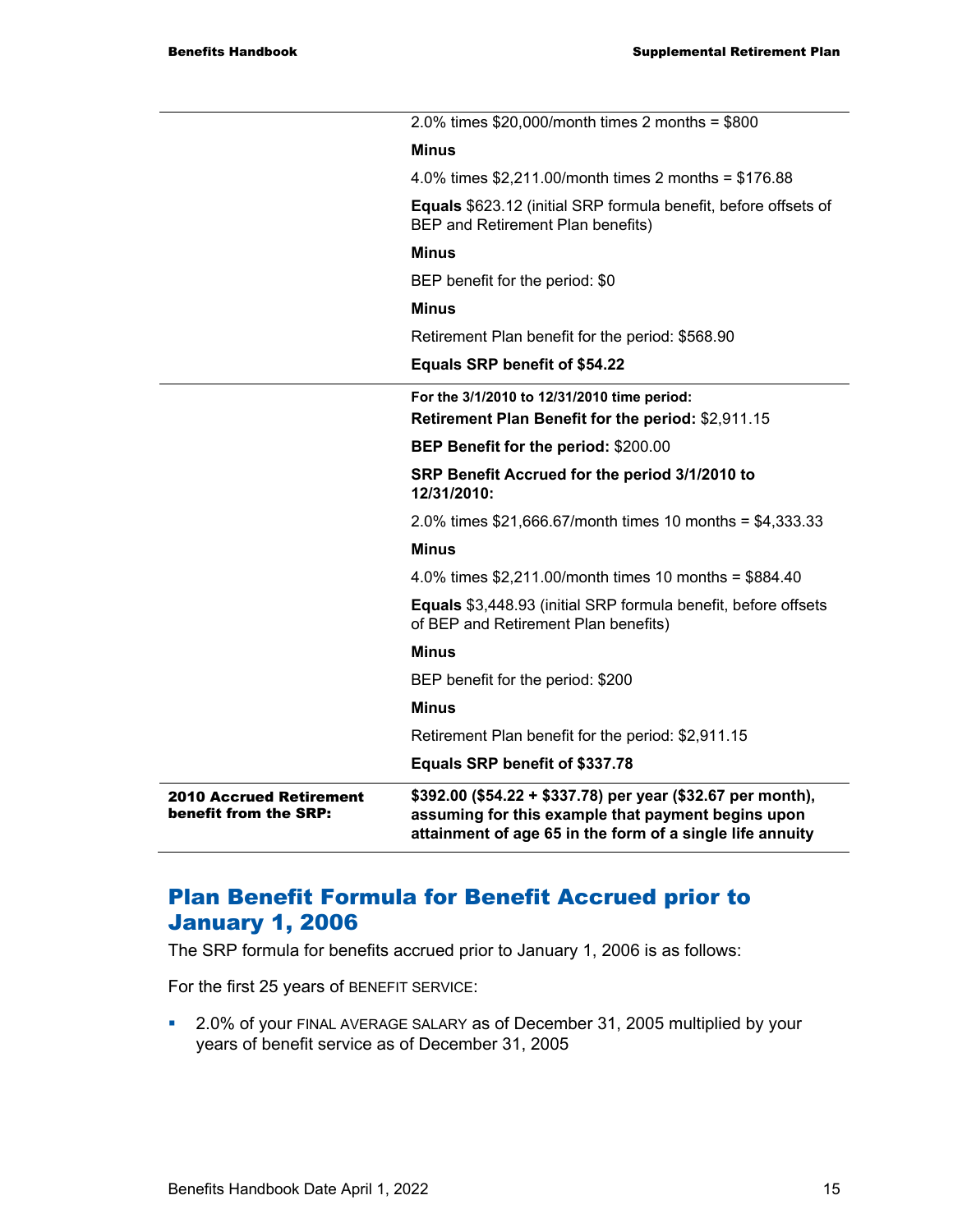**Plus** (if applicable) for the next 5 years of benefit service:

 1.6% of your final average salary as of December 31, 2005 multiplied by your years of benefit service as of December 31, 2005 in excess of 25 years but less than 30 years

**Plus** (if applicable) after 30 years of benefit service:

 1% of your final average salary as of December 31, 2005 multiplied by your years of benefit service as of December 31, 2005 in excess of 30 years

#### **Minus**

 4% of your estimated Social Security retirement benefit payable at age 65 determined as of December 31, 2005 multiplied by your years of benefit service as of December 31, 2005, up to a maximum of 25 years of benefit service

#### **Minus**

Your monthly accrual under the BEP as of December 31, 2005, if any

#### **Minus**

 Your monthly accrual under the McLennan Companies Retirement Plan as of December 31, 2005

#### *Example –* **Terry, a participant whose benefit was entirely accrued prior to January 1, 2006**

Terry was born on January 1, 1955, was hired by the Company on July 1, 1999, and terminated employment with the Company on December 31, 2005.

- Terry had 78 months (6 years and 6 months or 6.5 years) of both Benefit Service and VESTING SERVICE as of December 31, 2005. Therefore, she is vested in her accrued retirement benefits.
- In 2001, Terry's compensation reaches the limit on pay that may be considered for TAX-QUALIFIED PLANs. The example shows how the SRP formula generates a benefit, including how the formula takes into consideration simultaneously accruing Retirement Plan and BEP benefits.

| <b>Time Period</b>      | Unlimited<br><b>Eligible</b><br><b>Monthly</b><br><b>Salary</b> | IRC-limited<br><b>Eligible</b><br><b>Monthly</b><br><b>Salary</b> | Unlimited<br><b>Salary in</b><br><b>Period</b> | <b>IRC-limited</b><br><b>Salary in</b><br><b>Period</b> |
|-------------------------|-----------------------------------------------------------------|-------------------------------------------------------------------|------------------------------------------------|---------------------------------------------------------|
| 7/1/1999 - 2/28/2001    | \$16,666.67                                                     | \$16,666.67                                                       | \$333,333                                      | \$333,333                                               |
| $3/1/2001 - 2/28/2003$  | \$17,500.00                                                     | \$16,666.67                                                       | \$420,000                                      | \$400,000                                               |
| $3/1/2003 - 12/31/2003$ | \$19,166.67                                                     | \$16,666.67                                                       | \$191,667                                      | \$166,667                                               |
| 1/1/2004 - 12/31/2004   | \$19,166.67                                                     | \$17,083.33                                                       | \$230,000                                      | \$205,000                                               |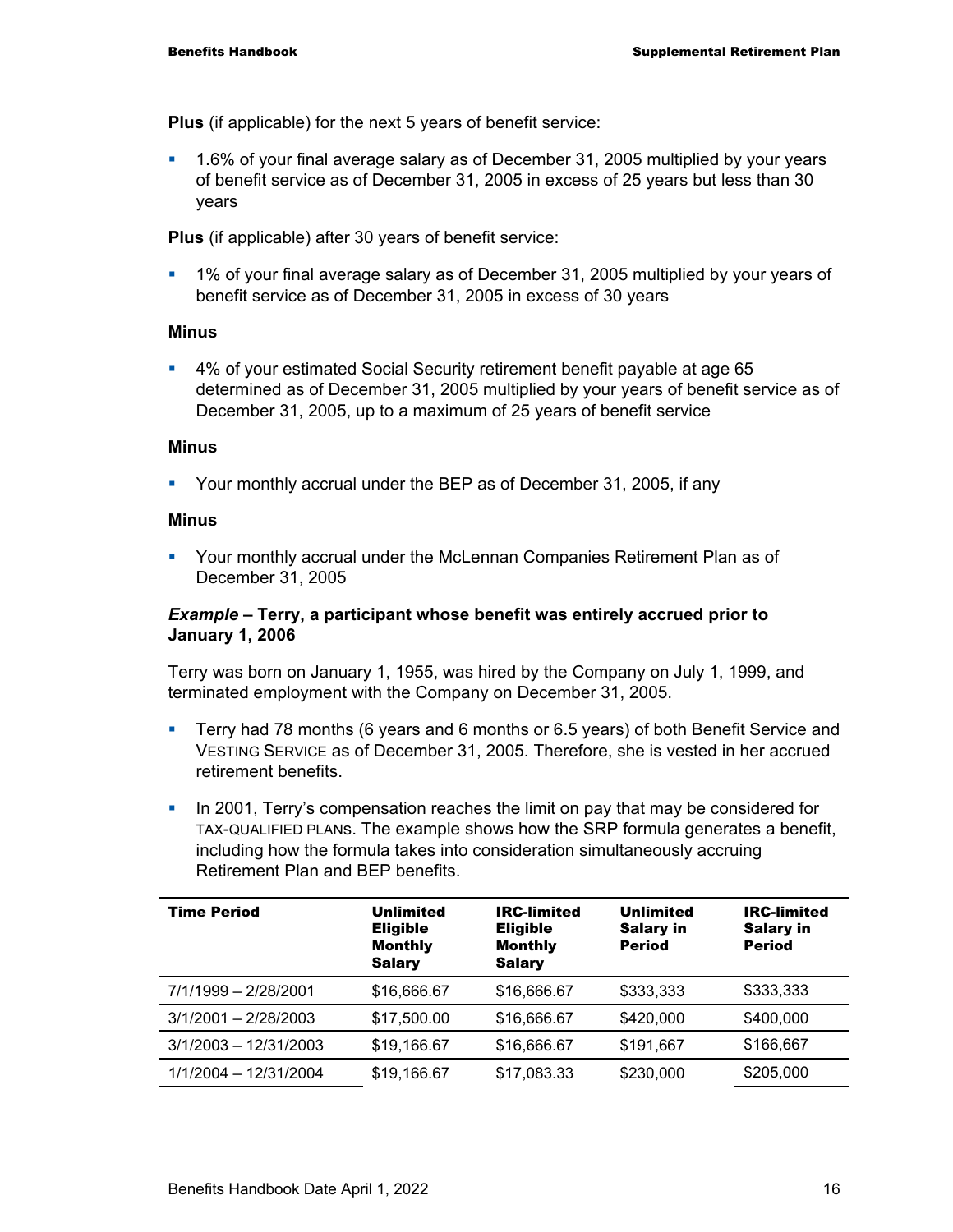| <b>Time Period</b>                                                | Unlimited<br><b>Eligible</b><br><b>Monthly</b><br><b>Salary</b> | <b>IRC-limited</b><br><b>Eligible</b><br><b>Monthly</b><br><b>Salary</b> | <b>Unlimited</b><br><b>Salary in</b><br><b>Period</b> | <b>IRC-limited</b><br><b>Salary in</b><br><b>Period</b> |
|-------------------------------------------------------------------|-----------------------------------------------------------------|--------------------------------------------------------------------------|-------------------------------------------------------|---------------------------------------------------------|
| 1/1/2005 - 2/28/2005                                              | \$19,166.67                                                     | \$17,500.00                                                              | \$38,333                                              | \$35,000                                                |
| $3/1/2005 - 12/31/2005$                                           | \$20,833.33                                                     | \$17,500.00                                                              | \$208,333                                             | \$175,000                                               |
| Total for high 60-month<br>period from $1/1/2001 -$<br>12/31/2005 |                                                                 |                                                                          | \$1,121,667                                           | \$1,015,000                                             |

- **Terry's highest 60 consecutive months of ELIGIBLE MONTHLY SALARY were during her** last 60 months of employment, from 1/1/2001 through 12/31/2005. She earned \$1,121,667 during that period. Under IRC limits, the maximum amount of annual compensation that could be considered for this period was \$1,015,000.
- **Terry's unlimited Final Average Salary is her average over the highest consecutive** 60 months (5 years): \$1,121,667/ 5 = \$224,333.
- **Terry's IRC-limited Final Average Salary is the average over the highest consecutive** 60 months (5 years): \$1,015,000 / 5 = \$203,000.
- **Terry's annual estimated Social Security PIA for 2005 was \$23,028.**

#### **Terry's Retirement Plan and BEP benefits are as follows:**

| <b>Retirement Plan:</b>   | \$19,078.07 (\$1,589.84 per month)                                                                             |  |  |  |
|---------------------------|----------------------------------------------------------------------------------------------------------------|--|--|--|
| BEP:                      | \$2,218.67 (\$184.89 per month                                                                                 |  |  |  |
|                           |                                                                                                                |  |  |  |
| <b>How SRP benefit is</b> | Retirement Plan Benefit: \$19,078.07                                                                           |  |  |  |
| calculated:               | <b>BEP Benefit: \$2,218.67</b>                                                                                 |  |  |  |
|                           | <b>SRP Benefit:</b>                                                                                            |  |  |  |
|                           | 2.0% times unlimited Final Average Salary (\$224,333) times 6.5<br>years = $$29,163.29$                        |  |  |  |
|                           | <b>Minus</b>                                                                                                   |  |  |  |
|                           | 4.0% times annual Social Security PIA (\$23,028) times 6.5 years =<br>\$5,987.28                               |  |  |  |
|                           | <b>Equals</b> \$23,176.01 (initial SRP formula benefit, before offsets of BEP<br>and Retirement Plan benefits) |  |  |  |
|                           | Minus                                                                                                          |  |  |  |
|                           | BEP benefit: \$2,218.67                                                                                        |  |  |  |
|                           | Minus                                                                                                          |  |  |  |
|                           | Retirement Plan benefit: \$19,078.07                                                                           |  |  |  |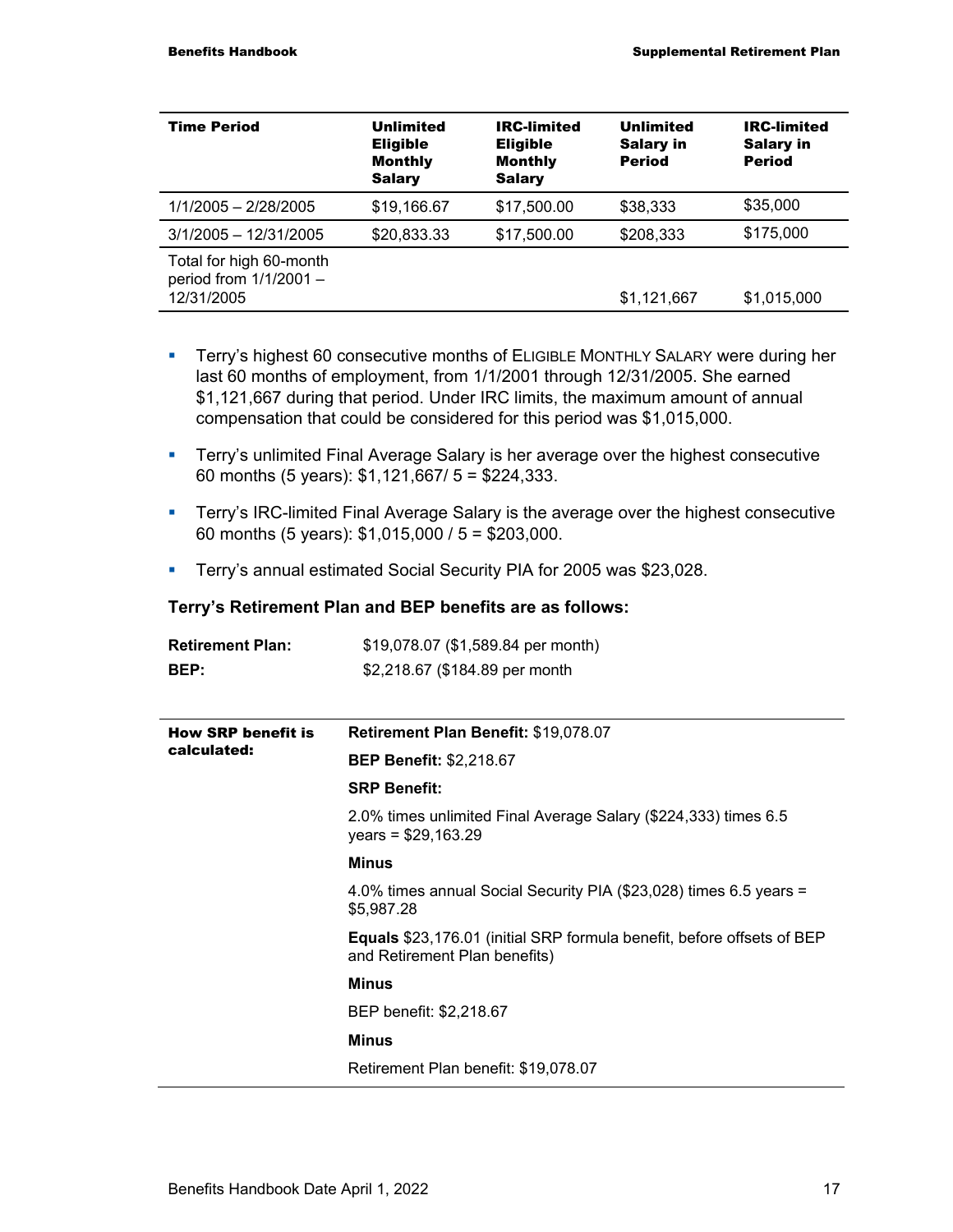#### **Equals SRP benefit of \$1,879.27**

| <b>Total Accrued</b>      | \$1,1 |
|---------------------------|-------|
| <b>Retirement benefit</b> | exa   |
| from the SRP:             | forı  |

**\$1,879.27 per year (\$156.61 per month), assuming for this example that payment begins once Terry attains age 65 in the form of a single life annuity** 

### Accrued Benefit Credited Both Before and After January 1, 2006

If you had periods of eligible service both before and after January 1, 2006, your SRP benefit will consist of two parts: a SRP benefit accrued as of December 31, 2005 and a SRP benefit accrued on or after January 1, 2006 and before January 1, 2017.

The SRP benefit accrued as of December 31, 2005 will be calculated under the SRP formula in effect prior to January 1, 2006 and will be based solely on your BENEFIT SERVICE and your FINAL AVERAGE SALARY as of December 31, 2005. See "Plan Benefit Formula for Benefit Accrued prior to January 1, 2006" on page 15 for details.

The SRP benefit accrued on or after January 1, 2006 and before January 1, 2017 will be calculated under the SRP formula in effect on or after January 1, 2006 and will be based on your ELIGIBLE MONTHLY PAY and the Plan's benefit accrual percentage for each month that you are eligible. See "Plan Benefit Formula for Benefit Accrued on or after January 1, 2006 and before January 1, 2017" on page 13 for details.

#### *Example –* **Jeanne – a participant whose benefit was accrued both before and after January 1, 2006**

Jeanne was born on January 1, 1955, was hired by the Company on July 1, 1999, and terminated employment with the Company on December 31, 2006. Jeanne accrued a Retirement Plan benefit, BEP benefit and a SRP benefit both before 2006 and after 2005. Therefore, Jeanne will ultimately receive a SRP benefit calculated with respect to each of those periods of ACCRUED BENEFITs.

- Jeanne had 90 months (7 years and 6 months) of both Benefit Service and VESTING SERVICE as of December 31, 2006. Therefore, she was vested in her accrued retirement benefits.
- **Jeanne's ELIGIBLE MONTHLY SALARY during the period from 7/1/1999 through** 12/31/2005 was as follows:

| <b>Time Period</b>      | <b>Unlimited</b><br><b>Eligible</b><br><b>Monthly</b><br><b>Salary</b> | <b>IRC-limited</b><br><b>Eligible</b><br><b>Monthly</b><br><b>Salary</b> | <b>Unlimited</b><br><b>Salary in</b><br><b>Period</b> | <b>IRC-limited</b><br><b>Salary in</b><br><b>Period</b> |
|-------------------------|------------------------------------------------------------------------|--------------------------------------------------------------------------|-------------------------------------------------------|---------------------------------------------------------|
| 7/1/1999 - 2/28/2001    | \$16,666.67                                                            | \$16,666.67                                                              | \$333,333                                             | \$333,333                                               |
| $3/1/2001 - 2/28/2003$  | \$17,500.00                                                            | \$16,666.67                                                              | \$420,000                                             | \$400,000                                               |
| $3/1/2003 - 12/31/2003$ | \$19,166.67                                                            | \$16,666.67                                                              | \$191,667                                             | \$166,667                                               |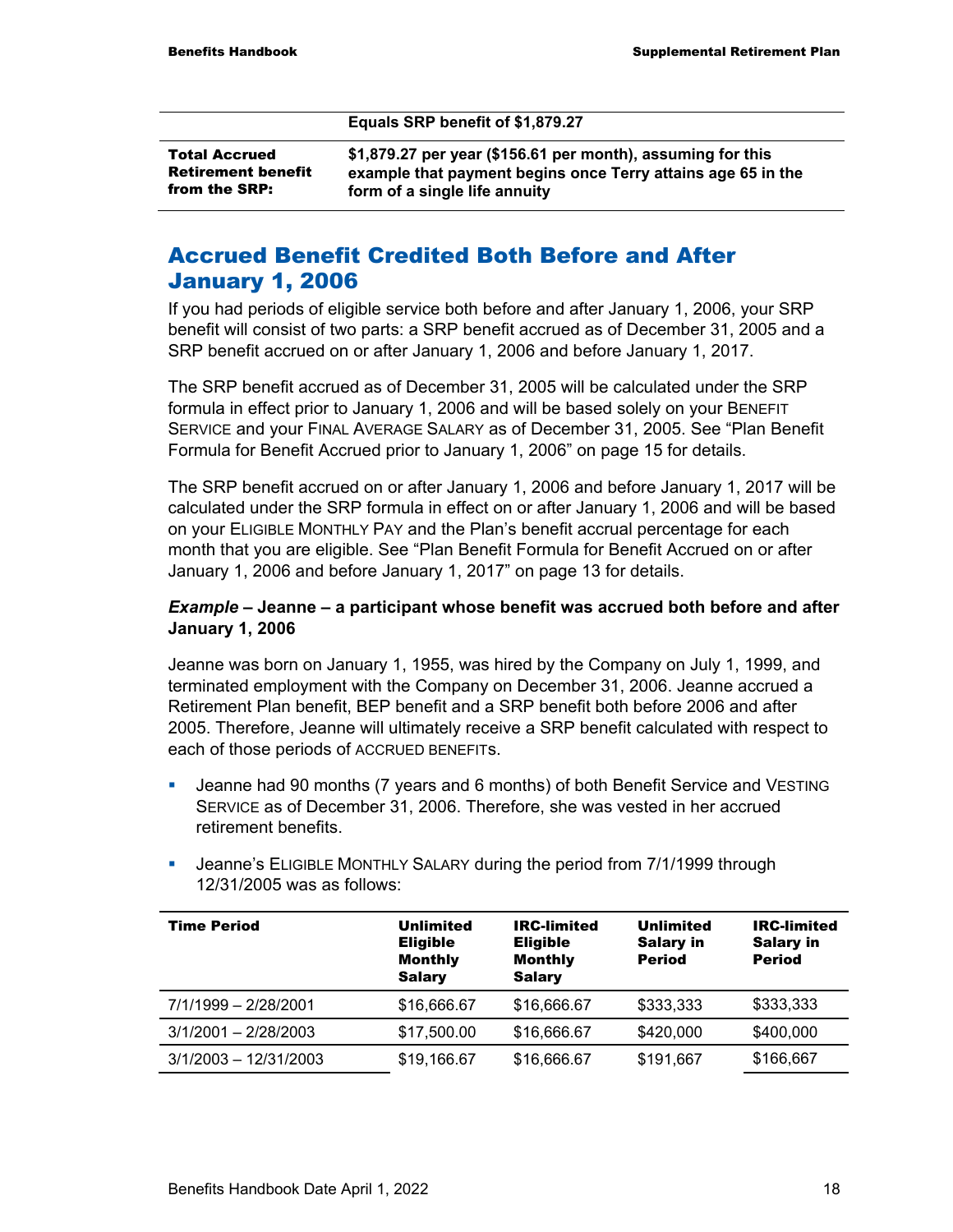| <b>Time Period</b>                                           | Unlimited<br><b>Eligible</b><br><b>Monthly</b><br><b>Salary</b> | <b>IRC-limited</b><br><b>Eligible</b><br><b>Monthly</b><br><b>Salary</b> | <b>Unlimited</b><br><b>Salary in</b><br><b>Period</b> | <b>IRC-limited</b><br><b>Salary in</b><br><b>Period</b> |
|--------------------------------------------------------------|-----------------------------------------------------------------|--------------------------------------------------------------------------|-------------------------------------------------------|---------------------------------------------------------|
| 1/1/2004 - 12/31/2004                                        | \$19,166.67                                                     | \$17,083.33                                                              | \$230,000                                             | \$205,000                                               |
| 1/1/2005 - 2/28/2005                                         | \$19,166.67                                                     | \$17,500.00                                                              | \$38,333                                              | \$35,000                                                |
| $3/1/2005 - 12/31/2005$                                      | \$20,833.33                                                     | \$17,500.00                                                              | \$208,333                                             | \$175,000                                               |
| Total for high 60-month period<br>from 1/1/2001 - 12/31/2005 |                                                                 |                                                                          | \$1,121,667                                           | \$1,015,000                                             |

- Jeanne's highest 60 consecutive months of Eligible Monthly Salary for purposes of her benefit accrued through December 31, 2005 were from 1/1/2001 through 12/31/2005. She earned \$1,121,667 during that period. Under IRC limits, the maximum amount of annual compensation that could be considered for this period was \$1,015,000.
- Jeanne's unlimited Final Average Salary for purposes of her benefit accrued through December 31, 2005 is her average annual salary over her highest-paid consecutive 60 months (5 years): \$1,121,667/ 5 = \$224,333.
- Jeanne's IRC-limited Final Average Salary for purposes of her benefit accrued through December 31, 2005 is her average annual salary over her highest-paid consecutive 60 months (5 years), subject to IRC limits:  $$1,015,000 / 5 = $203,000$ .
- Jeanne's annual estimated Social Security PIA for 2005 was \$23,028; and for 2006 it was \$24,072 (\$2,006.00 per month).
- Jeanne's Eligible Monthly Pay (used to determine her benefit for the Retirement Plan formula in effect in 2006 and later years) for the period from January 2006 through December 2006 was as follows:

| <b>Time Period</b>    | Unlimited<br><b>Eligible</b><br><b>Monthly Pay</b> | <b>IRC-Limited</b><br><b>Eligible Monthly Pay</b> | <b>Social Security PIA</b><br><b>Amount (Monthly)</b> |
|-----------------------|----------------------------------------------------|---------------------------------------------------|-------------------------------------------------------|
| 1/1/2006 - 12/31/2006 | \$20,833.33                                        | \$18,333.33                                       | \$2,006.00                                            |

#### **Jeanne's Retirement Plan and BEP benefits are as follows:**

- Retirement Plan benefit before 2006: \$19,078.07 (\$1,589.84 per month)
- 
- Retirement Plan benefit after 2006: \$3,198.93 (\$266.58 per month)
- 

**BEP benefit before 2006:** \$2,218.67 (\$184.89 per month) BEP benefit after 2006:  $$480.00$  (\$40.00 per month)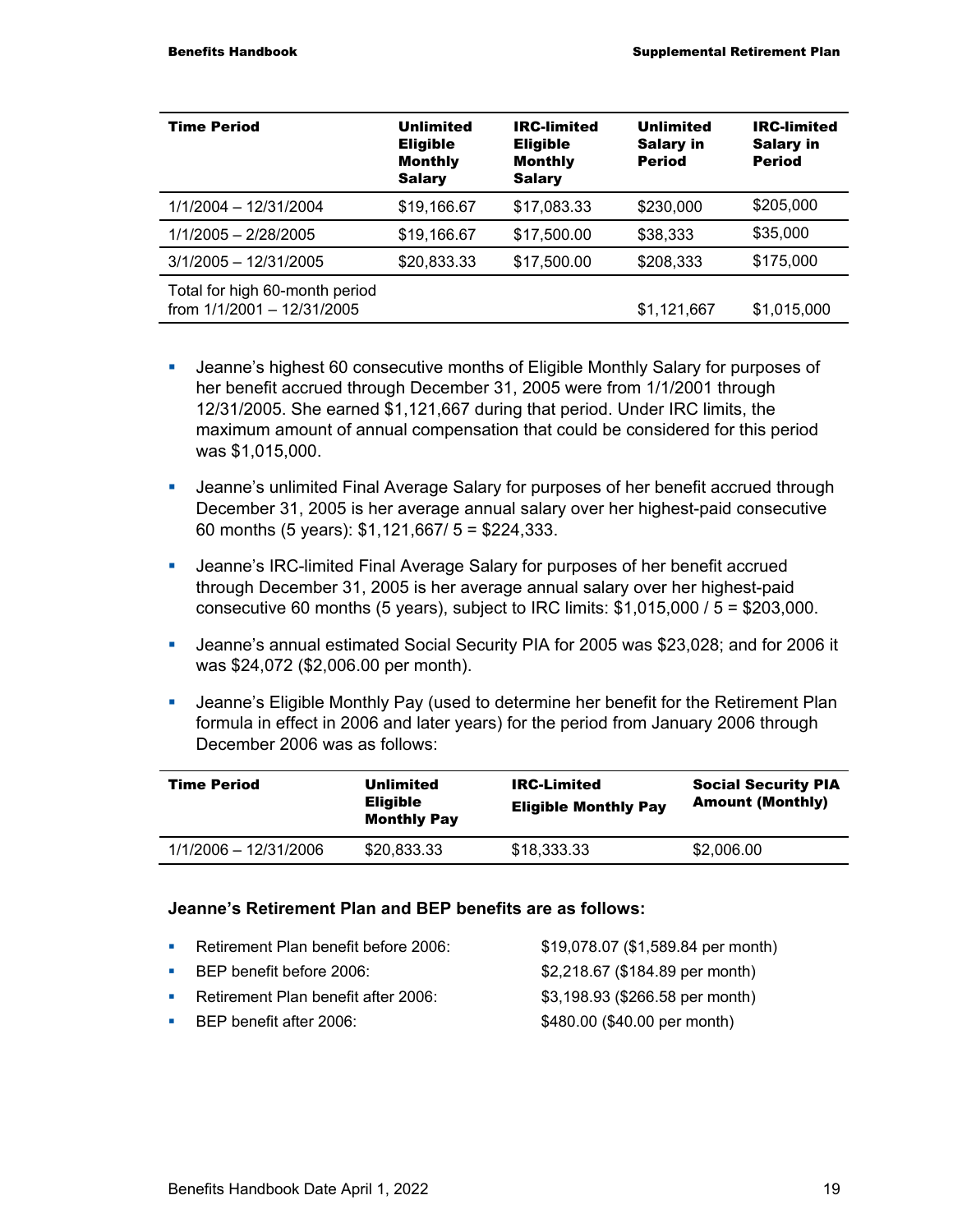| <b>How SRP benefit</b>                                | Retirement Plan Benefit: \$19,078.07                                                                                                                                                                                                                                       |
|-------------------------------------------------------|----------------------------------------------------------------------------------------------------------------------------------------------------------------------------------------------------------------------------------------------------------------------------|
| before January 1,<br>2006 is calculated:              | <b>BEP Benefit: \$2,218.67</b>                                                                                                                                                                                                                                             |
|                                                       | SRP Benefit Accrued before January 1, 2006:                                                                                                                                                                                                                                |
|                                                       | 2.0% times unlimited Final Average Salary (\$224,333) times 6.5 years =<br>\$29,163.29                                                                                                                                                                                     |
|                                                       | <b>Minus</b>                                                                                                                                                                                                                                                               |
|                                                       | 4.0% times annual Social Security PIA (\$23,028) times 6.5 years = \$5,987.28                                                                                                                                                                                              |
|                                                       | <b>Equals</b> \$23,176.01 (initial SRP formula benefit, before offsets of BEP and<br>Retirement Plan benefits)                                                                                                                                                             |
|                                                       | <b>Minus</b>                                                                                                                                                                                                                                                               |
|                                                       | BEP benefit: \$2,218.67                                                                                                                                                                                                                                                    |
|                                                       | <b>Minus</b>                                                                                                                                                                                                                                                               |
|                                                       | Retirement Plan benefit: \$19,078.07                                                                                                                                                                                                                                       |
|                                                       | Equals SRP benefit of \$1,879.27 Accrued before January 1, 2006                                                                                                                                                                                                            |
| <b>How SRP benefit on</b>                             | Retirement Plan Benefit: \$3,198.93                                                                                                                                                                                                                                        |
| or after January 1,<br>2006 is calculated:            | <b>BEP Benefit: \$480.00</b>                                                                                                                                                                                                                                               |
|                                                       | SRP Benefit Accrued on or after January 1, 2006:                                                                                                                                                                                                                           |
|                                                       | 2.0% times $$20,833.33/m$ on the times 12 months = $$5,000.00$                                                                                                                                                                                                             |
|                                                       | <b>Minus</b>                                                                                                                                                                                                                                                               |
|                                                       | 4.0% times $$2,006.00/m$ onth times 12 months = $$962.88$                                                                                                                                                                                                                  |
|                                                       | <b>Equals</b> \$4,037.12 (initial SRP formula benefit, before offsets of BEP and<br>Retirement Plan benefits)                                                                                                                                                              |
|                                                       | <b>Minus</b>                                                                                                                                                                                                                                                               |
|                                                       | BEP benefit: \$480                                                                                                                                                                                                                                                         |
|                                                       | <b>Minus</b>                                                                                                                                                                                                                                                               |
|                                                       | Retirement Plan benefit: \$3,198.93                                                                                                                                                                                                                                        |
|                                                       | Equals SRP Benefit of \$358.19 Accrued on or After January 1, 2006                                                                                                                                                                                                         |
| <b>Accrued Retirement</b><br>benefit from the<br>SRP: | \$2,698.67 (\$1,879.27 accrued before January 1, 2006 + \$358.19 accrued on<br>or after January 1, 2006 = \$2,237.46) per year, or \$186.46 per month,<br>assuming for this example that payment begins once Jeanne attains<br>age 65 in the form of a single life annuity |

### Transition Benefit

Participants who met certain age and service criteria on December 31, 2005 may be eligible for a transition benefit, which may increase your SRP benefit accrued as of December 31, 2005.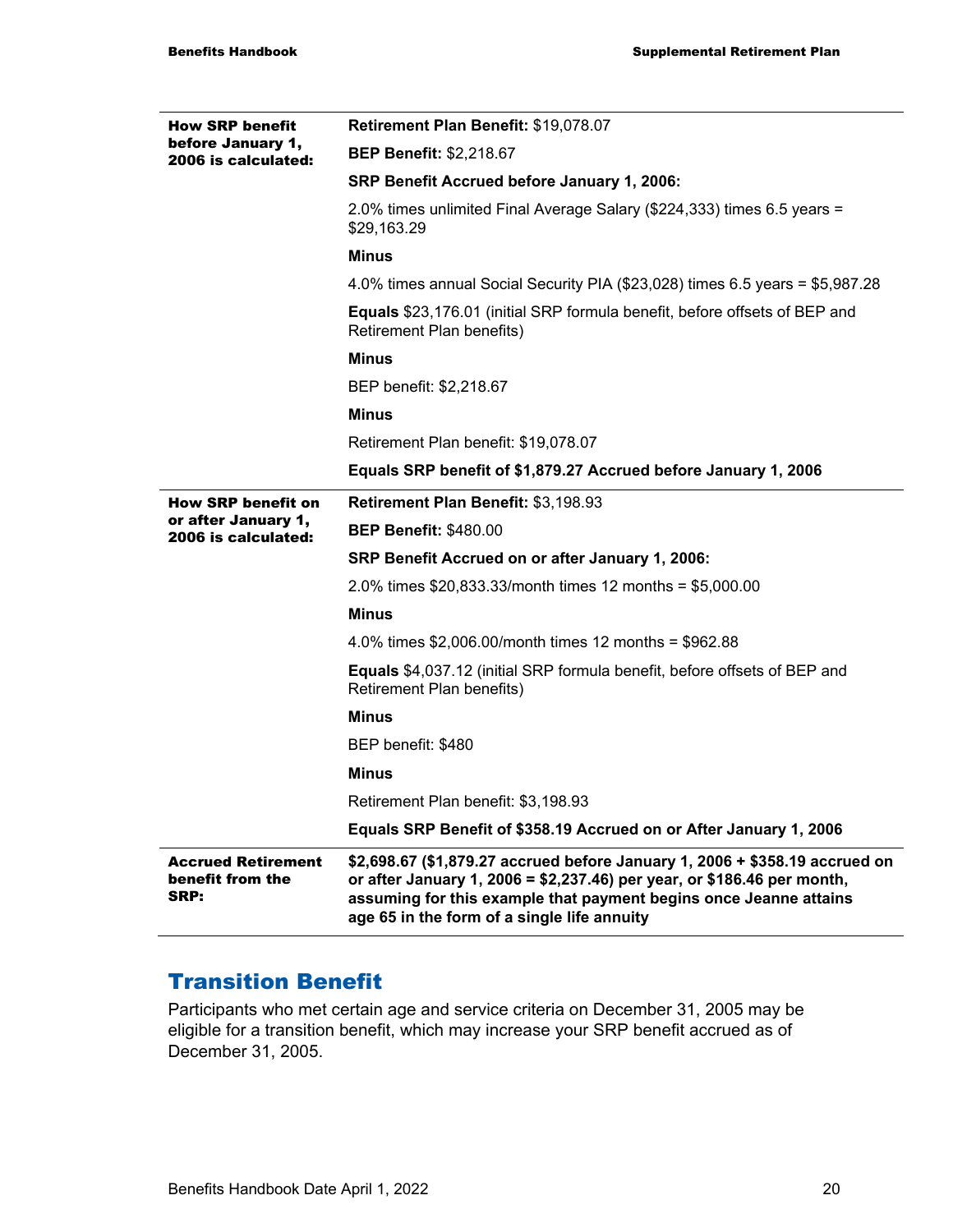If you are eligible for a transition benefit as described in the Retirement Plan, the same transition benefit rules apply when calculating your benefit under the SRP.

Because benefit accruals were discontinued under both the Retirement Plan and the SRP effective December 31, 2016, the Final Average Salary used to calculate the transition benefit will be determined at the earlier of your first termination date and December 31, 2016.

For information on the transition benefit see the *Marsh & McLennan Companies Retirement Plan* section.

#### *Example* **– Han, a participant eligible for the transition benefit**

Han was born on March 15, 1944, was hired by the Company on January 1, 1969 and terminated employment with the Company on March 31, 2009. Han ACCRUED BENEFITs under the Retirement Plan, BEP and the SRP before 2006 and after 2005. Therefore, Han will ultimately receive a SRP benefit calculated with respect to each of those periods of accrued benefits.

Because of Han's age and service, he was also entitled to a Transition Benefit with respect to his Retirement Plan benefits accrued as of January 1, 2006. The Transition Benefit also applies to his SRP benefit accrued as of January 1, 2006. The example below shows how the Transition Benefit applies to this portion of Han's SRP benefit.

Han had 483 months (40 years and 3 months) of both BENEFIT SERVICE and VESTING SERVICE as of March 31, 2009. Therefore, he is vested in his accrued retirement benefit.

- Han was employed, had an Accrued Benefit in the Plan, was age 61 and 9 months and had 444 months (37 years) of Vesting Service on December 31, 2005, making him eligible for the Transition Benefit. This means that in addition to Han's Accrued Benefit as of January 1, 2006, Han will receive a Transition Benefit based on increases in his ELIGIBLE MONTHLY PAY after December 31, 2005.
- **Han's annual estimated Social Security PIA for 2005 was \$22,260.**
- Han's IRC-limited FINAL AVERAGE SALARY increased from \$203,000 to \$218,000 (or by 7.39%) from January 1, 2006 to March 31, 2009. This increase percentage is applied to Han's Retirement Plan benefit (as used within the SRP formula) to determine his ultimate SRP Transition Benefit.
- Han's unlimited Final Average Salary increased from \$224,667 to \$250,667 (or by 11.57%) from January 1, 2006 to March 31, 2009. This increase percentage is applied to Han's BEP and SRP benefits (as used within the SRP formula) to determine his ultimate SRP Transition Benefit.
- **Han's Retirement Plan and BEP benefits as of January 1, 2006 are as follows:** 
	- − Retirement Plan: \$103,580.96 (\$8,631.75 per month)
	- − BEP: \$11,916.67 (\$993.06 per month)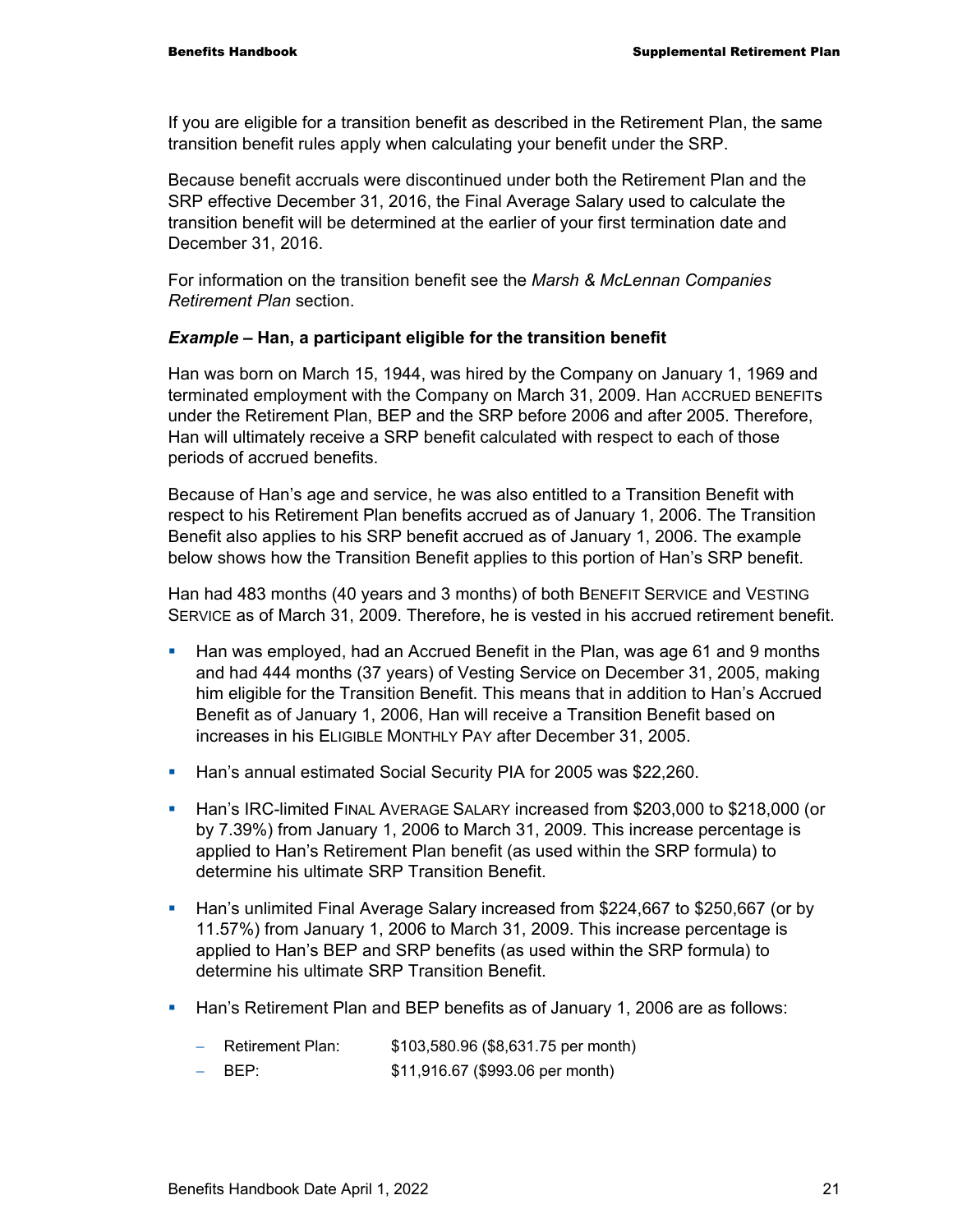**Han's Retirement Plan and BEP Transition Benefits as of March 31, 2009 (termination date) are as follows:** 

| <b>Retirement Plan Transition Benefit:</b> | \$7,654.63 (\$637.89 per month) |
|--------------------------------------------|---------------------------------|
| <b>BEP Transition Benefit:</b>             | \$5,708.45 (\$475.70 per month) |

For information on how the Retirement Plan and BEP Transition Benefits are determined, see the *Marsh & McLennan Companies Retirement Plan* and *Benefits Equalization Plan* sections.

| <b>How the SRP benefit</b>                                          | Retirement Plan Benefit: \$103,580.96                                                                                                                                                                                                             |  |  |
|---------------------------------------------------------------------|---------------------------------------------------------------------------------------------------------------------------------------------------------------------------------------------------------------------------------------------------|--|--|
| as of January 1, 2006<br>is calculated:                             | <b>BEP Benefit: \$11,916.67</b>                                                                                                                                                                                                                   |  |  |
|                                                                     | <b>SRP Benefit:</b>                                                                                                                                                                                                                               |  |  |
|                                                                     | 2.0% times unlimited Final Average Salary (\$224,667) times 25<br>years = $$112,333.33$                                                                                                                                                           |  |  |
|                                                                     | <b>Plus</b>                                                                                                                                                                                                                                       |  |  |
|                                                                     | 1.6% times unlimited Final Average Salary (\$224,667) times 5<br>years = $$17,973.33$                                                                                                                                                             |  |  |
|                                                                     | <b>Plus</b>                                                                                                                                                                                                                                       |  |  |
|                                                                     | 1.0% times unlimited Final Average Salary (\$224,667) times 7<br>years = $$15,726.67$                                                                                                                                                             |  |  |
|                                                                     | <b>Minus</b>                                                                                                                                                                                                                                      |  |  |
|                                                                     | 4.0% times annual Social Security PIA (\$22,260) times 25 years =<br>\$22,260.00                                                                                                                                                                  |  |  |
|                                                                     | Equals \$123,773.33 (initial SRP formula benefit, before offsets of<br>BEP and Retirement Plan benefits)                                                                                                                                          |  |  |
|                                                                     | <b>Minus</b>                                                                                                                                                                                                                                      |  |  |
|                                                                     | BEP benefit: \$11,916.67                                                                                                                                                                                                                          |  |  |
|                                                                     | <b>Minus</b>                                                                                                                                                                                                                                      |  |  |
|                                                                     | Retirement Plan benefit: \$103,580.96                                                                                                                                                                                                             |  |  |
|                                                                     | Equals SRP benefit of \$8,275.70                                                                                                                                                                                                                  |  |  |
|                                                                     | (assuming for this example that payment begins once Han<br>attains age 65, in the form of a single life annuity)                                                                                                                                  |  |  |
| <b>How the SRP</b>                                                  | Transition Benefit rule applied to 1/1/2006 SRP benefit:                                                                                                                                                                                          |  |  |
| <b>Transition Benefit as</b><br>of March 31, 2009 is<br>calculated: | \$123,773.33 (initial SRP formula benefit, before offsets of BEP and<br>Retirement Plan benefits) times 11.57% (Han's increase in Final<br>Average Salary from January 1, 2006 to March 31, 2009, without<br>regard to IRC limits) = $$14,320.57$ |  |  |
|                                                                     | <b>Minus</b>                                                                                                                                                                                                                                      |  |  |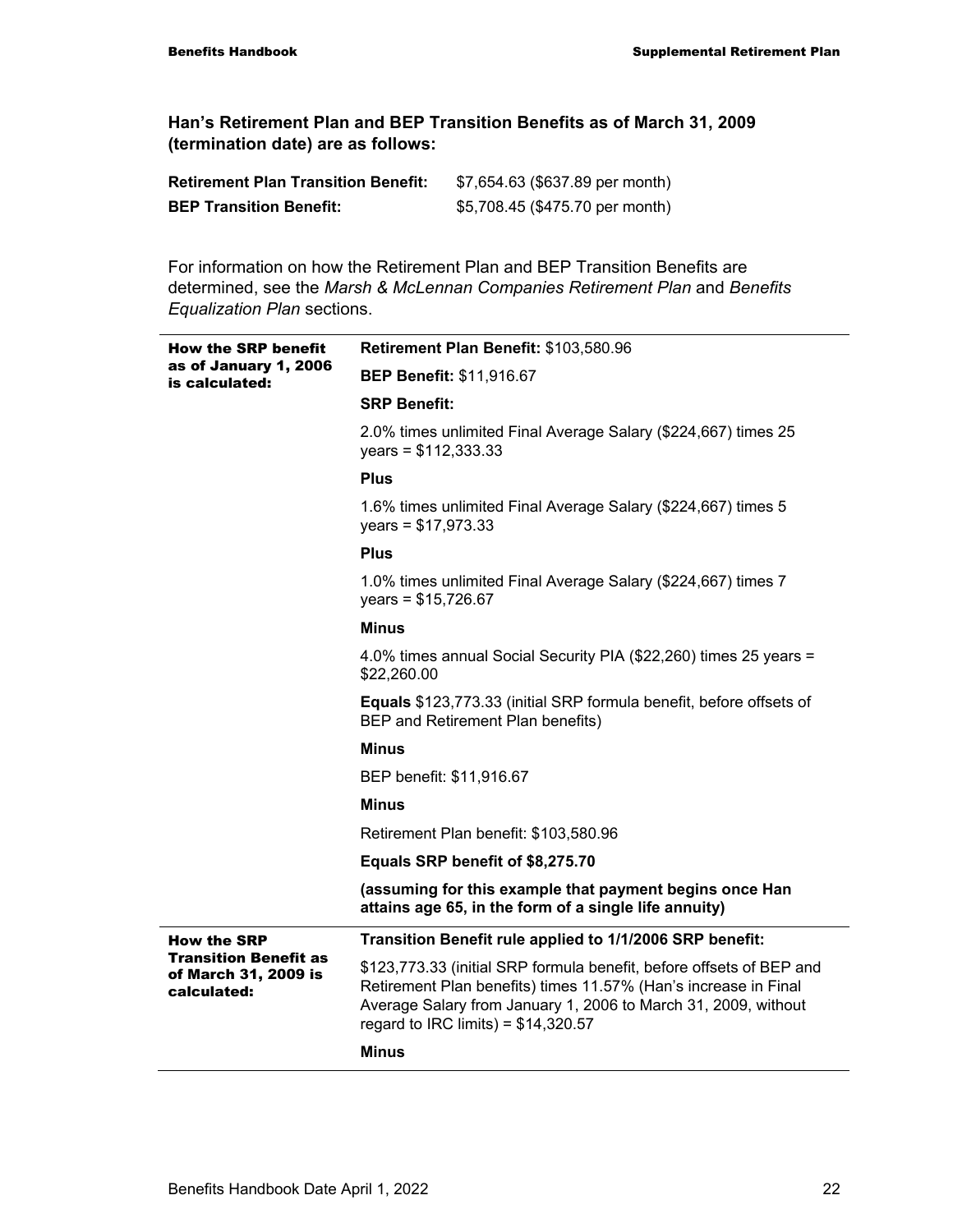|                                          | BEP Transition Benefit: \$5,708.45                                                                                                                      |  |
|------------------------------------------|---------------------------------------------------------------------------------------------------------------------------------------------------------|--|
|                                          | Minus                                                                                                                                                   |  |
|                                          | Retirement Plan Transition Benefit: \$7,654.63                                                                                                          |  |
|                                          | <b>Equals SRP Transition Benefit of \$957.49</b>                                                                                                        |  |
| <b>SRP Transition</b><br><b>Benefit:</b> | \$957.49 per year (\$79.79 per month), assuming for this example<br>that payment begins once Han attains age 65 in the form of a<br>single life annuity |  |

#### What Pay Counts

The SRP takes into account your Eligible Monthly Pay in determining your ACCRUED BENEFIT amount. Eligible Monthly Pay is your monthly pay while employed by a participating company before any reductions for elective contributions. Eligible Monthly Pay does not include regular draw, overtime, bonus, commission, any other extra compensation.

However, Eligible Monthly Pay does include before-tax salary reduction amounts that you may contribute to other programs sponsored by Marsh McLennan, such as the Marsh & McLennan Companies 401(k) Savings & Investment Plan, or a Flexible Spending Account as well as any compensation you defer under the Supplemental Savings & Investment Plan.

The Eligible Monthly Pay used to calculate the SRP benefit is not subject to IRC limits that can potentially cap the amount of benefits that can be paid by the Retirement Plan. For example, the IRC limit on the amount of annual compensation that can be taken into account in calculating benefits payable from a TAX-QUALIFIED PLAN is \$265,000 for 2016. The SRP, a non-qualified plan, pays benefits in excess of these limits. See "What Pay Counts" in the *Marsh & McLennan Companies Retirement Plan* section for additional details.

Any pay attributable to your employment with Marsh McLennan after December 31, 2016 is not included in determining your SRP benefit.

See "What Pay Counts" and "Leave of Absence" in the *Marsh & McLennan Companies Retirement Plan* section for a description of how Eligible Monthly Pay is determined if you are paid on a salaried versus an hourly basis, or while you are on an approved disability or military leave.

#### **Vesting**

VESTING SERVICE is calculated in the same way that it is in the TAX-QUALIFIED PLAN. You are fully (100%) vested in your benefit accrued under the SRP after you complete 60 months (5 years) of Vesting Service. However, if you have less than 60 months of Vesting Service, you are fully vested once you attain age 65 provided you have at least one year of Vesting Service and are actively employed with a company in the WORLD-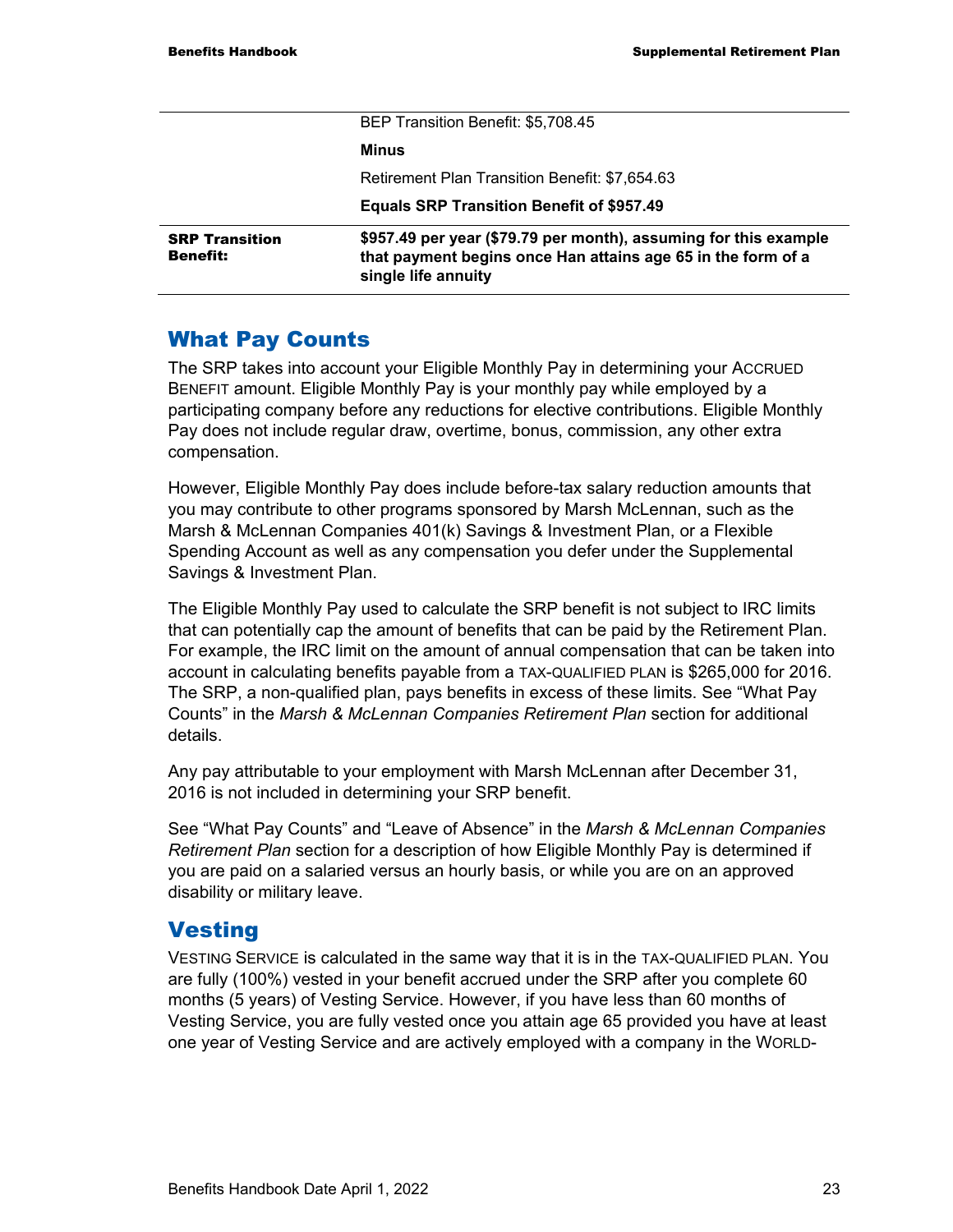WIDE CONTROLLED GROUP. See "How Does the Plan Measure Vesting Service?" under the "Vesting Service" in the *Marsh & McLennan Companies Retirement Plan* section.

### When the 409A SRP Benefit Commences

This sub-section describes the payment rules for a SRP benefit that was accrued or vested after December 31, 2004 following a SEPARATION FROM SERVICE due to a reduction in hours, an extended leave of absence, disability or death. It also describes the payment rules for a survivor benefit when paid to a surviving SPOUSE, same-sex spouse or DOMESTIC PARTNER. These SRP benefit payments are subject to Section 409A

If you have a GRANDFATHERED SRP BENEFIT (a SRP benefit accrued and vested prior to January 1, 2005) different rules govern the time and form of payment of that portion of your SRP benefit. See "Grandfathered SRP Benefit" on page 41.

#### Separation from Service

A 409A SRP BENEFIT will commence at a specified time after you have incurred a SEPARATION FROM SERVICE. The portion of the SRP benefit and the time of the commencement depends in part on the reason for the Separation from Service.

You are considered to have incurred a Separation from Service when any of the following occur:

- The number of hours you perform service for the Company in a week is 20% or less of the average weekly hours you worked during the previous 36 months (3 year) period.
- You are absent from work due to your own physical or mental condition for 29 consecutive months and you are entitled to a benefit under the Marsh & McLennan Companies Long Term Disability Plan.
- You are on an unpaid bona fide leave of absence for more than 6 months.
- **You die during active employment with the Company.**

#### Separation from Service Due to a Reduction in Hours

A SEPARATION FROM SERVICE occurs when the number of hours you perform paid service for the Company in a week is 20% or less of the average weekly hours you worked during the previous 36 month period. Generally, if you perform service on a salaried-paid basis, your regularly scheduled hours are used to determine the number of hours performed, and if you perform services on an hourly-paid basis, your actual paid hours will be used to determine if a Separation from Service has occurred.

You do not have to terminate employment to incur a Separation from Service. For example, if Carol has had regular scheduled hours of 40 hours per week during the previous 36 months and her regularly scheduled hours are reduced to 8 hours per week on May 1, and the reduction in her schedule is expected to continue for an indefinite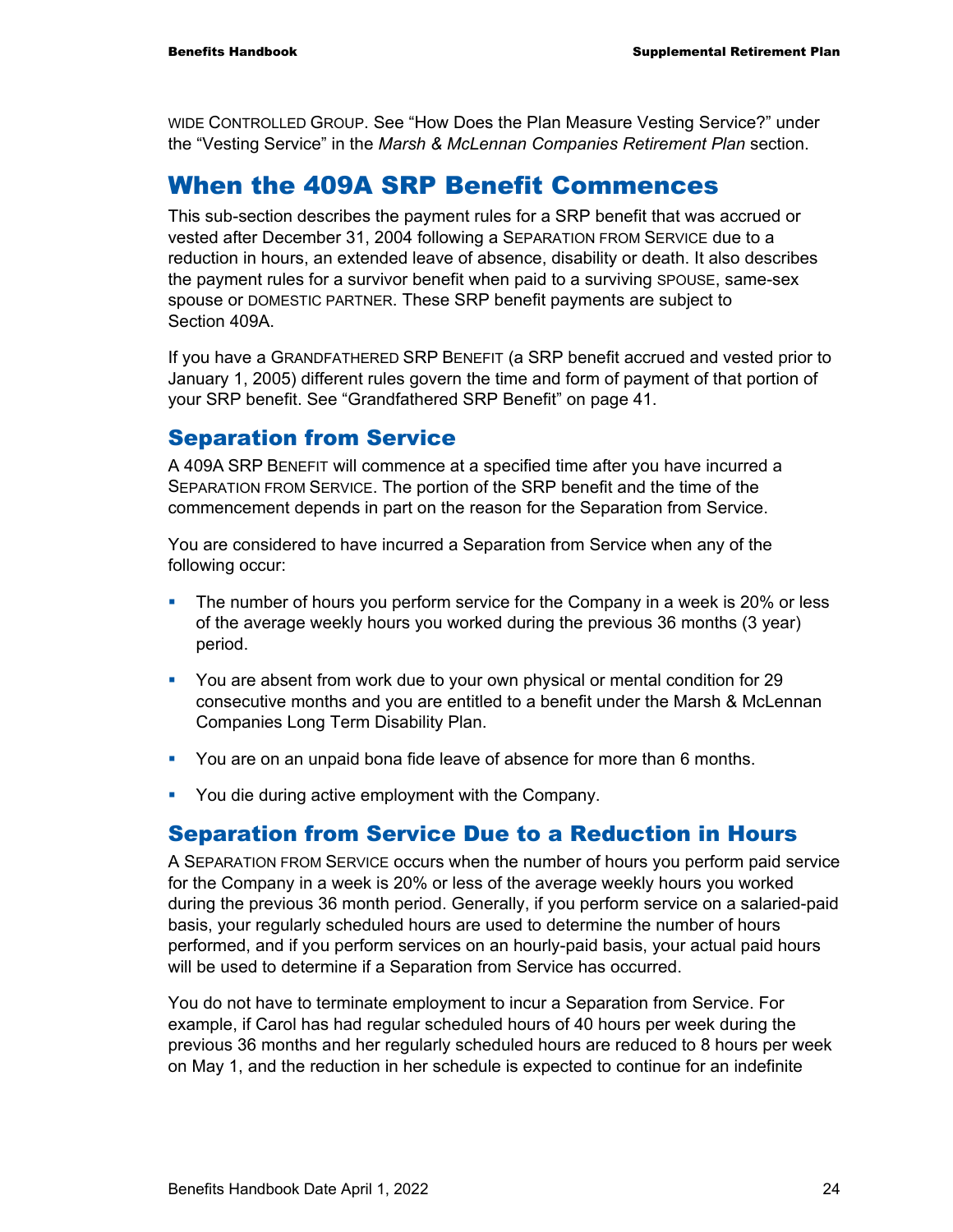period, she will incur a Separation from Service on April 30, her last day of work at the 40 hour schedule.

If you terminate your employment and discontinue all paid service for the Company, you will incur a Separation from Service. However, if you terminate your employment but continue to perform paid service for the Company on any basis, e.g., through a third party temporary agency, you will incur a Separation from Service on your last day of work only if the number of hours you work per week are 20% or less than the average number of hours you worked per week over the previous 36 months. For example, Henry has had regularly scheduled hours of 40 hours per week for the previous 36 months. On May 1, he terminates employment but continues to provide service to the Company through a third party agency at an average rate of 10 hours per week. The 10 hours per week is more than 20% of the average 40 hours per week that Henry worked during the previous 36 months. Therefore, Henry is not separated.

#### *When Payments are Made following A Separation from Service Due to a Reduction in Hours*

When you incur a SEPARATION FROM SERVICE due to a reduction in hours, the vested 409A SRP BENEFIT that is accrued as of the separation date, less any portion of the 409A SRP Benefit that may have already been paid, must commence effective with the later of

- the calendar month following the calendar month in which you separate from service, or
- the calendar month following the month in which you attain age 55,

whether or not you are performing paid services for the Company at that time. Your first payment must be delayed until the fourth month following Separation from Service, unless you are a SPECIFIED EMPLOYEE. See "Seven Month Delay Period for Specified Employees" on page 26 for details.

If payments are delayed beyond your commencement effective date, your first payment will include any delayed monthly payments. For example, Susan incurs her first Separation from Service when she is age 49. She is not a Specified Employee. The portion of her 409A SRP Benefit that is vested and accrued as of the separation date will commence in the month following the month in which she attains age 55, whether or not she is employed by the Company on that date. Her payments will not be subject to any delay because the date she attains age 55 is later than the fourth month following her Separation from Service. Another example: George incurs his first Separation from Service on January 1, 2013 when he is age 60. George is not a Specified Employee. The portion of his 409A SRP Benefit that is vested and accrued as of his separation date will commence effective February 2013, however, he would not receive the first four monthly payments until May 2013, the fourth month following his Separation from Service.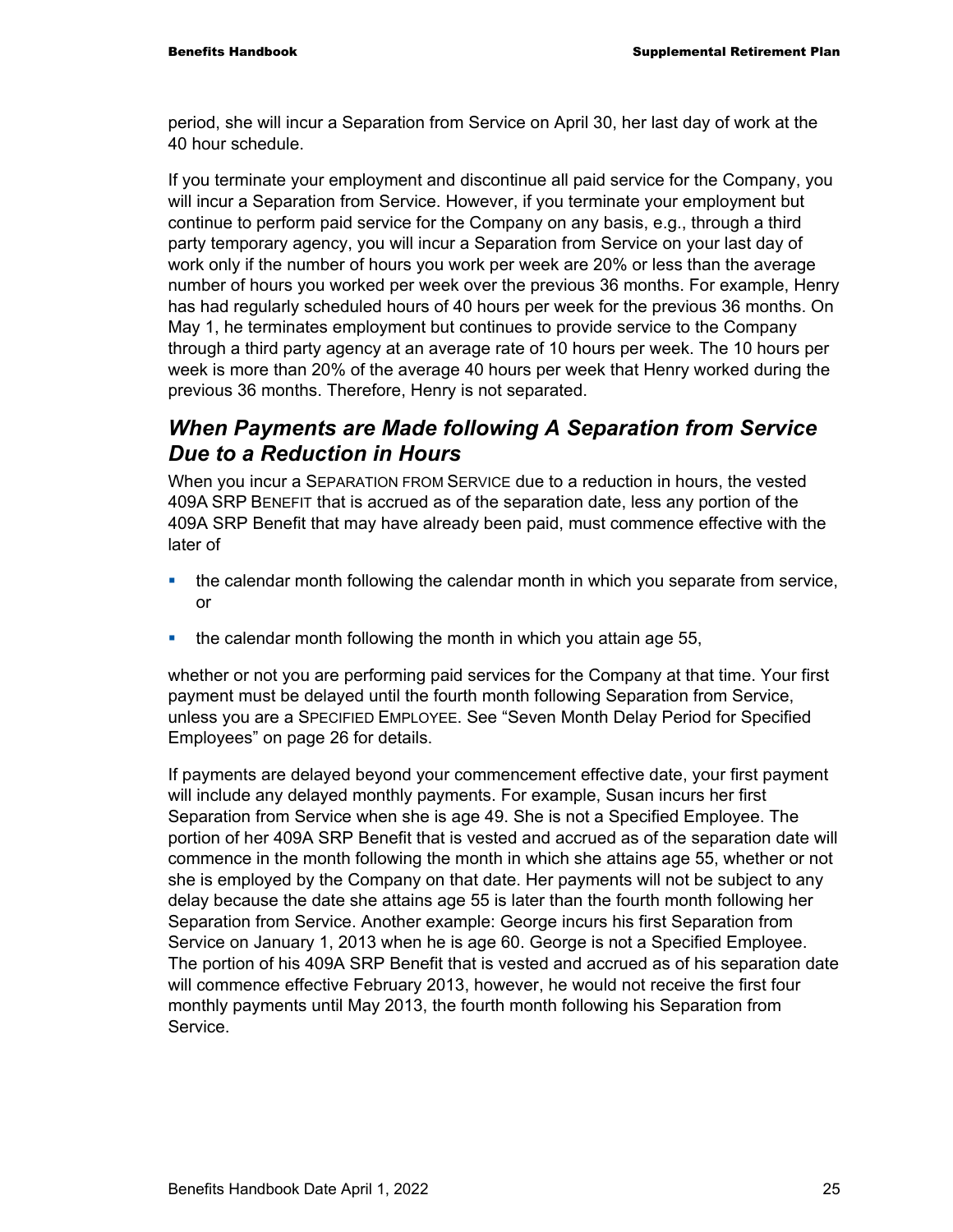#### *Seven Month Delay Period for Specified Employees*

A SPECIFIED EMPLOYEE is generally an employee who is one of the Company's top-paid officers.

If you are classified as a SPECIFIED EMPLOYEE and your Separation from Service is due to a reduction in hours, the vested 409A SRP Benefit that is accrued as of the separation date, less any portion of the 409A SRP Benefit that may have already been paid, must commence effective with the later of (i) the calendar month following the calendar month in which you separate from service or (ii) the calendar month following the month in which you attain age 55. However, the first payment must be delayed until the seventh month following your Separation from Service. If payments are delayed beyond your commencement effective date, your first payment will include any delayed monthly payments. For example, Henry incurs his first Separation from Service on February 12, 2014 when he is age 60. Henry is a Specified Employee at the time his payments commence. The portion of his 409A BEP Benefit that is vested and accrued as of his separation date will commence effective March 2014. However, he would not receive the first seven monthly payments until September 2014, the seventh month following his Separation from Service.

### *Death During the Delayed Payment Period*

If the payment of your 409A SRP BENEFIT is subject to a mandatory delay and you die during the period of the delay, the monthly payments otherwise due but unpaid at the time of your death will be paid in a single sum to your Designated Survivor. If you do not have a Designated Survivor, the single sum will be paid to your SPOUSE or DOMESTIC PARTNER as the case may be. If you do not have a SPOUSE or Domestic Partner, the single sum will be paid to your estate. In no event will your Designated Survivor, SPOUSE or Domestic Partner or the representative of your estate be allowed to designate, directly, or indirectly, the taxable year of the single sum payment. For example: if George has a 409A SRP Benefit that is subject to a delay in payment from February to May, and he dies in April, his Designated Survivor will receive a single sum payment equal to the monthly payments George would have received for February, March and April, as soon as practicable following his death. If George had not selected a Designated Survivor, then the payment would be made to his Spouse, Domestic Partner, or his estate.

#### Separation from Service Due to an Unpaid Leave of Absence

A SEPARATION FROM SERVICE is deemed to occur if you are on a bona fide unpaid leave of absence for more than 6 months. Once you incur a Separation from Service due to a bona fide unpaid leave of absence, your 409A SRP BENEFIT will be paid in accordance with the timing rules for payments that commence due to a reduction in hours. See "When Payments are Made following A Separation from Service Due to a Reduction in Hours" on page 25 for details*.*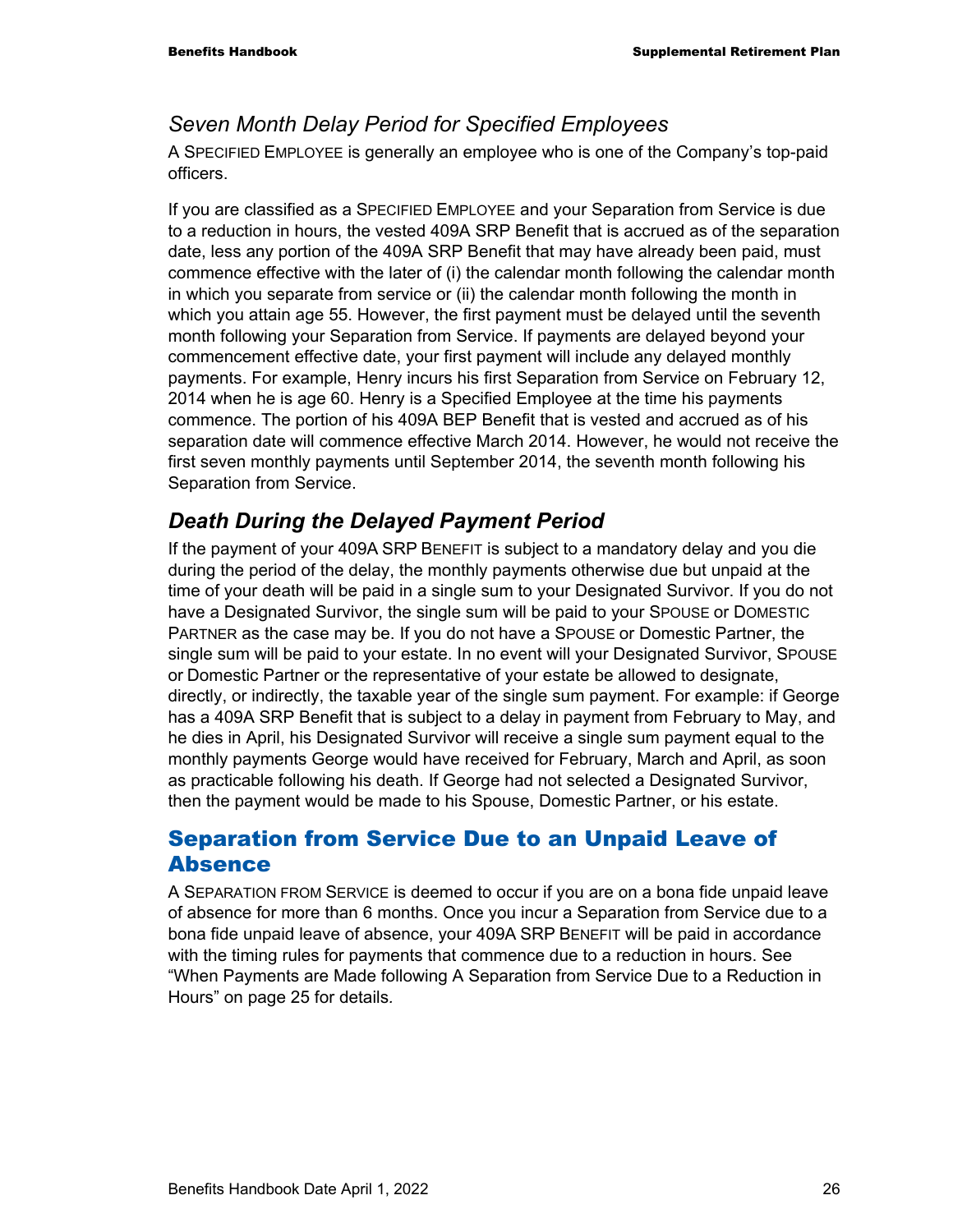### Separation from Service Due to Disability

If you are found to be disabled under the Marsh & McLennan Companies Long Term Disability Plan and you are absent from work due to that disability for a period of 29 continuous months, you will incur a disability SEPARATION FROM SERVICE. If you incur a disability separation, the portion of your vested 409A SRP BENEFIT that is subject to that payment trigger will commence in the calendar month following the month in which you attain age 65.

The portion of your vested 409A SRP Benefit that is subject to the disability payment trigger includes any:

- 409A SRP Benefit you may have accrued as of the date of your disability separation, plus
- 409A SRP Benefit you may have accrued after your disability separation while you remained disabled under the Marsh & McLennan Companies Long Term Disability Plan and continue to accrue a 409A SRP Benefit, less
- **Portion of the 409A SRP Benefit that might be subject to a different separation event.**

For example, Jeanette had no prior separation events when she began a disability absence on June 1, 2010. She was approved for Long Term Disability benefits on December 1, 2010 and remained continuously eligible for Long Term Disability benefits through November 1, 2013 when she attained age 65 and retired. Jeannette incurred a disability separation on November 1, 2012, her 29<sup>th</sup> month of absence due to her disability. As a result of incurring a disability separation, the vested 409A SRP Benefit that Jeannette accrued as of November 2012, her disability separation date, plus the 409A SRP Benefit that she accrued from November 2012 through November 2013, her retirement date, will commence in December 2013, the calendar month following the month in which she attains age 65.

### *If you Continue to Accrue a SRP Benefit up to and including December 31, 2016 while on Disability after Age 65*

In the event that you remain eligible for Marsh & McLennan Companies Long Term Disability benefits and you continue to accrue a 409A SRP BENEFIT after you have attained age 65, the timing of the payment of your 409A SRP Benefit will depend on when you incur a disability separation.

If you incur a disability separation before you attain age 65. You will commence payment of your vested accrued 409A SRP Benefit in the calendar month following the month in which you attain age 65. Your payment will be based on the 409A SRP Benefit that is vested and accrued as of the end of the month in which you attain age 65. Thereafter, your 409A SRP Benefit amount will be adjusted each January 1st to reflect any additional 409A SRP Benefit you may have accrued after your  $65<sup>th</sup>$ birthday up to and including December 31, 2016, the date benefit accruals were discontinued under the SRP. A final adjustment will be made following the month in which your SRP accruals stop.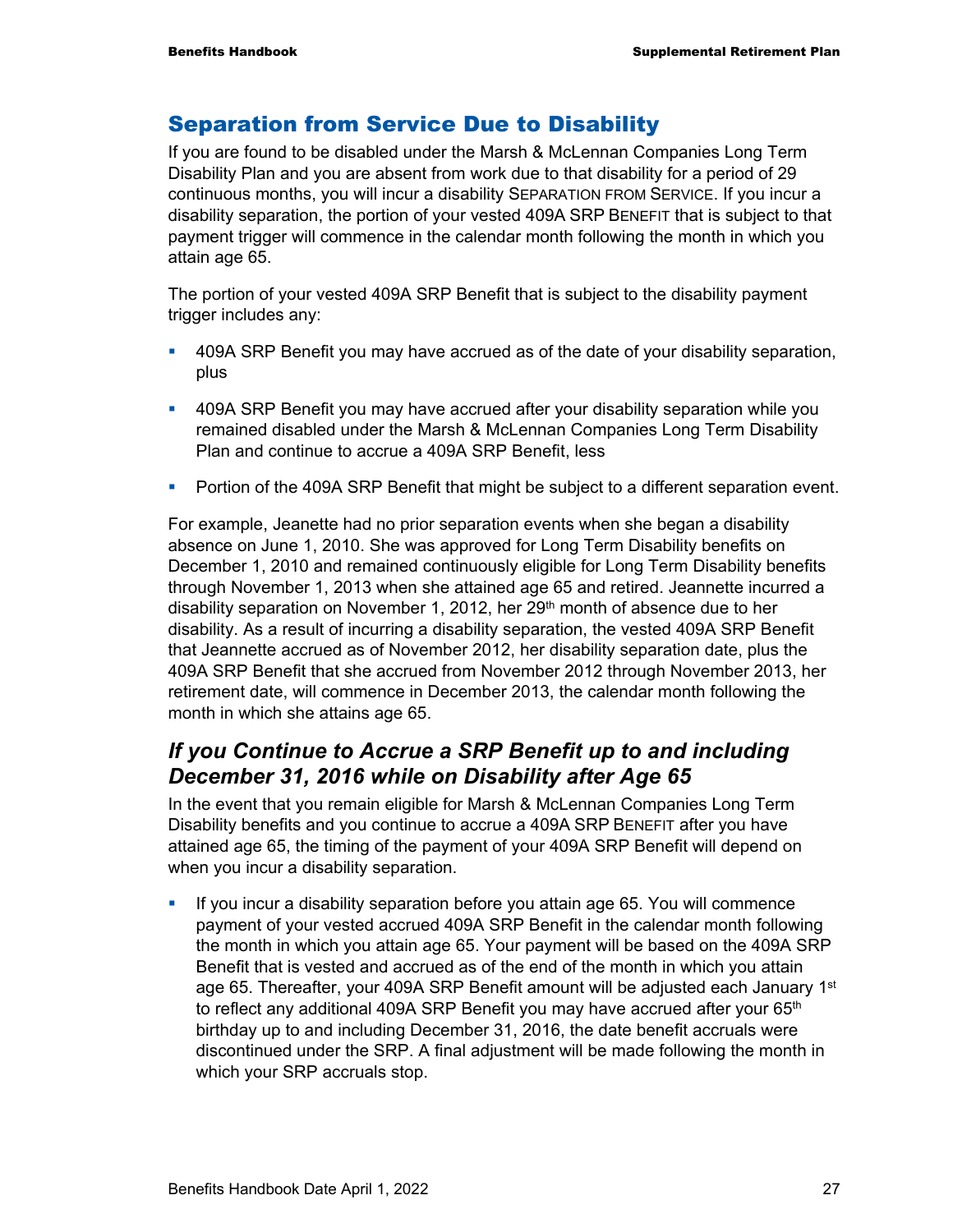If you incur a disability separation after you attain age 65, your vested accrued 409A SRP Benefit will commence in the calendar month following your disability separation. Thereafter, your 409A SRP Benefit amount will be adjusted each January 1<sup>st</sup> to reflect any additional 409A SRP Benefit you may have accrued after you have commenced up to and including December 31, 2016, the date benefit accruals were discontinued under the SRP. A final adjustment will be made following the month in which your SRP accruals stop.

For example: Carlos incurs a disability separation in February 2010, after 29 months of continuous disability. Carlos attains age 65 in August 2010 having accrued a vested 409A SRP Benefit of \$1,000 per month. Carlos continues to accrue a 409A SRP Benefit until he is no longer eligible for Marsh & McLennan Companies LTD benefits in August 2011. As of December 2010 he accrued an additional \$40 per month and as of August 2011 he accrued another \$80 per month. Carlos' 409A SRP Benefit commenced in September 2010 and he received \$1,000 per month. His monthly 409A SRP Benefit was revalued based on additional accruals for September through December 2010 and increased to \$1,040 per month starting with the January 2011 payment. His monthly 409A SRP Benefit was revalued again based on additional accruals for January through August 2011 and increased by \$80 to \$1,120 per month starting with the September 2011 payment, the month following the month in which Carlos' SRP accruals stopped.

### *Return to Work following a Disability Separation*

If you have another period of employment at any time after incurring a disability separation, any portion of a 409A SRP BENEFIT you accrue during the subsequent period of employment, will not be paid until there is a subsequent SEPARATION FROM SERVICE. The payment terms will depend on the type of Separation from Service.

For example: Andrea incurs a Separation from Service after 29 continuous months of disability on January 15, 2010. Her continuous period of disability ends on February 28, 2010 and she terminates employment. Andrea had a vested ACCRUED BENEFIT of \$1,000 per month at the time of her termination. Several years later, Andrea is reemployed on March 1, 2013 and begins earning an additional 409A SRP Benefit. She works another three years and retires on February 28, 2016 at age 60, accruing an additional 409A SRP Benefit of \$250.00 per month. Andrea is deemed to have separated from service on February 28, 2016 due to a reduction in hours. The portion of her 409A SRP Benefit that was accrued through the end of her disability period (\$1,000 per month), will commence in the calendar month following the date she attains age 65. The portion of her 409A SRP Benefit that was accrued after she returned to active employment (\$250.00 per month) will commence effective March 1, 2016, the month following her second separation date, February 28, 2016. However, her payments are subject to a required delay. Andrea is not a SPECIFIED EMPLOYEE at the time her payment commences so she will receive a payment representing her first four monthly payments in June, 2016, the fourth month following the month in which she incurred a Separation from Service due to a reduction in hours.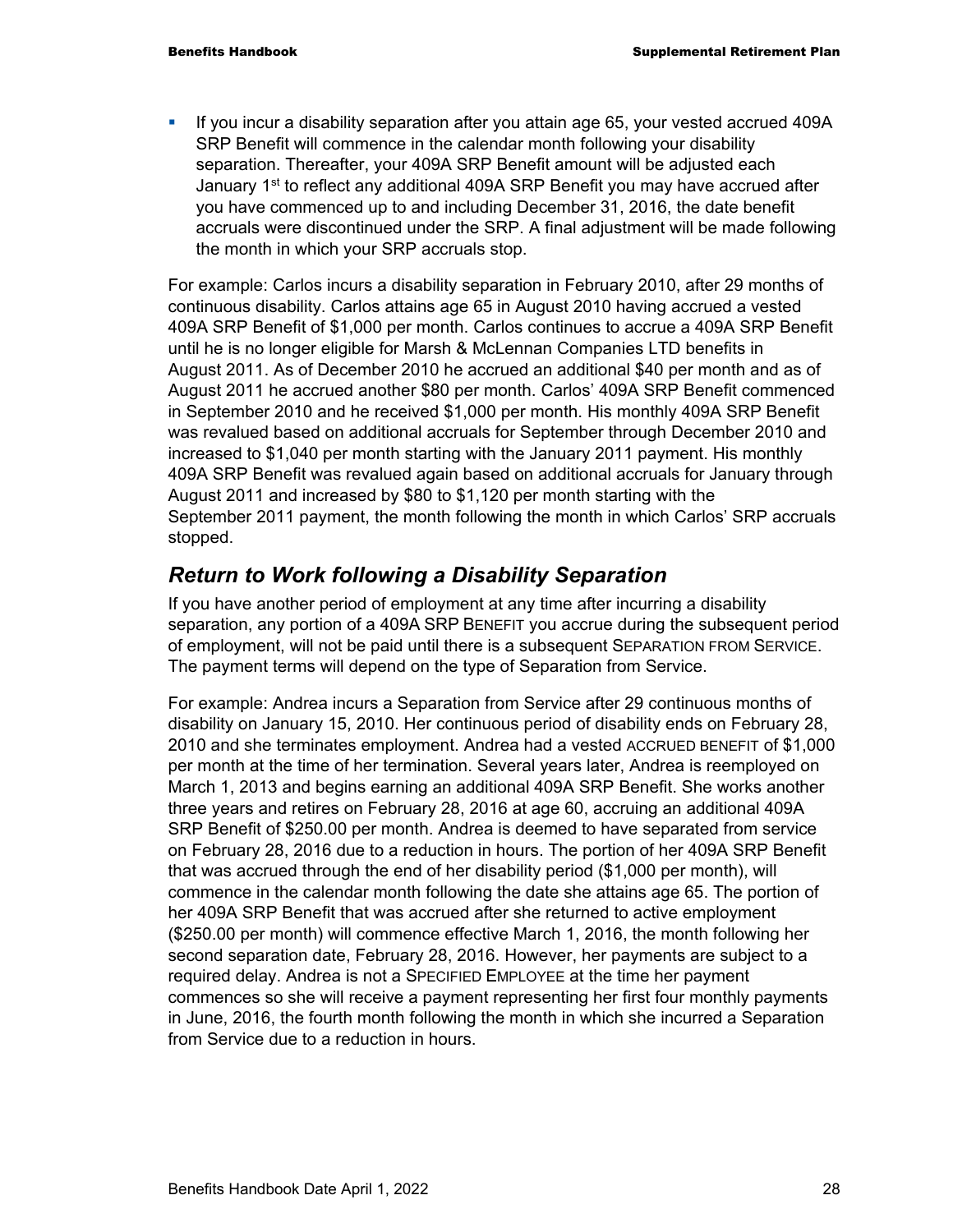### Separation from Service Due to Death prior to Commencement

A SEPARATION FROM SERVICE will occur in the event of your death. If you incur a Separation from Service due to death before your 409A SRP BENEFIT has commenced, the timing of the payment made to an eligible surviving SPOUSE or DOMESTIC PARTNER depends on your age and your employment status at the time of your death.

If you are employed and you have attained at least age 50 at the time of your death, a survivor benefit will be paid to your Eligible Survivor; a Spouse or Domestic Partner, commencing the first of the month following your date of death.

If you are not yet age 50 at the time of your death, a survivor benefit will be paid to your Eligible Survivor; a Spouse or Domestic Partner, commencing the first of the month following the month in which you would have attained age 55. For more information about the survivor benefit paid to an eligible surviving opposite-sex Spouse in the event that you die before your SRP benefit has commenced, see "Death Before a 409A SRP Benefit Commences" on page 35 for details.

If you accrued a vested GRANDFATHERED SRP BENEFIT prior to January 1, 2005 and if the survivor benefit is payable to an eligible surviving opposite-sex Spouse, different rules govern the time and form of payment of the grandfathered portion of your SRP benefit. See "Grandfathered Survivor Benefit" on page 46 for details.

For more information about the survivor benefit paid in the event that you die after your SRP benefit has commenced, see "Payment Form Options" on page 31 for details.

### 409A SRP Benefit Small Benefit Payment Rule

If you separate from service due to a reduction in hours or a bona fide unpaid leave of absence longer than six months, your 409A SRP BENEFIT will be aggregated with all 409A benefit amounts payable from all similar plans that you might have participated in, including but not limited to the Supplemental Retirement Plan, the Johnson & Higgins Supplementary Retirement, the Sedgwick Excess Plan, or the ORC Excess Plan, when evaluating whether your 409A benefits are a small benefit. Generally, your 409A benefit will be evaluated under the small benefit rule as of the first of the month following the calendar month in which you separate from service.

If your 409A benefit is determined to be a small benefit, you will receive a single sum payment representing your entire vested ACCRUED BENEFIT under the Plan, the single sum payment amount will be determined as of the first of the month following the calendar month in which you separate from service and payment will be made in the fourth month (seventh month if you are a SPECIFIED EMPLOYEE) following the calendar month in which you separate from service.

In the event that you die after your SEPARATION FROM SERVICE but before you receive your single sum payment, the single sum payment will be made to your Designated Survivor. If you do not have a Designated Survivor, the single sum will be paid to your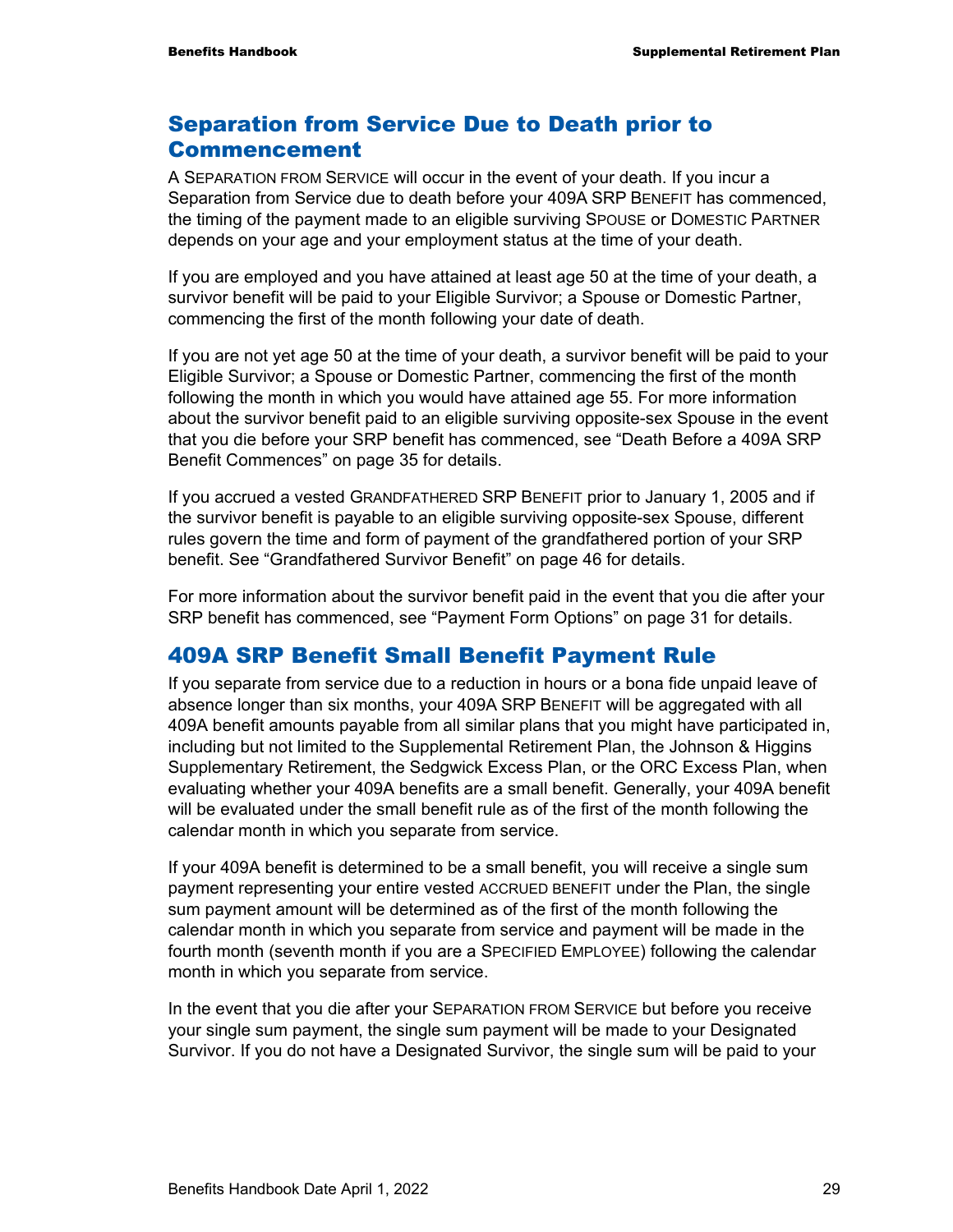SPOUSE or DOMESTIC PARTNER as the case may be. If you do not have a SPOUSE or Domestic Partner, the single sum will be paid to your estate.

If you have a disability separation, your 409A benefit will be evaluated under the small benefit rule as of the first of the month following the earlier of (i) the month in which you attain age 65 or (ii) the month your eligibility for a benefit under the MMC Long Term Disability Plan ends. Payment will be made as soon as practicable, but in no event more than 90 days later.

For a description of the small benefits payment rule that applies in the event of your death, see "409A Survivor Benefit If You Die While Actively Employed" on page 38 for details.

If you accrued a GRANDFATHERED SRP BENEFIT prior to January 1, 2005 different rules apply. See "Small Benefit Payment Rule for Grandfathered SRP Benefit" on page 41 for details.

### *Small Benefit*

A 409A SRP BENEFIT is considered to be a small benefit if the aggregate single sum value of the benefit accruals attributable to the BEP, the SRP, the J&H Excess Plan, the Sedgwick Excess Plan, the ORC Excess Plan and all similar non-qualified plans that are subject to Section 409A, less any portion of the benefit that has already been paid is less than the IRC prescribed limit (\$18,000 for 2016) assuming payment of those ACCRUED BENEFITs occurs at the later of your earliest retirement age under each plan or your SEPARATION FROM SERVICE date.

For example, suppose Dave had a Separation from Service at age 65 on July 1, 2016. Let's assume he had accrued a 409A benefit of \$40.00 in the BEP and \$70.00 in the SRP. Dave's aggregate monthly 409A benefit is \$110 (\$40 BEP + \$70 SRP) and is expressed as a single life annuity. The single sum value of the aggregate monthly benefit of \$110 calculated using a current interest rates and a current mortality table is approximately \$14,500. Since this is less than the threshold amount of \$18,000, it is considered a small benefit and Dave would receive a single sum of \$14,500. He would not have the option of receiving his 409A benefit as an annuity.

### *No Rollover*

Because the SRP is not a TAX-QUALIFIED PLAN, a single sum distribution of a small benefit cannot be rolled over to an IRA or other retirement plan eligible to receive rollovers.

## How the 409A SRP Benefit is Paid

The 409A SRP BENEFIT that is not a small benefit will be paid to you as a monthly annuity. See "409A SRP Benefit Small Benefit Payment Rule" on page 29 for details. Monthly annuity payment form options include the normal form (the SRP's default payment form), single life annuity, contingent annuity and period certain. (See "Payment Form Options" on page 31 for details.)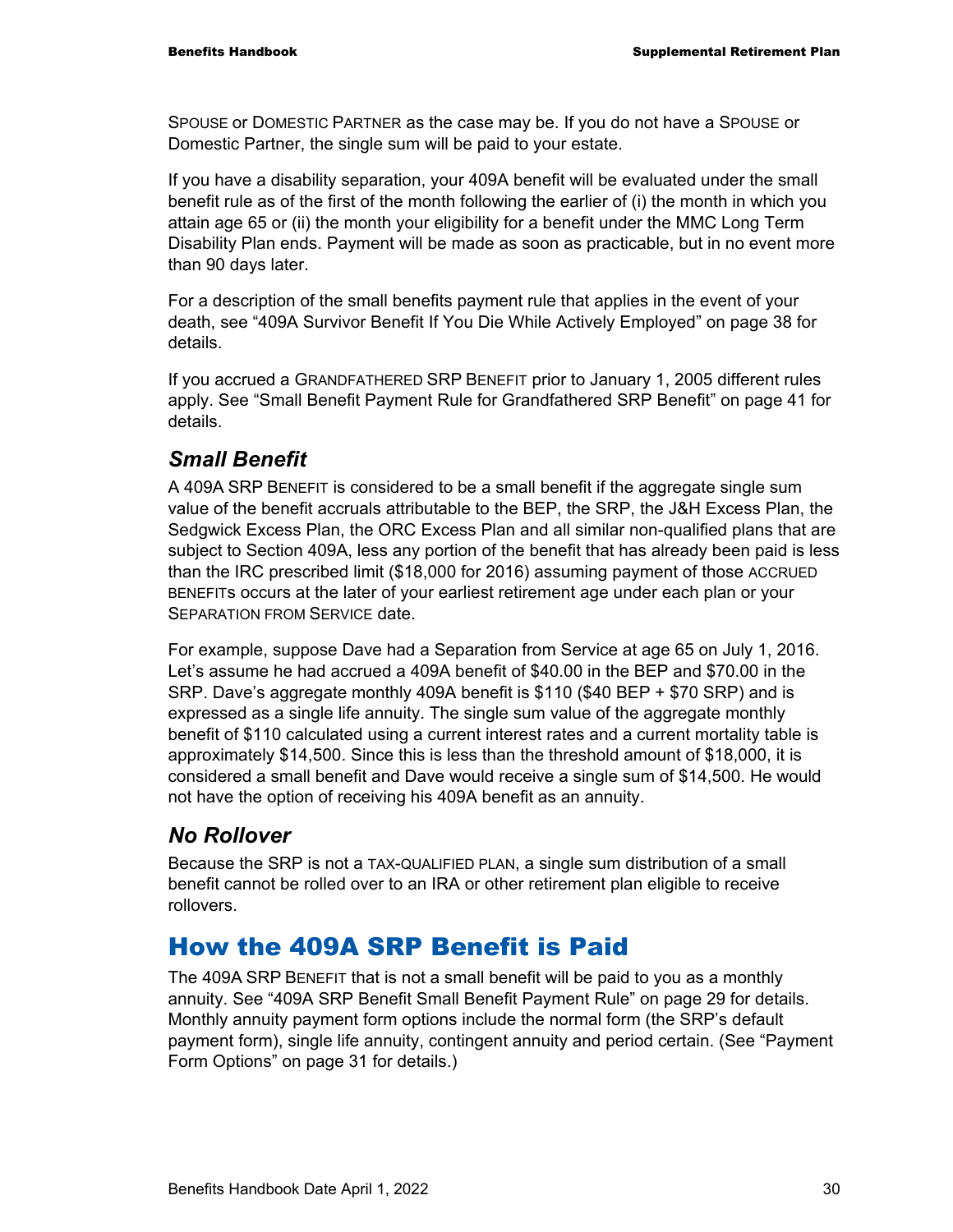Each payment form is an ACTUARIALLY EQUIVALENT annuity—that is of equal value determined using the actuarial assumptions in the Retirement Plan. The differences in the amounts payable under each form of payment reflects any difference in age between you and, if applicable, the person you designate to receive your benefit when you die, the amount paid to the designated survivor, and the projected payout period.

#### How to Make an Election

An election kit for commencing your 409A SRP BENEFIT will be sent to your address of record within 90 days of the date your 409A SRP benefit is scheduled to commence. You must complete your election as instructed. If you fail to complete your election as instructed, your 409A SRP Benefit will commence in the Normal Form. Once payment of your 409A SRP Benefit commences you may not change your payment form.

### Payment Form Options

Payment of your 409A SRP BENEFIT will generally be made in the normal form. Other payment form options that you can elect include: the single life annuity, contingent annuity and period certain. If you do not make a timely election, your 409A SRP Benefit will pay in the normal form, which is the SRP's default payment form.

Once your 409A SRP Benefit commences you may not change or revoke your payment form option election.

### *Normal Form of Payment*

Your normal form of monthly payment depends on your marital status when benefits commence.

If you do not have a SPOUSE on your BENEFIT COMMENCEMENT DATE, your normal form of payment is a single life annuity.

If you have a SPOUSE on your Benefit Commencement Date, your normal form of payment is a 50% contingent annuity with your SPOUSE as the designated survivor.

### *Single Life Annuity*

The single life annuity form of payment provides you with equal monthly payments for as long as you live. No payments are made after your death. If you are married to a Spouse, you must obtain your spouse's written notarized consent waiving his or her rights to a 50% contingent annuity if you wish to elect this option.

### *Contingent Annuity*

The contingent annuity form of payment provides you with a monthly benefit payment for your life and when you die, it will provide a monthly benefit payment for the life of your designated survivor if that person is still living at your death.

When you elect to commence your monthly benefit payment, you select both the designated survivor and the specific percentage of your monthly benefit amount (50%, 662⁄3%, 75% or 100%) to be paid to your designated survivor. When you die, your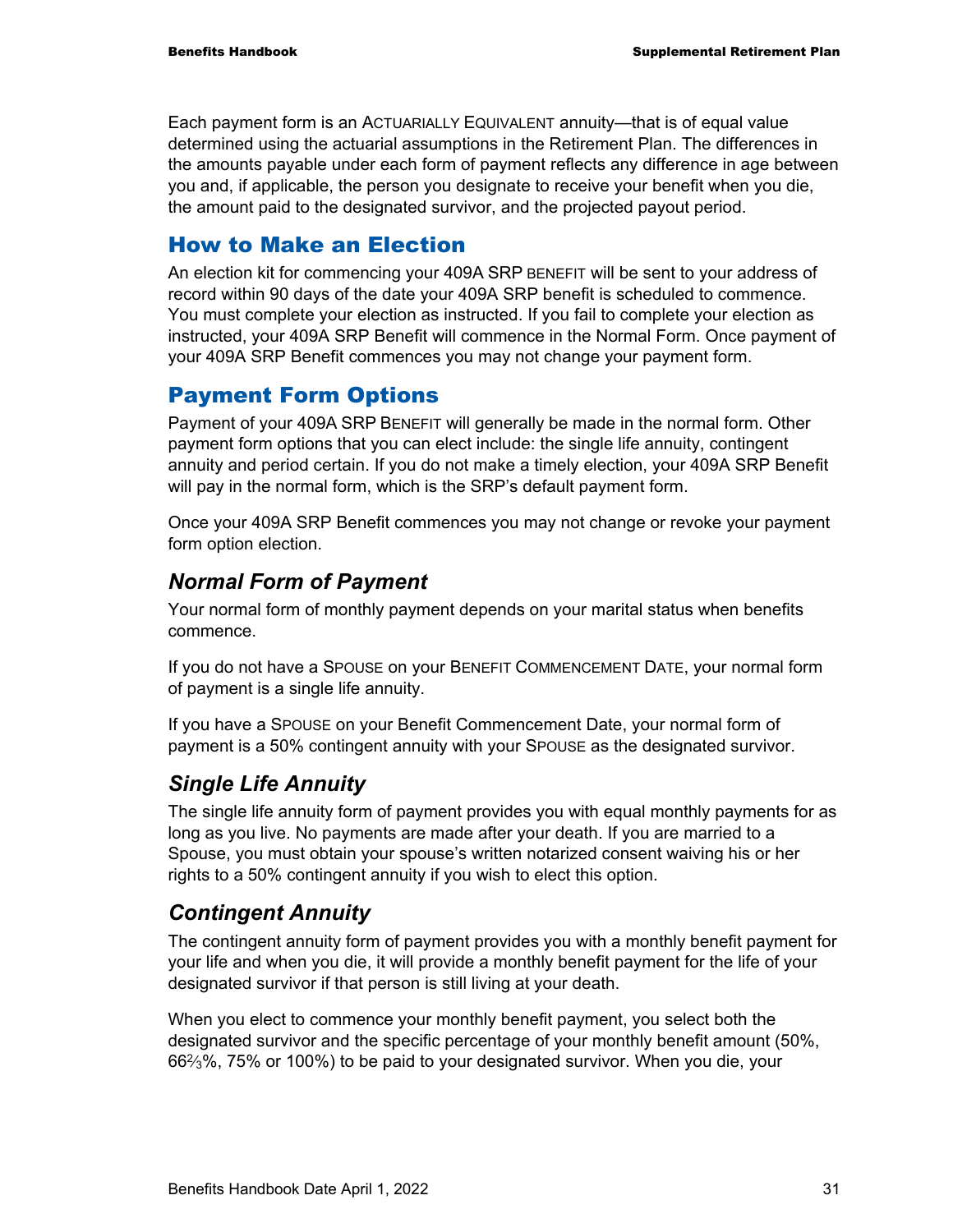designated survivor, if then living, will receive the percentage of your monthly benefit you selected for the remainder of his or her life.

If you elect this payment form, a reduction factor will be applied to your monthly benefit to take into account that payment will be made over the course of two lives—yours and in the event of your death, your designated survivor if he or she is still living at the time of your death. Once your monthly payments begin, you may not change the percentage you elected for your designated survivor, nor can you change your designated survivor even if he or she dies before you. If your designated survivor is not living at the time of your death, monthly benefit payments will stop.

However, if your designated survivor dies after your completed election is accepted by the Plan but before your elected Benefit Commencement Date, your election is cancelled and you may make a new payment election. If you do not make a new election, you will receive the normal form of payment based on your marital status at the time of your Benefit Commencement Date.

The following table approximates some common contingent annuity reduction factors (i.e., the reduction factor applied to the single life annuity payment form to account for the longer period over which your benefit may be paid if you select a contingent annuity form of payment). The reduction factor applied to your benefit depends on:

- **The benefit percentage you elect for your designated survivor;**
- **Your age on your Benefit Commencement Date; and**

| Your age at<br>your Benefit<br>Commencement<br><b>Date</b> | <b>Designated</b><br>survivor's age<br>at your Benefit<br><b>Commencement</b><br><b>Date</b> | 50%<br>benefit | 66-2/3%<br>benefit | 75%<br>benefit | 100%<br>benefit |
|------------------------------------------------------------|----------------------------------------------------------------------------------------------|----------------|--------------------|----------------|-----------------|
| 55                                                         | 50                                                                                           | 94.1%          | 92.2%              | 91.4%          | 88.8%           |
|                                                            | 55                                                                                           | 94.8%          | 93.3%              | 92.5%          | 90.2%           |
|                                                            | 58                                                                                           | 95.6%          | 94.2%              | 93.5%          | 91.5%           |
| 62                                                         | 57                                                                                           | 91.1%          | 88.6%              | 87.3%          | 83.8%           |
|                                                            | 62                                                                                           | 92.5%          | 90.3%              | 89.2%          | 86.1%           |
|                                                            | 65                                                                                           | 93.4%          | 91.4%              | 90.4%          | 87.7%           |
| 65                                                         | 60                                                                                           | 89.5%          | 86.5%              | 85.1%          | 81.2%           |
|                                                            | 65                                                                                           | 91.3%          | 88.7%              | 87.5%          | 84.0%           |
|                                                            | 68                                                                                           | 92.4%          | 90.1%              | 89.1%          | 86.0%           |

Your designated survivor's age on your Benefit Commencement Date.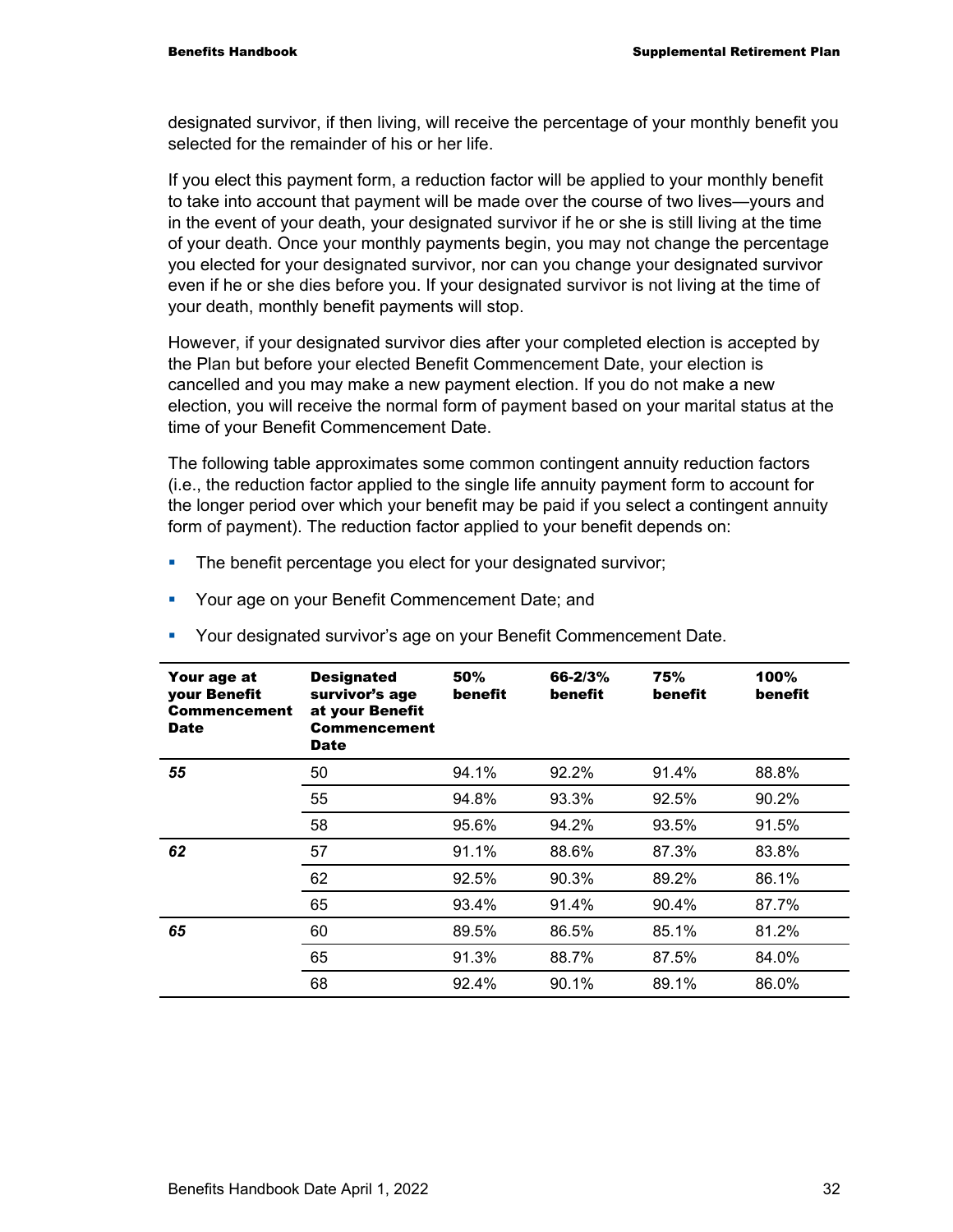The amount of your reduced monthly payments depends on the benefit percentage you choose for your designated survivor, the age difference between you and your designated survivor, and your age at your Benefit Commencement Date.

#### **Contingent Annuity Example**

Sally retires with a vested ACCRUED BENEFIT of \$1,000 per month and elects to commence her monthly benefit payments at age 65. Sally has a Spouse or DOMESTIC PARTNER, Jordan who is also age 65 when Sally elects to commence her monthly benefit payments. Sally selects a 50% contingent annuity form of payment and names Jordan as her designated survivor. In this case, Sally's monthly benefit payment will be reduced to \$913 (\$1,000 × 91.3%) and paid for the rest of her life. If Sally dies before Jordan, a monthly benefit payment of \$456.50 (\$913  $\times$  50%) will be made to Jordan for the remainder of Jordan's life.

#### *Naming or Changing Your Designated Survivor*

Your selection of a designated survivor is subject to the following restrictions:

- If you have a Spouse and wish to name someone other than your Spouse as your designated survivor, your Spouse must consent. Your Spouse's consent must be in writing, witnessed by a notary public and be made within 90 days prior to your Benefit Commencement Date.
- If you name a designated survivor who is not your Spouse, the percentage of your benefit that is paid to your designated survivor may be limited by law based on your age and the age of your designated survivor on your Benefit Commencement Date. You will be notified if these limits affect your choice of a survivor percentage and beneficiary.

If you have a Domestic Partner and you wish to elect a contingent annuity with a designated survivor other than your Domestic Partner, you are not required to obtain your Domestic Partner's consent.

#### *Period Certain*

The period certain form of payment is a single life annuity combined with a guaranteed payment period. This form of payment provides you with equal monthly payments for your life and guarantees that benefits will be paid for a minimum of 5, 10, 15 or 20 years as you elect (but no longer than your life expectancy), in the event you die before all guaranteed payments are made.

If you die before all guaranteed payments are made, your period certain designated survivor will receive the remaining payments. If you survive the period of guaranteed payments, your monthly benefit will be continued for as long as you live, but no payments will be made to your period certain designated survivor after you die.

If both you and your designated survivor die before all guaranteed payments are made, the commuted value of the balance of the guaranteed payments will be made in a single sum to the executor or administrator as the case may be, of the last to die.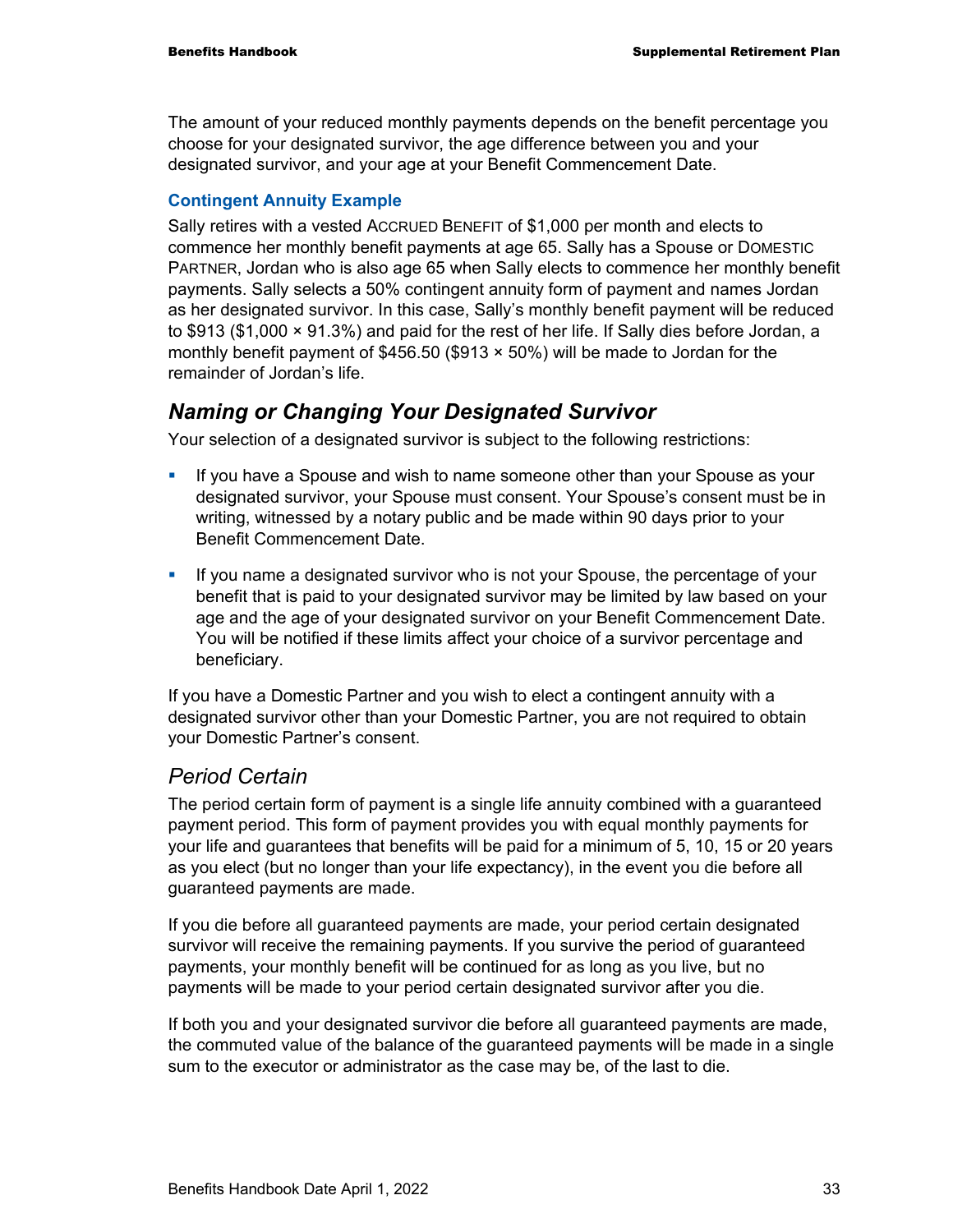You can elect to change your designated survivor at any time prior to your death. However, if you elect to change your designated survivor after your Benefit Commencement Date and you had a SPOUSE on your Benefit Commencement Date, you must obtain his/her written, notarized consent to your election.

If you elect this payment form, a reduction factor based on your age will be applied to your monthly benefit to take into account the guarantee period. The longer the guarantee period you elect, the greater the reduction to your monthly benefit.

If you have a Spouse and wish to elect the period certain form of payment, you must obtain your Spouse's written, notarized consent to your election. If you have a Domestic Partner and you wish to elect a period certain form of payment with a designated survivor other than your Domestic Partner, you are not required to obtain your Domestic Partner's consent.

Legal limits based on your age when payments begin may restrict the length of the guaranteed payment period you elect. You will be notified if these limits affect your choice of a guaranteed payment period.

| <b>Participant Age</b> | 5 Year | 10 Year | 15 Year | 20 Year |
|------------------------|--------|---------|---------|---------|
| 55                     | 99.5%  | 98.5%   | 96.3%   | 93.5%   |
| 56                     | 99.4%  | 98.0%   | 95.9%   | 92.4%   |
| 57                     | 99.4%  | 97.7%   | 95.4%   | 91.3%   |
| 58                     | 99.3%  | 97.5%   | 94.9%   | 90.2%   |
| 59                     | 99.2%  | 97.2%   | 94.4%   | 89.1%   |
| 60                     | 99.1%  | 96.8%   | 93.7%   | 88.0%   |
| 61                     | 99.0%  | 96.4%   | 93.0%   | 86.9%   |
| 62                     | 98.9%  | 96.0%   | 92.2%   | 85.8%   |
| 63                     | 98.7%  | 95.4%   | 91.3%   | 84.7%   |
| 64                     | 98.6%  | 94.9%   | 90.3%   | 83.6%   |
| 65                     | 98.5%  | 94.2%   | 89.2%   | 82.5%   |
| 66                     | 98.1%  | 93.5%   | 88.0%   | 80.8%   |
| 67                     | 97.8%  | 92.7%   | 86.7%   | 79.1%   |
| 68                     | 97.5%  | 91.8%   | 85.3%   | 77.4%   |
| 69                     | 97.2%  | 90.8%   | 83.8%   | 75.7%   |
| 70                     | 97.0%  | 89.8%   | 82.2%   | 74.0%   |
| 71                     | 96.8%  | 88.6%   | 80.6%   | 72.3%   |
| 72                     | 96.6%  | 87.4%   | 78.8%   | 70.6%   |
| 73                     | 96.4%  | 86.0%   | 76.9%   | 68.9%   |
| 74                     | 96.2%  | 84.5%   | 75.0%   | 67.2%   |

The following table shows the period certain annuity factors: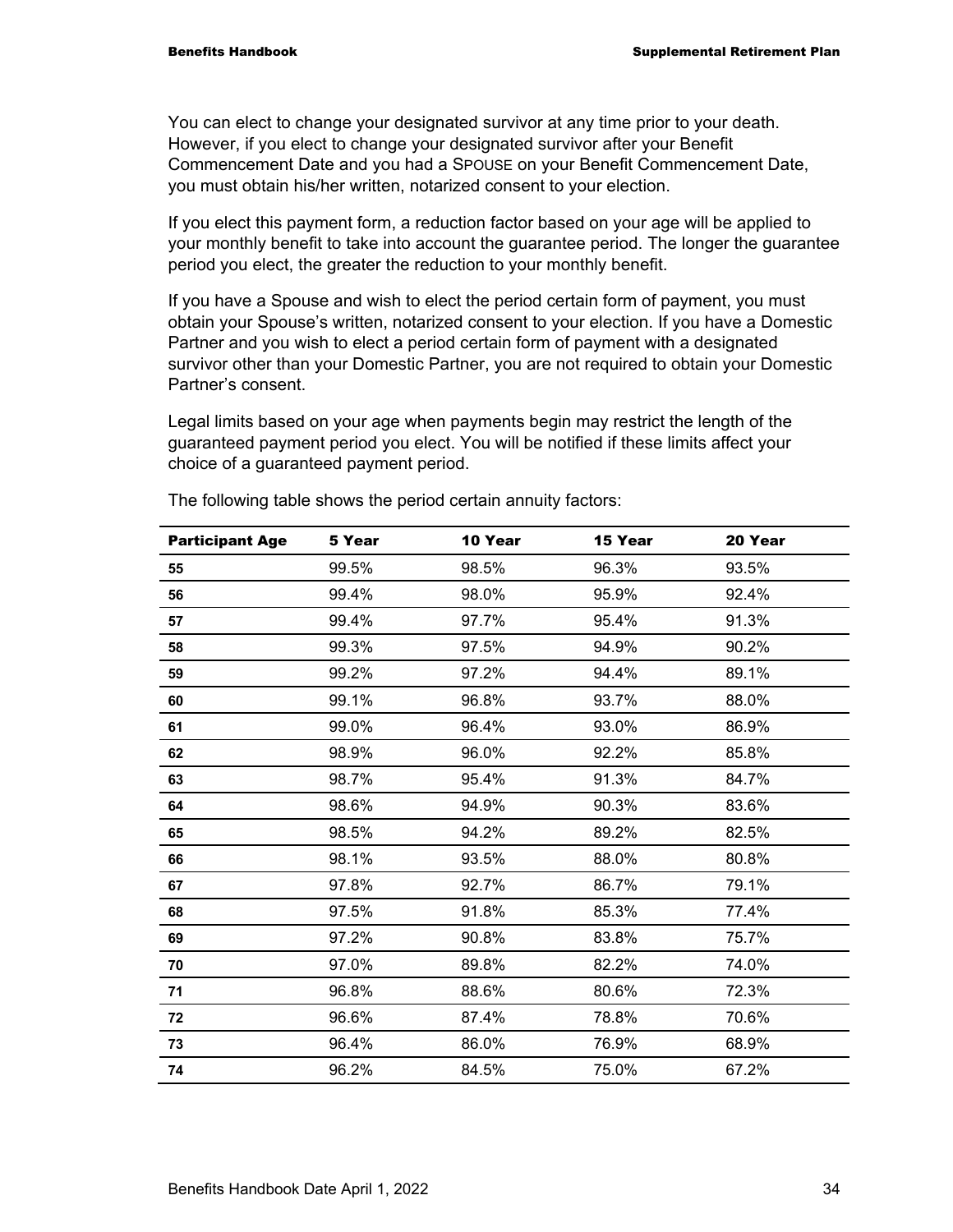| <b>Participant Age</b> | 5 Year | 10 Year | 15 Year | 20 Year |
|------------------------|--------|---------|---------|---------|
| -75                    | 96.0%  | 83.5%   | 74.0%   | 65.5%   |

### *Period Certain Example*

Sally retires with a vested Accrued Benefit of \$1,000 per month and elects to commence her monthly benefit payments at age 65. Sally has a Spouse or Domestic Partner, Jordan. Sally selects a 10 year period certain form of payment and names Jordan as her designated survivor. In this case, Sally's monthly benefit payment will be reduced to \$942 (\$1,000 × 94.2%) and paid for the rest of her life. If Sally dies before she has received monthly payments for at least 10 years, Jordan, will receive the monthly benefit payment of \$942 until the 10 year period has been met.

### Death Before a 409A SRP Benefit Commences

This sub-section describes the survivor benefit that will pay to an Eligible Survivor if you die before a 409A SRP BENEFIT commences.

If you accrued a GRANDFATHERED SRP BENEFIT prior to January 1, 2005 and you are married to an eligible opposite-sex SPOUSE when you die, different rules apply to the grandfathered portion of your vested SRP benefit. See "Grandfathered Survivor Benefit" on page 46 and "Electing a Single Sum Survivor Benefit for a Grandfathered SRP Benefit" on page 43.

The SRP pays a Survivor Benefit upon your death if you have a vested 409A SRP benefit or you have an Eligible Survivor.

The SRP does not pay a Survivor Benefit upon your death if you do not have a vested 409A SRP Benefit or you do not have an Eligible Survivor at the time of your death.

### Eligible Survivor

An Eligible Survivor with respect to a 409A SRP BENEFIT is a:

- SPOUSE to whom you have been married for at least 12 consecutive months at the time of your death, or
- DOMESTIC PARTNER as defined by the SRP.

If you are married to a Spouse for fewer than twelve consecutive months at the time of your death, your SPOUSE can qualify as your Domestic Partner if he or she can substantiate that a Domestic Partnership existed as defined by the SRP at the time of your death. See "Criteria for Establishing a Domestic Partnership" on page 36 for details.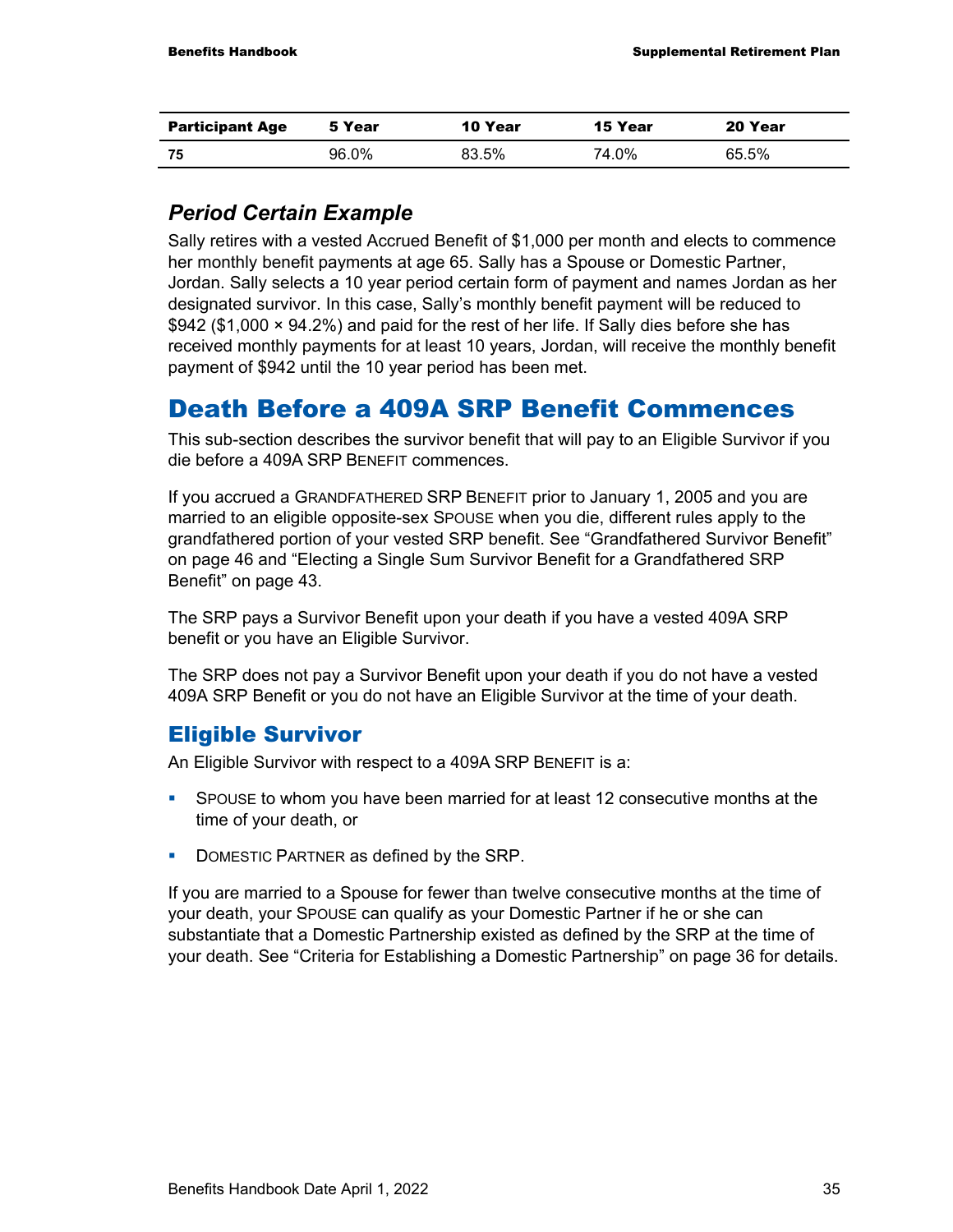You do not have an Eligible Survivor, if one of the following describes your status at the time of your death:

- you were not married, or
- you were not married for at least 12 consecutive months and do not have a Domestic Partner as defined by the SRP, or
- **vou do not have a Domestic Partner as defined by the SRP.**

#### *Eligible Surviving Domestic Partner*

For the purpose of qualifying for a survivor benefit under the SRP, an eligible Domestic Partner is a partner of the same or opposite sex with whom you have been registered as a Domestic Partner in accordance with the requirements of a city, state, or municipality that recognizes domestic partnerships (or a similar relationship, for example, civil unions), for at least 12 consecutive months at the time of your death.

If you are not married to a Spouse or are not registered with a Domestic Partner for a period of at least 12 consecutive months at your death, your Spouse or partner can qualify as your eligible Domestic Partner for the purpose of qualifying for a survivor benefit if he or she can substantiate that you both satisfied all of the following criteria:

- **•** You were both at least age 18 when you entered into the relationship.
- Neither of you were married or the Domestic Partner of any other person during the 12 months prior to your death.
- You were not related by blood to a degree of closeness that would prohibit marriage under applicable US state law.
- You were in an exclusive, committed relationship that has existed for at least 12 months which was intended to be permanent.
- **You had mutually agreed to be responsible for each other's common welfare.**
- You had resided together for at least the previous 12 months prior to your death and had intended to do so permanently.

### *Criteria for Establishing a Domestic Partnership*

To substantiate your Domestic Partnership, your surviving partner must provide a copy of a government issued document showing that you and your partner had been registered with a government body as Domestic Partners.

If you were either (i) not registered at the time of your death, (ii) had been registered as domestic partners for fewer than 12 consecutive months at the time of your death, or (iii) had been married for fewer than 12 consecutive months at the time of your death, your surviving partner, or SPOUSE must complete the *US Retirement Program Domestic Partner Verification Form* and submit it with the documents listed on the chart below to **HR SERVICES**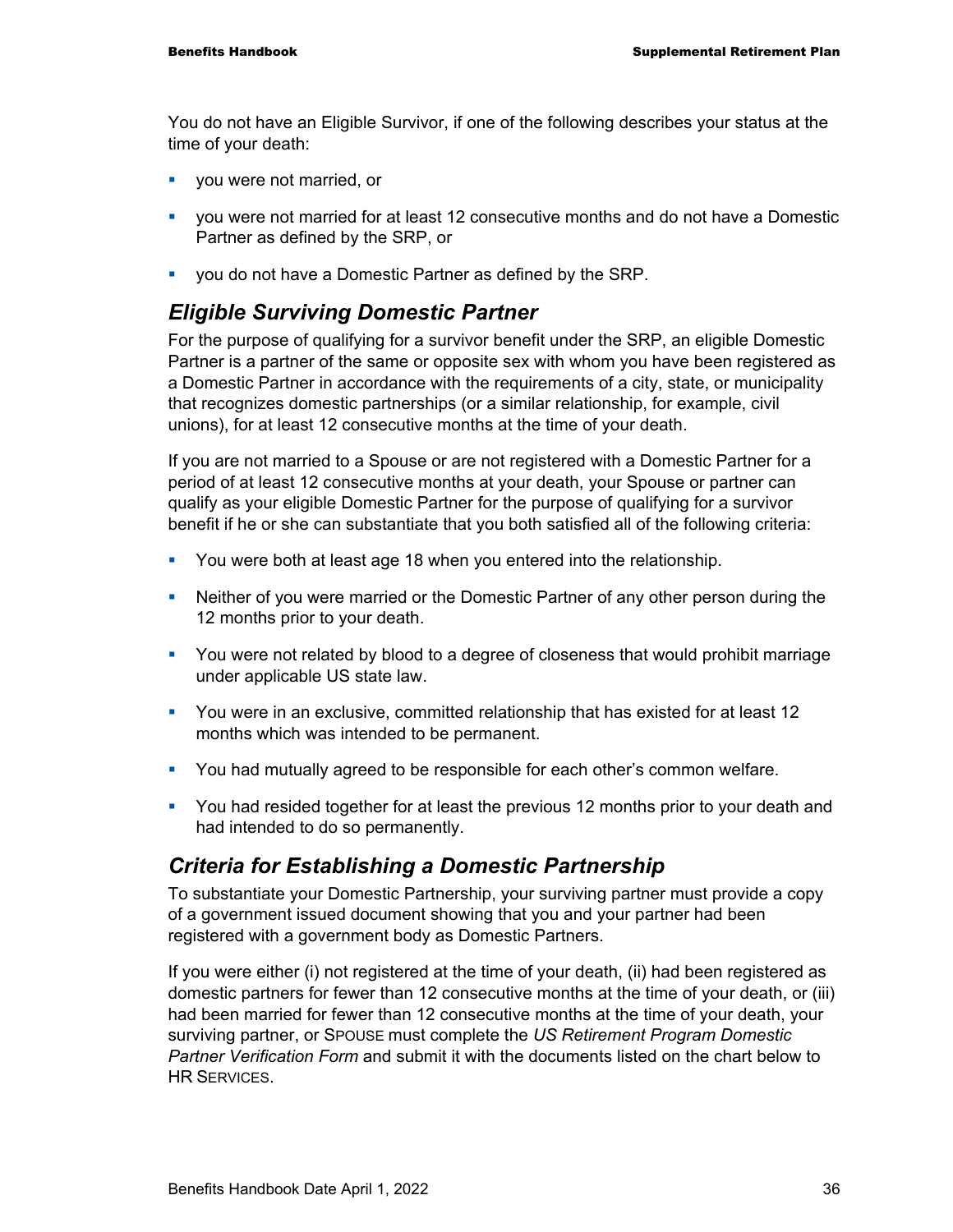If you currently have a Domestic Partner or enter into a Domestic Partnership in the future, be sure to inform your Domestic Partner of his or her potential benefits under the SRP and advise him or her to contact HR Services as soon as possible in the event of your death.

| Documentation for Substantiating the Criteria for Establishing a |  |
|------------------------------------------------------------------|--|
| <b>Domestic Partner</b>                                          |  |

| <b>Criteria</b>                                                                                                                          | <b>Required Documentation</b>                                                                                                                                                                                                                                                                                                                                                                                                                                                                                 |
|------------------------------------------------------------------------------------------------------------------------------------------|---------------------------------------------------------------------------------------------------------------------------------------------------------------------------------------------------------------------------------------------------------------------------------------------------------------------------------------------------------------------------------------------------------------------------------------------------------------------------------------------------------------|
| You are both at least age 18                                                                                                             | Participant's birth or death certificate and<br>a,<br>individual's birth certificate; or<br>Participant and individual's US Passport.<br>a.                                                                                                                                                                                                                                                                                                                                                                   |
| Neither of you are currently nor have been<br>married or the Domestic Partner of any other<br>person for at least the previous 12 months | Completed and notarized Affidavit of<br>$\blacksquare$<br>Domestic Partnership*.                                                                                                                                                                                                                                                                                                                                                                                                                              |
| You are not related by blood to a degree of<br>closeness that would prohibit marriage under<br>applicable US state law                   | Completed and notarized Affidavit of<br>a,<br>Domestic Partnership*.                                                                                                                                                                                                                                                                                                                                                                                                                                          |
| You are in an exclusive, committed relationship<br>that has existed for at least 12 months and is<br>intended to be permanent            | Completed and notarized Affidavit of<br>a,<br>Domestic Partnership*.                                                                                                                                                                                                                                                                                                                                                                                                                                          |
| You have mutually agreed to be responsible for<br>each other's common welfare                                                            | Evidence of a joint debt (e.g.,<br>$\blacksquare$<br>mortgage/lease/loan entered into by both<br>the participant and individual 12 months<br>prior to the date of death, loan invoice for<br>12 months prior to the date of death); or<br>Evidence of a joint asset (e.g. monthly<br>a,<br>bank/brokerage statements for the 12<br>months prior to the date of death); or<br>Designation of one by the other as<br>×<br>beneficiary for life insurance and/or<br>retirement benefits in effect throughout the |
| You have resided together for at least the<br>previous 12 months, and you intend to do so<br>permanently                                 | 12 months prior to the date of death.<br>Participant and individual's driver's<br>$\blacksquare$<br>licenses or other government identification<br>issued at least 12 months prior to the date<br>of death showing the same address; or<br>Correspondence (e.g., utility bill)<br>ш<br>addressed to the participant and individual<br>dated at least 12 months prior to the date<br>of death showing the same address.                                                                                        |

\* The Affidavit of Domestic Partnership can be found within the US Retirement Program Domestic Partner Verification Form. To obtain a form, go to Colleague Connect (**https://mmcglobal.sharepoint .com/sites/Home**), click **Pay & Benefits** and under **Find a document**, select **Search all documents**.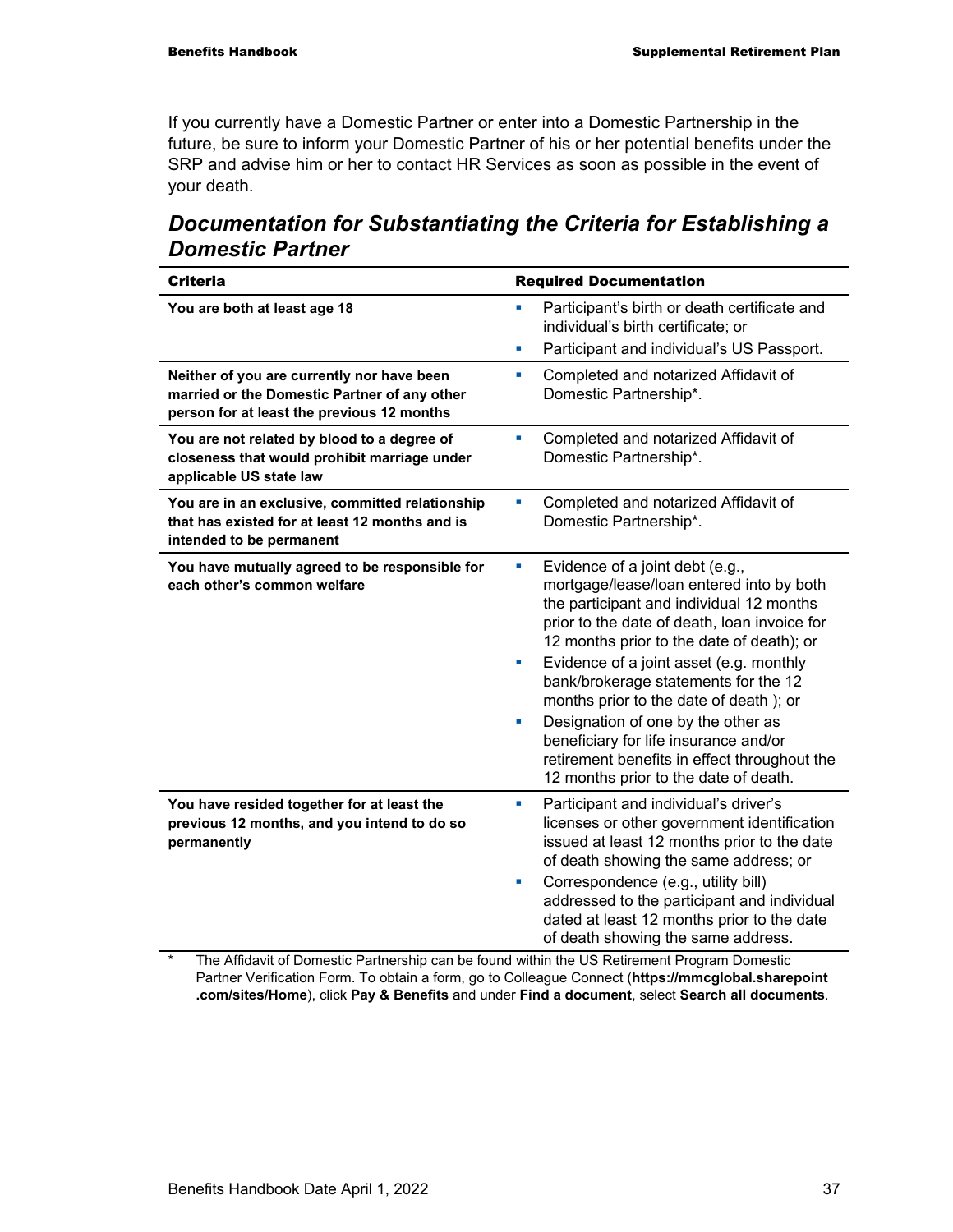### 409A Survivor Benefit If You Die While Actively Employed

This sub-section describes the 409A survivor benefit that will be paid to your Eligible Survivor if you die while actively employed.

If you accrued a GRANDFATHERED SRP BENEFIT prior to January 1, 2005 and you are married to an eligible opposite-sex SPOUSE when you die, different rules apply to the grandfathered portion of your vested Grandfathered SRP Benefit. See "Grandfathered Survivor Benefit" on page 46 for details.

The SRP does not pay a survivor benefit upon your death if you do not have a vested 409A SRP BENEFIT or you do not have an Eligible Survivor. See "Eligible Survivor" on page 35 for details.

### *If you die before age 50:*

If you die while actively employed before attaining age 50 and you are vested in your 409A SRP Benefit at the time of your death, your Eligible Survivor will receive the contingent annuitant's portion of your 409A SRP Benefit as if you had terminated employment and incurred a SEPARATION FROM SERVICE on your date of death and elected a 50% contingent annuity. The survivor benefit will commence on the first of the month following the month you would have attained age 55 and will be reduced by the Retirement Plan's early retirement reduction factors. The first payment will be made at the end of the month following the month you would have attained age 55. Subsequent monthly payments are made at the end of each month.

### *If you die on or after age 50:*

If you die while actively employed after attaining at least age 50 and you are vested in your 409A SRP Benefit at the time of your death, your Eligible Survivor will receive 50% of your vested 409A SRP Benefit, calculated as if you had terminated employment and incurred a Separation from Service on your date of death.

The survivor benefit will commence as soon as administratively practicable after your death, provided that payments commence no later than ninety (90) days following the notification of your death. Subsequent monthly payments are made at the end of each month.

#### 409A Survivor Benefit if You Die after Termination of Employment but before Commencing a 409A SRP **Benefit**

This sub-section describes the survivor benefit that will pay to an Eligible Survivor if you die after you terminate employment and before commencing your 409A SRP BENEFIT.

If you accrued a GRANDFATHERED SRP BENEFIT and you are married to an eligible opposite-sex SPOUSE when you die, different rules apply to the Grandfathered portion of your SRP Benefit. See "Grandfathered Survivor Benefit" on page 46 for details.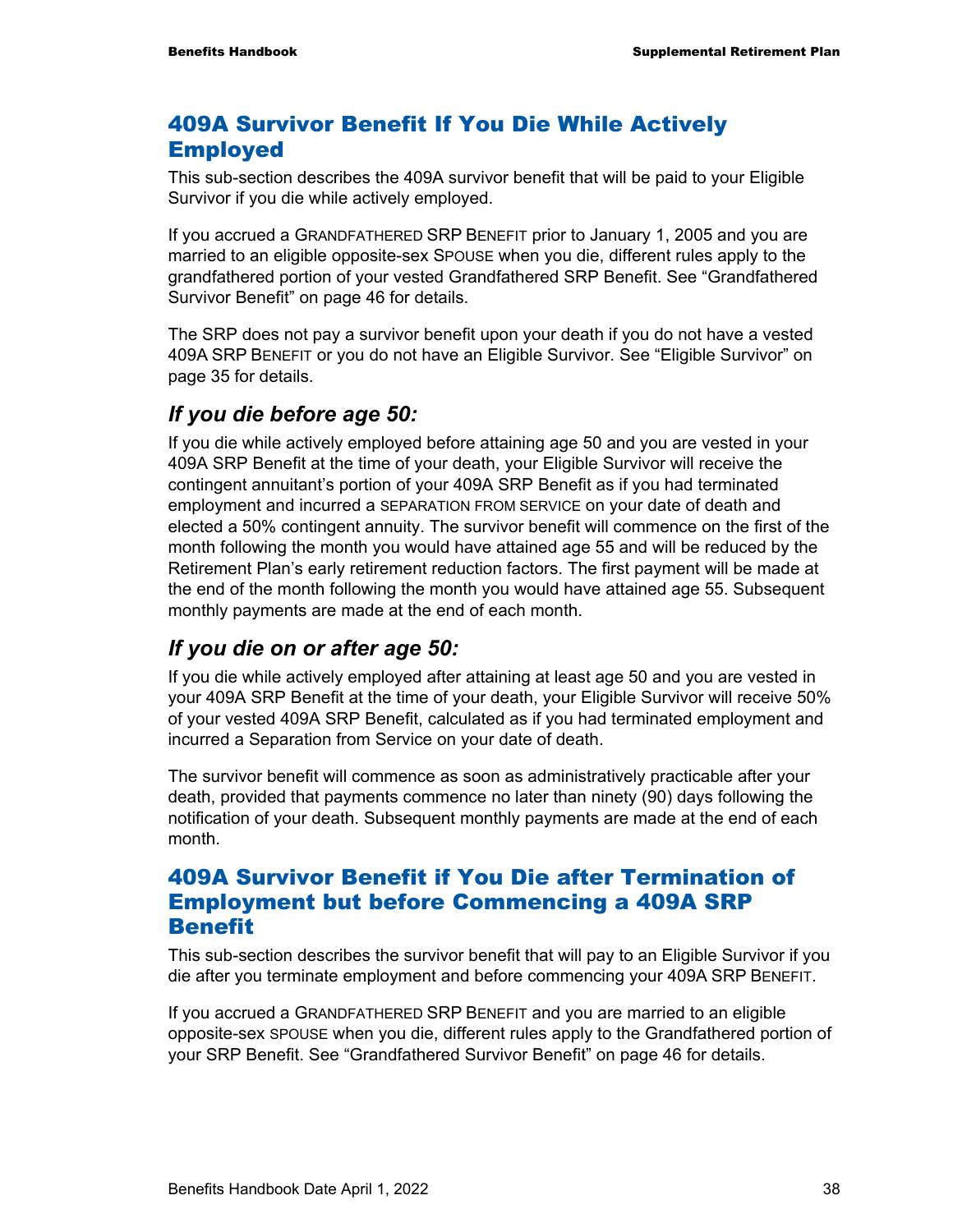The SRP does not pay a benefit upon your death if you do not have a vested 409A SRP Benefit or you do not have an Eligible Survivor.

If you die after you terminate employment and before commencing a 409A SRP Benefit, your Eligible Survivor will receive the designated survivor's portion of your vested 409A SRP Benefit calculated as if you had terminated employment and incurred a SEPARATION FROM SERVICE on your date of death and elected the 50% contingent annuity option. The monthly benefit will be reduced using the early retirement factors provided under the Retirement Plan. See "Early Commencement: If You Commence Before Age 65" in the *Marsh & McLennan Companies Retirement Plan* section. The survivor benefit will commence at the later of:

- The calendar month following the month you would have attained age 55, or
- **The calendar month following the month of your death.**

The first payment will be made to your Eligible Survivor at the later of

- The end of the month following the month you would have attained age 55, or
- **90 days following notification of your death.**

Subsequent monthly payments are made to your Eligible Survivor at the end of each month. In no event will your Eligible Survivor be allowed to designate, directly, or indirectly, the taxable year of payment.

#### *409A Small Benefit Rule for a Survivor Benefit*

If you separate from service due to death, the survivor benefit payable to an Eligible Survivor, if any, will be evaluated under the small benefit rule as of the first of the month following the calendar month in which you die. See "Small Benefit Payment Rule for Grandfathered SRP Benefit" on page 41.

### Obtaining an Estimate

You can obtain an estimate of your SRP benefit by accessing the US Retirement Program Calculator.

### How 409A SRP Benefit is Taxed

The 409A SRP BENEFIT is subject to FICA tax (tax imposed by the federal government on both employees and employers to fund Social Security and Medicare) in addition to regular income tax.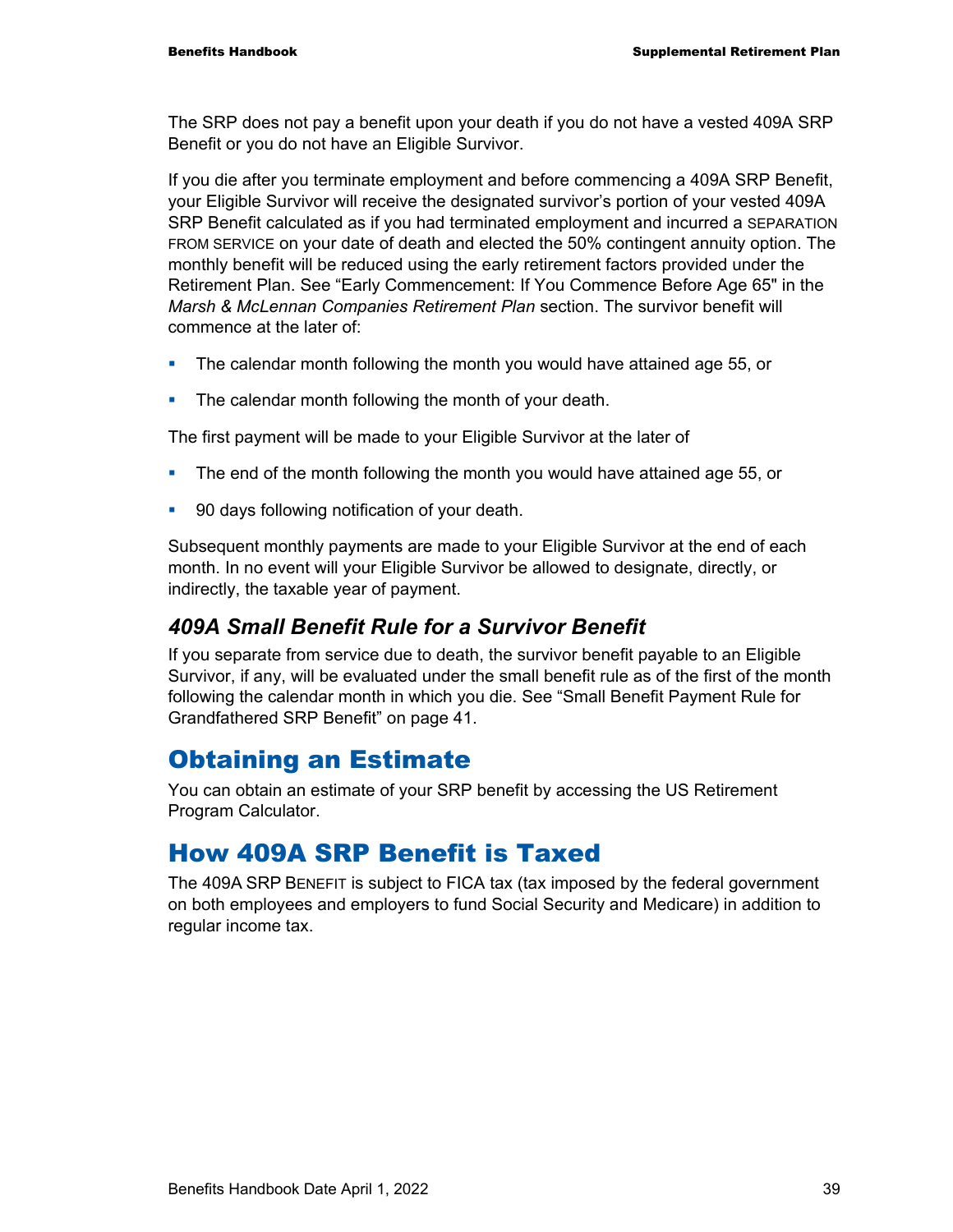#### FICA Tax on Plan Payments

In order to satisfy the FICA obligations with respect to a 409A SRP BENEFIT, your 409A SRP Benefit will be distributed as follows:

- When you separate from service, the Program will make a single sum distribution of a portion of your 409A SRP Benefit, to satisfy the FICA tax obligation on the portion of the 409A SRP Benefit that has been triggered for payment by the separation event as well as income tax on the portion of your 409A benefit distributed to satisfy the entire FICA tax obligation. These FICA and income tax amounts will be remitted to the appropriate tax authorities. No further FICA tax will be due on the portion of your 409A SRP Benefit that was triggered for payment by the separation event.
- At the time when the 409A SRP Benefit commences, the monthly payment amount will be reduced to take into account the single sum distribution made at your SEPARATION FROM SERVICE to satisfy the FICA tax obligations as well as the income tax withholding on that amount.

#### Income Taxes on Plan Payments

Monthly benefit payments of a SRP benefit are taxed as ordinary income when they are received. Generally, state and local taxes, if any, are withheld based on your state of residency when you receive payment.

#### Withholdings

You may change your tax withholding election by completing a new IRS form W-4P. You may get a copy of the form at the IRS website.

If the SRP benefit is being paid in the form of a monthly annuity and you do not want to have standard tax withholding to apply, you must submit an IRS form W-4P.

Monthly and single sum payments and withholdings are reported on an IRS form W-2. This form is mailed no later than January 31<sup>st</sup>.

If you die and benefits under the SRP are paid to a designated survivor or beneficiary, payments and withholdings are reported on IRS form 1099-MISC. This form is mailed no later than January 31st.

### Tax Implications if Non-Compliant with IRC Section 409A

If the IRS were to determine that the BEP, SRP, J&H Excess Plan, Sedgwick Excess Plan, ORC Excess Plan or any other similar non-qualified plan is not compliant with Section 409A, you could be subject to: (1) immediate taxation on your unpaid 409A SRP BENEFIT; (2) a 20% excise tax penalty on your unpaid 409A SRP Benefit; and (3) interest charges computed at the underpayment rate plus 1% based on the underpayment that would have occurred had the 409A SRP Benefit accruals been included in gross income when they accrued.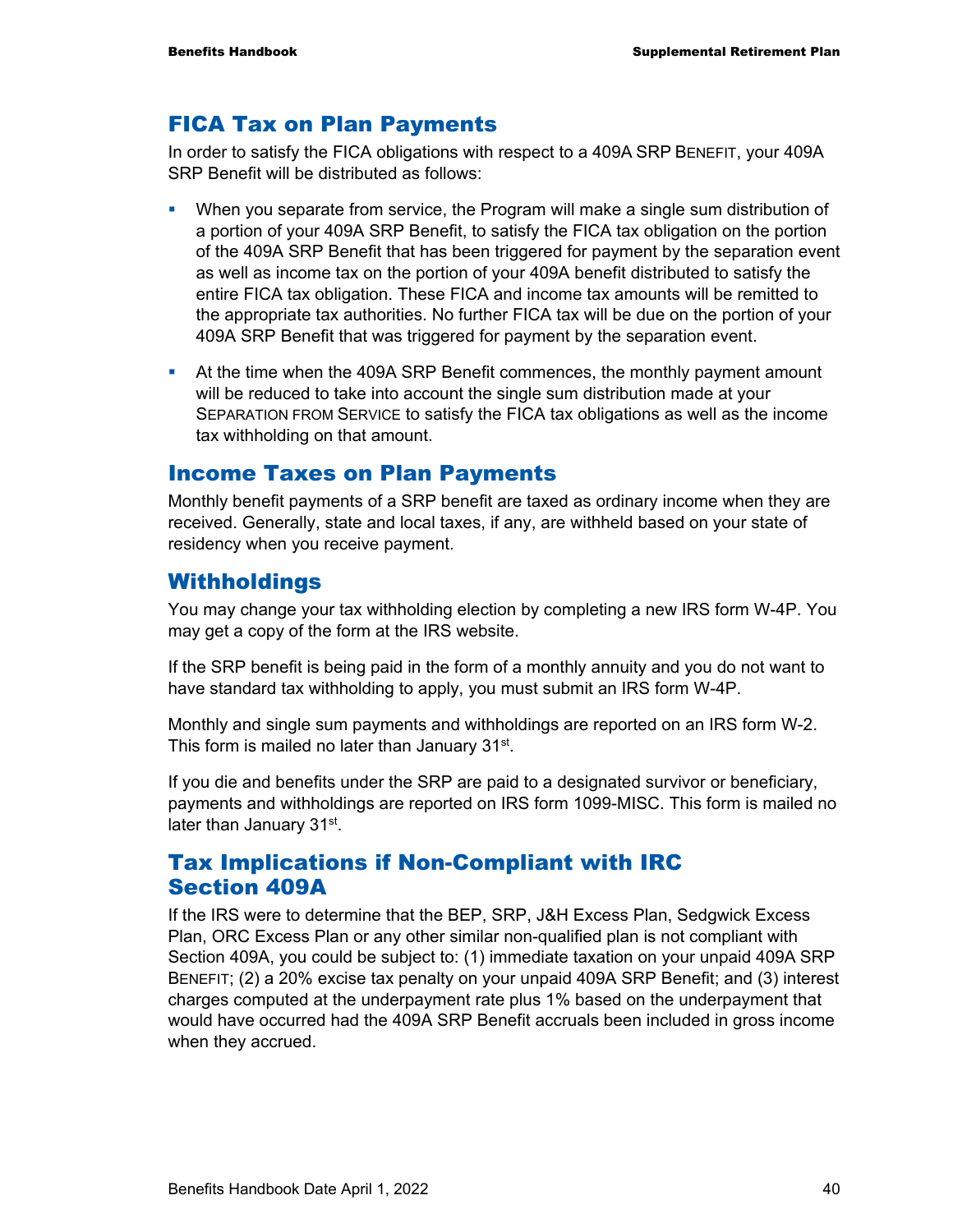### Grandfathered SRP Benefit

At the time that Section 409A was enacted, employers were permitted to "grandfather" non-qualified benefits accrued and vested before January 1, 2005, provided the benefit is paid pursuant to plan terms that were in effect on October 3, 2004 under prior tax rules thereby exempting them from the rules imposed by Section 409A. Marsh McLennan took steps to secure grandfathered treatment for SRP benefits.

If you had a vested SRP benefit on December 31, 2004, a portion of your SRP benefit is grandfathered.

### Determining the Grandfathered SRP Benefit

The portion of your SRP benefit, if any, that is grandfathered under prior tax rules and therefore is not subject to Section 409A is equal to the vested ACCRUED BENEFIT calculated as of December 31, 2004, as if you terminated employment on that date. This is the GRANDFATHERED SRP BENEFIT and is not subject to Section 409A rules governing the time and form of payment. This amount will be reduced by applicable early retirement reduction factors to reflect your age at commencement to the extent that your Grandfathered SRP Benefit commences before you attain age 65. For more information about how the accrued benefit is reduced when commencement occurs before age 65 see "Early Commencement: If You Commence Before Age 65" in the *Marsh & McLennan Companies Retirement Plan* section.

#### When the SRP Benefit Commences

In order to commence a GRANDFATHERED SRP BENEFIT you must terminate employment and elect to commence a benefit under the Retirement Plan. A Grandfathered SRP Benefit will be paid at the same time and generally in the same form of payment that is elected under the tax-qualified Retirement Plan.

In certain cases, you might be able to elect a single sum payment of your Grandfathered SRP Benefit. See "How Grandfathered SRP Benefits are Paid" on page 42 for details.

In the case where you die before commencing a Grandfathered SRP Benefit, a survivor benefit based on your Grandfathered SRP Benefit might be payable to your eligible opposite-sex SPOUSE. See "Grandfathered Survivor Benefit" on page 46.

If your Grandfathered SRP Benefit meets the Small Benefit Payment Rule, your Grandfathered SRP Benefit will be paid in a single sum payment. See "Small Benefit Payment Rule for Grandfathered SRP Benefit" on page 41.

For a description of how the Grandfathered SRP Benefit is determined see "Determining the Grandfathered SRP Benefit" on page 41.

#### Small Benefit Payment Rule for Grandfathered SRP **Benefit**

A GRANDFATHERED SRP BENEFIT is considered a small benefit if your vested accrued SRP benefit, including both a Grandfathered SRP Benefit and 409A SRP BENEFIT, would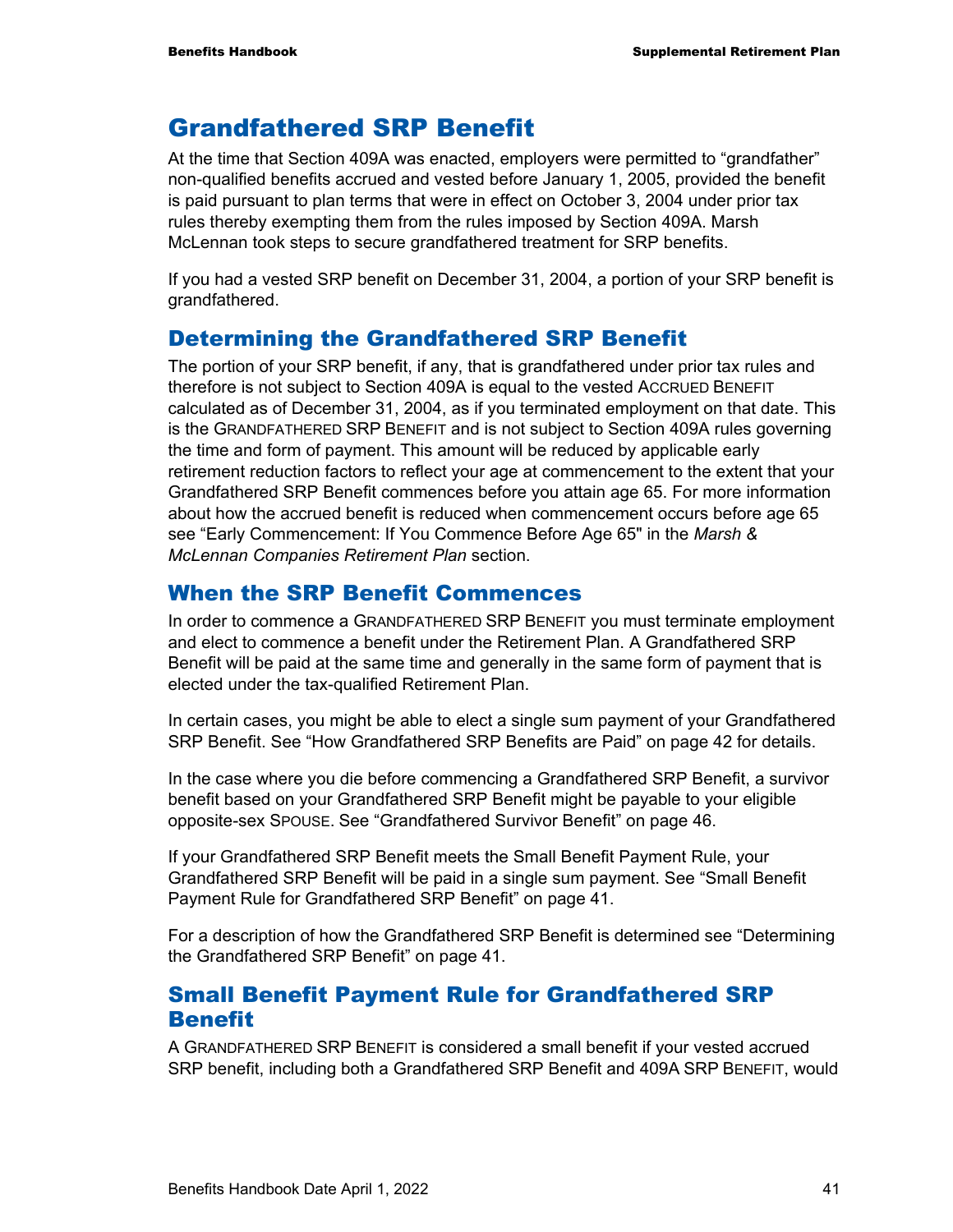provide a monthly benefit payment that is less than \$100 per month. For the purpose of determining a small benefit, the monthly benefit payment is assumed to be a single life annuity commencing at age 65.

If your Grandfathered SRP Benefit is a small benefit, you will receive a single sum payment that is ACTUARIALLY EQUIVALENT to your Grandfathered SRP Benefit. The single sum payment will be paid as soon as practicable following your termination of employment.

While the amount of the 409A SRP benefit is considered when determining if a Grandfathered SRP Benefit is a small benefit, the 409A SRP Benefit will not be considered a small benefit unless it is determined to be a small benefit under the Small Benefit rule for a benefit that is subject to Section 409A. See "409A SRP Benefit Small Benefit Payment Rule" on page 29 for details.

For example, Richard terminates employment with a total Vested Accrued SRP benefit that would pay a monthly benefit for his life only, commencing at age 65 of \$90 per month of which \$50 per month is attributable to his Grandfathered SRP Benefit and \$40 per month is a 409A SRP Benefit. Because Richard's total vested accrued SRP benefit would pay a monthly annuity that is less than \$100 per month, his Grandfathered SRP Benefit (\$40 per month) is a small benefit. Richard will receive a single sum payment that is the actuarial equivalent of a monthly annuity payable for his life only and commencing at age 65 of \$40 per month. The single sum payment will be made as soon as practicable following Richard's termination of employment.

For details on the interest rate used to calculate the single sum payment made if a Grandfathered SRP Benefit is a small benefit under the Small Benefit Payment rule for a Grandfathered SRP Benefit, see "Interest Rate to Calculate Single Sum Payments" on page 44.

For a description of how the Grandfathered SRP Benefit is determined see "Determining the Grandfathered SRP Benefit" on page 41.

#### How Grandfathered SRP Benefits are Paid

If your GRANDFATHERED SRP BENEFIT is not a small benefit, generally, it will be paid to you at the same time and in the same form of payment that you elect under the taxqualified Retirement Plan. See "When Benefits Commence" and "How Benefits are Paid" in the *Marsh & McLennan Companies Retirement Plan* section for details.

For a description of how the Grandfathered SRP Benefit is determined see "Determining the Grandfathered SRP Benefit" on page 41. Historically, the Company purchased annuity contracts to secure all or a portion of a vested SRP benefit. This practice was discontinued for SRP benefits accrued on or after January 1, 2003.

A Grandfathered SRP Benefit that is secured with an annuity contract will be paid at the same time and in the same form of payment that you elect under the tax-qualified Retirement Plan.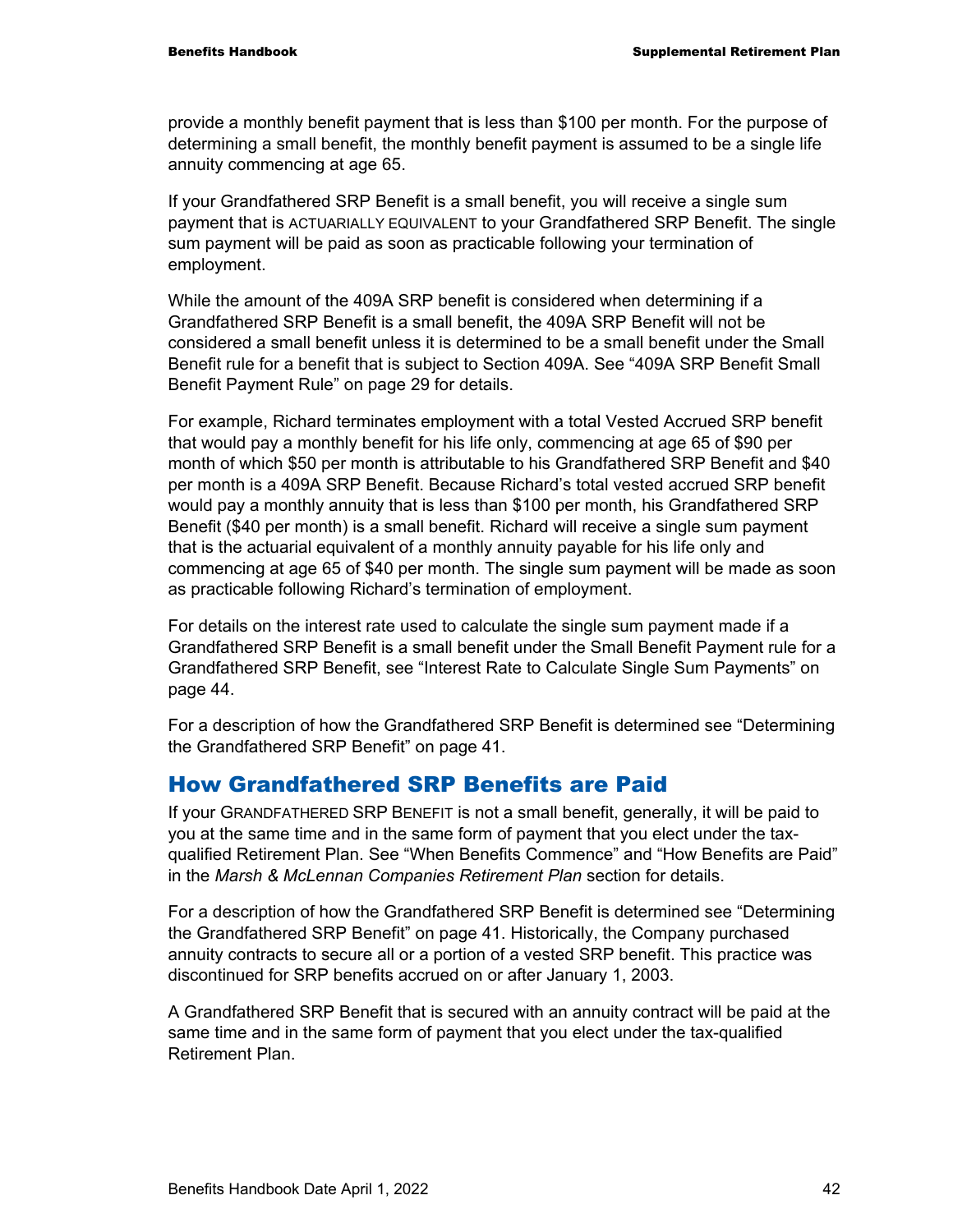To the extent your Grandfathered SRP Benefit is not secured with an annuity contract, you have the option to receive all or a portion of your unsecured Grandfathered SRP Benefit in an ACTUARIALLY EQUIVALENT single sum payment. See "Electing a Single Sum Payment" on page 43.

You also have the option to elect to have a Grandfathered SRP Survivor Benefit paid to an eligible opposite-sex SPOUSE in an actuarially equivalent single sum payment. See "Electing a Single Sum Survivor Benefit for a Grandfathered SRP Benefit" on page 43.

### *Electing a Single Sum Payment*

To elect to receive a single sum payment for all or a portion of your Grandfathered SRP Benefit, you must complete the *Marsh McLennan BEP/SRP Grandfathered Benefit Distribution Election Form* and return the form as the form instructs.

If your election for a single sum payment has been on file with the Plan Administrator for at least 12 months at the time your grandfathered SRP benefit commences, the portion of your Grandfathered SRP Benefit that is not secured by an annuity contract will be paid according to that election.

If you do not have a valid election on file when your Grandfathered SRP Benefit commences, you will be deemed to have elected payment in the form of a monthly annuity, and the portion of your Grandfathered SRP Benefit that is not secured by a purchased annuity will pay in the same form as you elect for the payment of your benefit under the Retirement Plan.

If you make an election, or a change a prior valid election within 12 months of the date your Grandfathered SRP Benefit commences, that portion of your Grandfathered SRP Benefit that is not secured by a purchased annuity will be subject to a 6% penalty reduction.

### *Electing a Monthly Annuity at Commencement When a Single Sum Election has Been on File for 12 Months*

Generally, if you make an election for a single sum payment and it has been on file with the Plan Administrator for at least 12 months at the time your grandfathered SRP benefit commences, you will receive a single sum payment that is actuarially equivalent to the portion of your Grandfathered SRP Benefit that is not secured with a purchased annuity when you commence. You may still elect to change the form of payment for this portion of your Grandfathered SRP Benefit from a single sum payment to a monthly annuity at the time your Grandfathered SRP Benefit commences, however the portion of your Grandfathered SRP Benefit that is not secured with a purchased annuity will be subject to a 6% penalty reduction and the monthly benefit payment amount will be reduced.

### *Electing a Single Sum Survivor Benefit for a Grandfathered SRP Benefit*

If all or a part of your Grandfathered SRP Benefit is not secured with a purchased annuity, you may also elect to have your eligible opposite-sex SPOUSE receive the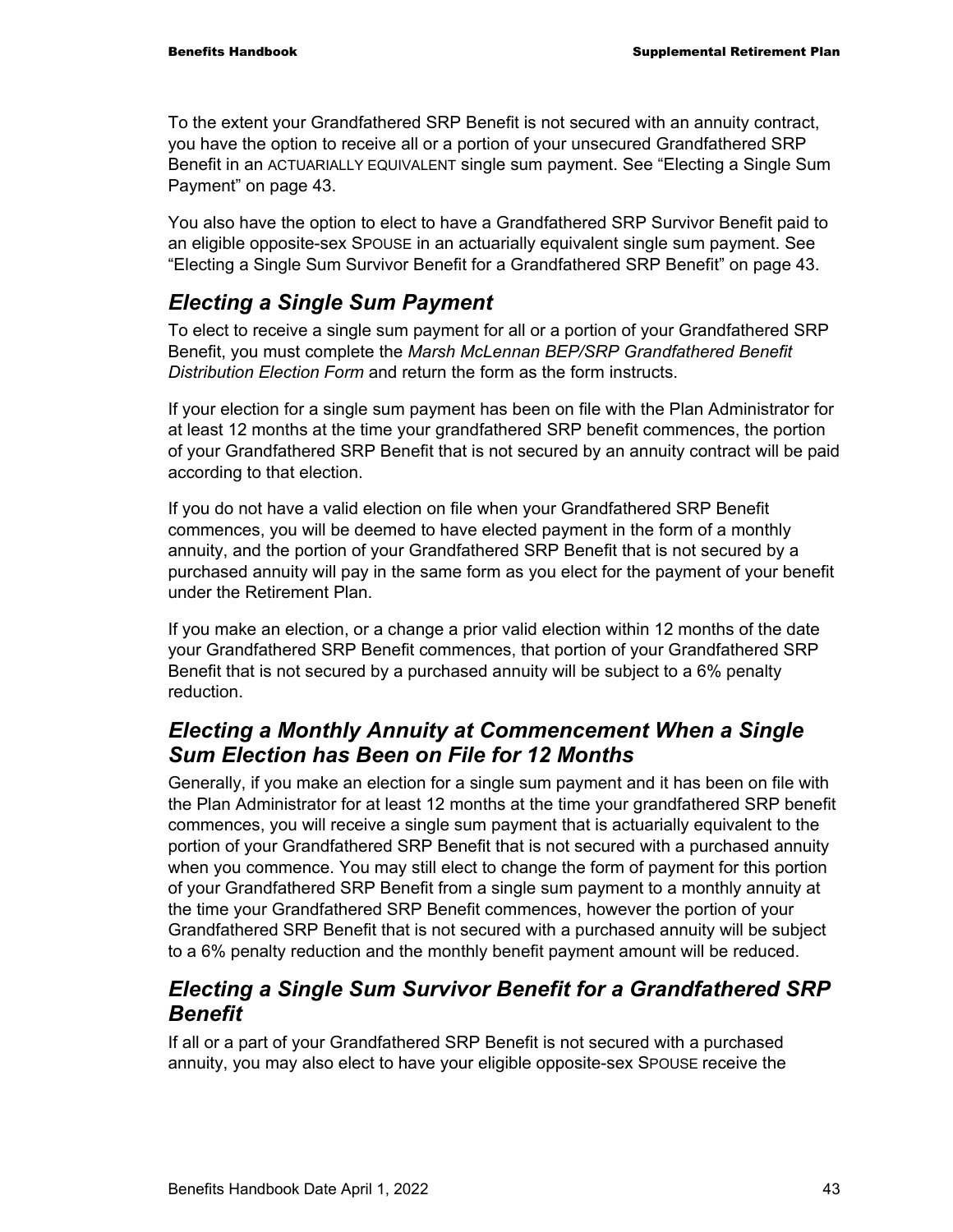survivor benefit payable with respect to that portion of your Grandfathered SRP Benefit as a single sum payment in the event that you die before your vested Grandfathered SRP Benefit commences. If you wish to have your eligible opposite-sex SPOUSE receive a single sum distribution of the portion of your Grandfathered SRP Benefit that is not secured with a purchased annuity you must complete the Marsh McLennan BEP/SRP Grandfathered Benefit Distribution Election Form and return the form as the form **instructs** 

Your eligible opposite-sex SPOUSE may not change your election after your death.

For more information about the Grandfathered SRP Survivor Benefit see "Grandfathered Survivor Benefit" on page 46.

#### *Interest Rate to Calculate Single Sum Payments*

The interest rate used to calculate single sum payments under the SRP will be based on the same interest rate used to calculate single sums from TAX-QUALIFIED PLANs under IRC Section 417(e). For the SRP, these rates are updated quarterly. The quarterly rate used to calculate your single sum payment will be based on the monthly rate two months before the quarter of your payment commencement date. For example, for benefits commencing in January, February, or March, the rate used will be the monthly rate for the preceding November.

Generally, if interest rates are higher, the single sum value will be lower. This is because you will need less money up front, since that single sum value is assumed to earn more interest. Conversely, if interest rates are lower, the single sum value will generally be higher. This is because you need a greater up-front amount as the interest earned on that will be less.

**Note:** Since an elective single sum payment under the SRP (with respect to Grandfathered SRP Benefits) may be paid at a different time than a mandatory single sum payment of other benefits, the interest rates used to calculate each of those payments may vary.

### *Estimating the Single Sum Equivalent of a Grandfathered SRP Benefit that is not secured by a purchased annuity*

If you have a valid election on file to pay the portion of your Grandfathered SRP Benefit that is not secured by a purchased annuity in a single sum at commencement, the single sum payment amount will be determined using the SRP's interest rate and your age when the benefit commences

| <b>Effective</b><br><b>Interest Rate</b> | <b>Age When Benefits</b><br><b>Commence</b> | Single sum<br><b>Factor</b> | <b>Single sum Equivalent of</b><br>\$10,000/annual benefit at age 65* |
|------------------------------------------|---------------------------------------------|-----------------------------|-----------------------------------------------------------------------|
| 3%                                       | 65                                          | 14.5638                     | \$145.638                                                             |
| 4%                                       | 65                                          | 13.2486                     | \$132,486                                                             |

A sample single sum calculation is shown below: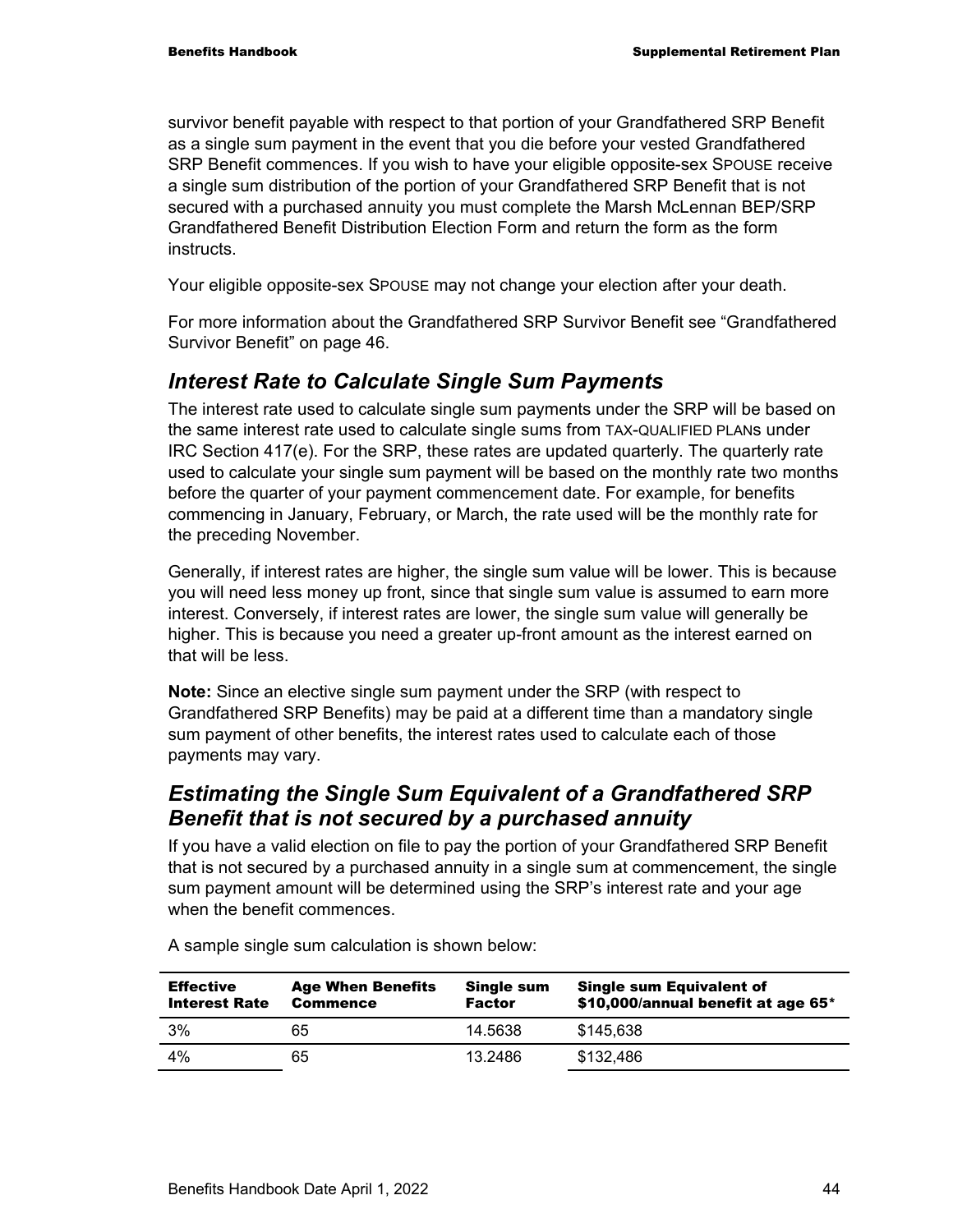| <b>Effective</b><br><b>Interest Rate</b> | <b>Age When Benefits</b><br><b>Commence</b> | <b>Single sum</b><br><b>Factor</b> | <b>Single sum Equivalent of</b><br>\$10,000/annual benefit at age 65* |
|------------------------------------------|---------------------------------------------|------------------------------------|-----------------------------------------------------------------------|
| 5%                                       | 65                                          | 12.1217                            | \$121,217                                                             |
| 6%                                       | 65                                          | 11.1500                            | \$111,500                                                             |
| 7%                                       | 65                                          | 10.3067                            | \$103,067                                                             |
|                                          |                                             |                                    |                                                                       |

Assumes annual benefit payable at age 65 is \$10,000 payable as a single life annuity and that a valid single sum election is on file for at least 12 months prior to the date benefits commence.

### *When a Single Sum Distribution is Made*

If you elect a single sum form of payment of the portion of your Grandfathered SRP Benefit that is not secured with a purchased annuity, your single sum payment will be paid on the last business day of the month in which you receive your first payment from the Retirement Plan.

If the value of your Grandfathered SRP Benefit, when expressed as a single life annuity starting at age 65, is a small benefit, a mandatory single sum will be paid to you as soon as practicable following your termination of employment.

### *Rolling Over a Single Sum Distribution*

Because the SRP is not a TAX-QUALIFIED PLAN, a single sum distribution cannot be rolled over to an IRA or other retirement plan eligible to receive rollovers.

### *Annuities Purchased Prior to 2003*

If you had accrued a SRP benefit for service performed prior to January 1, 2003, all or a portion of your SRP benefit may have been secured through the purchase of annuity contracts from various insurance companies. Pursuant to the terms of these contracts, your annuity will pay at the same time and in the same form that you elect when you commence your benefit under the tax-qualified Retirement Plan. The annuities do not have a cash surrender value.

### *How to Make an Election to Commence a Grandfathered SRP Benefit*

You make an election to commence a Grandfathered SRP Benefit when you elect to commence a benefit under the tax-qualified Retirement Plan. See "Commencing a Benefit" of the *Marsh & McLennan Companies Retirement Plan* section for details. Generally, your Grandfathered SRP Benefit will pay in the same form as you elect for payment of your benefit under the tax-qualified Retirement Plan.

If you opt to have your Grandfathered SRP Benefit direct deposited, it will be direct deposited on the last business day of the month.

Any single sum payments that are made to you will be made in the form of a check. single sum payments, cannot be deposited directly into your checking or savings account.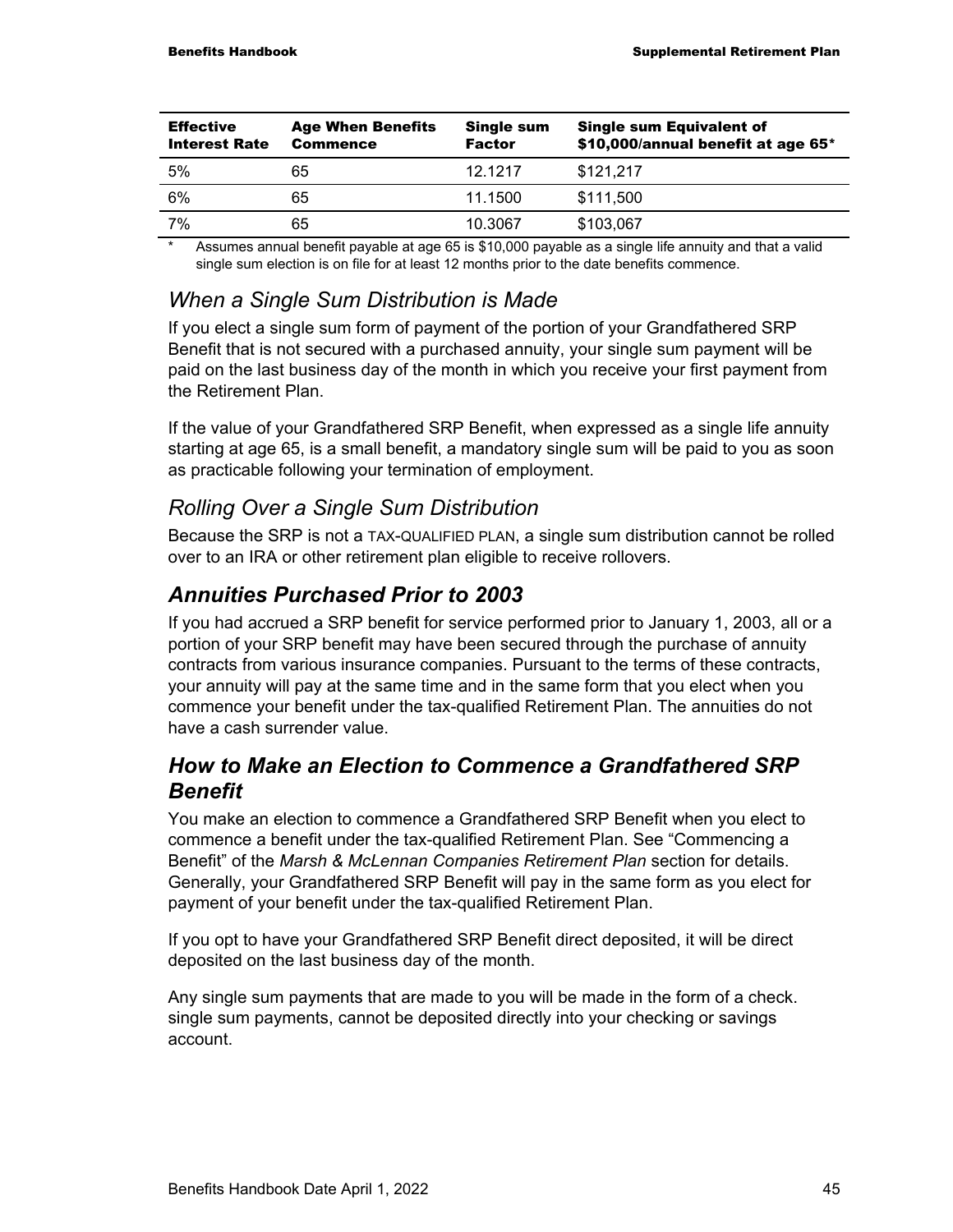### Grandfathered Survivor Benefit

This sub-section describes the survivor benefit that will pay to an eligible opposite-sex SPOUSE if you die before a GRANDFATHERED SRP BENEFIT commences.

Generally a SRP benefit is grandfathered if it was accrued and vested on December 31, 2004. At that time, the survivor benefit provided under the SRP was based on the survivor benefit provided under the tax-qualified Retirement Plan which was subject to certain federal laws which restricted the definition of a Spouse to an opposite-sex spouse. Therefore, the survivor benefit with respect to the SRP benefit that was accrued and vested as of December 31, 2004 will only be a Grandfathered Survivor Benefit if it is payable to an eligible opposite-sex Spouse.

The Company amended the SRP effective January 1, 2009 to provide for a survivor benefit for an eligible same-sex Spouse or DOMESTIC PARTNER. However, because this form of survivor benefit was not available as a form of payment under the SRP on October 3, 2004 it cannot be considered a Grandfathered Survivor Benefit and must be subject to the provisions of IRC 409A. Therefore, when a survivor benefit is payable to an eligible same-sex Spouse or Domestic Partner, it is subject to Section 409A. See "Death Before a Grandfathered SRP Benefit Commences" on page 46 for details.

For a description of how the Grandfathered SRP Benefit is determined see "Determining the Grandfathered SRP Benefit" on page 41.

#### *Death Before a Grandfathered SRP Benefit Commences*

In the event of your death before your Grandfathered SRP Benefit commences, a Grandfathered Survivor Benefit will be payable under the SRP if you have a Grandfathered SRP Benefit at the time of your death and you have a surviving oppositesex Spouse to whom you have been married for at least 12 consecutive months at the time of your death.

If you were married to an opposite-sex Spouse for fewer than 12 consecutive months at the time of your death, your surviving opposite-sex spouse will not be eligible for a Grandfathered Survivor Benefit. However, if your opposite-sex Spouse can qualify as your Domestic Partner as defined by the SRP, your surviving opposite-sex Spouse might be eligible for a 409A Survivor Benefit. See "Death Before a Grandfathered SRP Benefit Commences" on page 46 and "Criteria for Establishing a Domestic Partnership" on page 36 for details.

If you do not have a Grandfathered SRP benefit or there is no eligible surviving oppositesex Spouse, no Grandfathered Survivor SRP Benefit is payable.

#### *Grandfathered Survivor Benefit If You Die While Actively Employed*

This sub-section describes the Grandfathered Survivor Benefit that will be paid to your eligible surviving opposite-sex Spouse if you die while actively employed.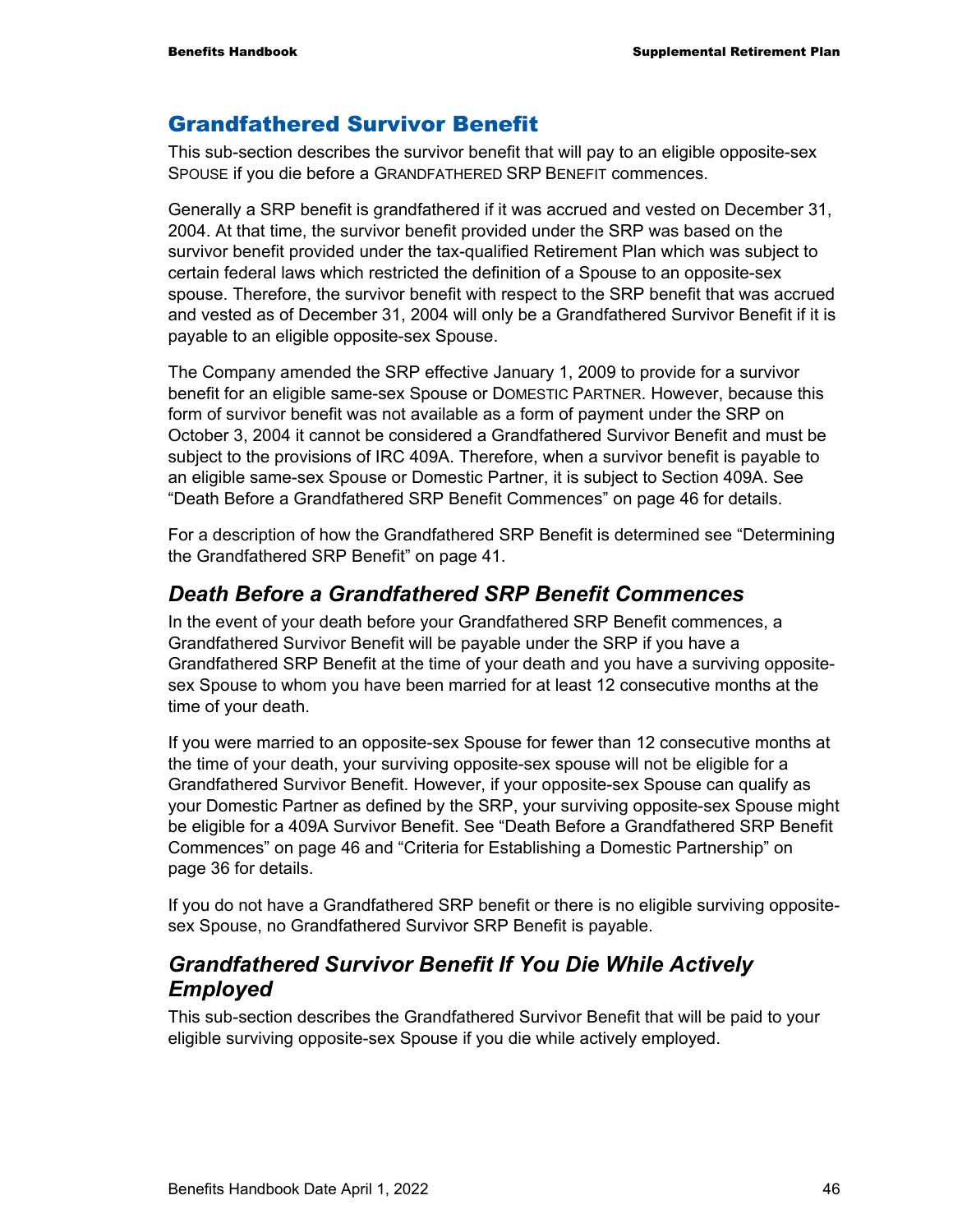If you accrued or became vested in a SRP Benefit on or after January 1, 2005, or you were married to an eligible same-sex Spouse or had an eligible Domestic Partner at the time of your death, your Eligible Survivor might be eligible for a 409A SRP Survivor Benefit. See "Death Before a Grandfathered SRP Benefit Commences" on page 46 for details.

The SRP does not pay a Grandfathered Survivor Benefit upon your death if you do not have a Grandfathered SRP Benefit or you do not have an eligible surviving opposite-sex Spouse.

#### *If you die before age 50:*

If you die while actively employed before attaining age 50, you have a Grandfathered SRP Benefit at the time of your death, your eligible surviving opposite-sex Spouse will receive the contingent annuitant's portion of your Grandfathered SRP Benefit as if you had terminated employment on your date of death and elected a 50% contingent annuity.

The Grandfathered Survivor Benefit will commence as of the first of the month following the month in which you would have attained age 65. Your eligible surviving opposite-sex Spouse can elect to commence the Grandfathered Survivor Benefit as early as the first of the month following the month when you would have attained age 55 by electing to commence the survivor benefit under the Retirement Plan. The monthly benefit will be reduced using the early retirement factors provided under the Retirement Plan.

The first payment will be made at the end of the month in which benefits commence under the Retirement Plan. Subsequent monthly payments are made at the end of each month.

You might also have the option to elect to have a Grandfathered SRP Survivor Benefit paid to an eligible opposite-sex Spouse in an ACTUARIALLY EQUIVALENT single sum payment. See "Electing a Single Sum Survivor Benefit for a Grandfathered SRP Benefit" on page 43.

#### *If you die on or after age 50:*

If you die while actively employed after attaining at least age 50 and you have a Grandfathered SRP Benefit at the time of your death, your eligible surviving oppositesex SPOUSE will receive 50% of your vested Grandfathered SRP Benefit, calculated as if you had terminated employment on your date of death.

The Grandfathered Survivor Benefit will commence as soon as administratively practicable after your death, provided that payments commence no later than ninety (90) days following the notification of your death. Subsequent monthly payments are made at the end of each month.

You might also have the option to elect to have a Grandfathered Survivor Benefit paid to an eligible opposite-sex Spouse in an actuarially equivalent single sum payment. See "Electing a Single Sum Survivor Benefit for a Grandfathered SRP Benefit" on page 43.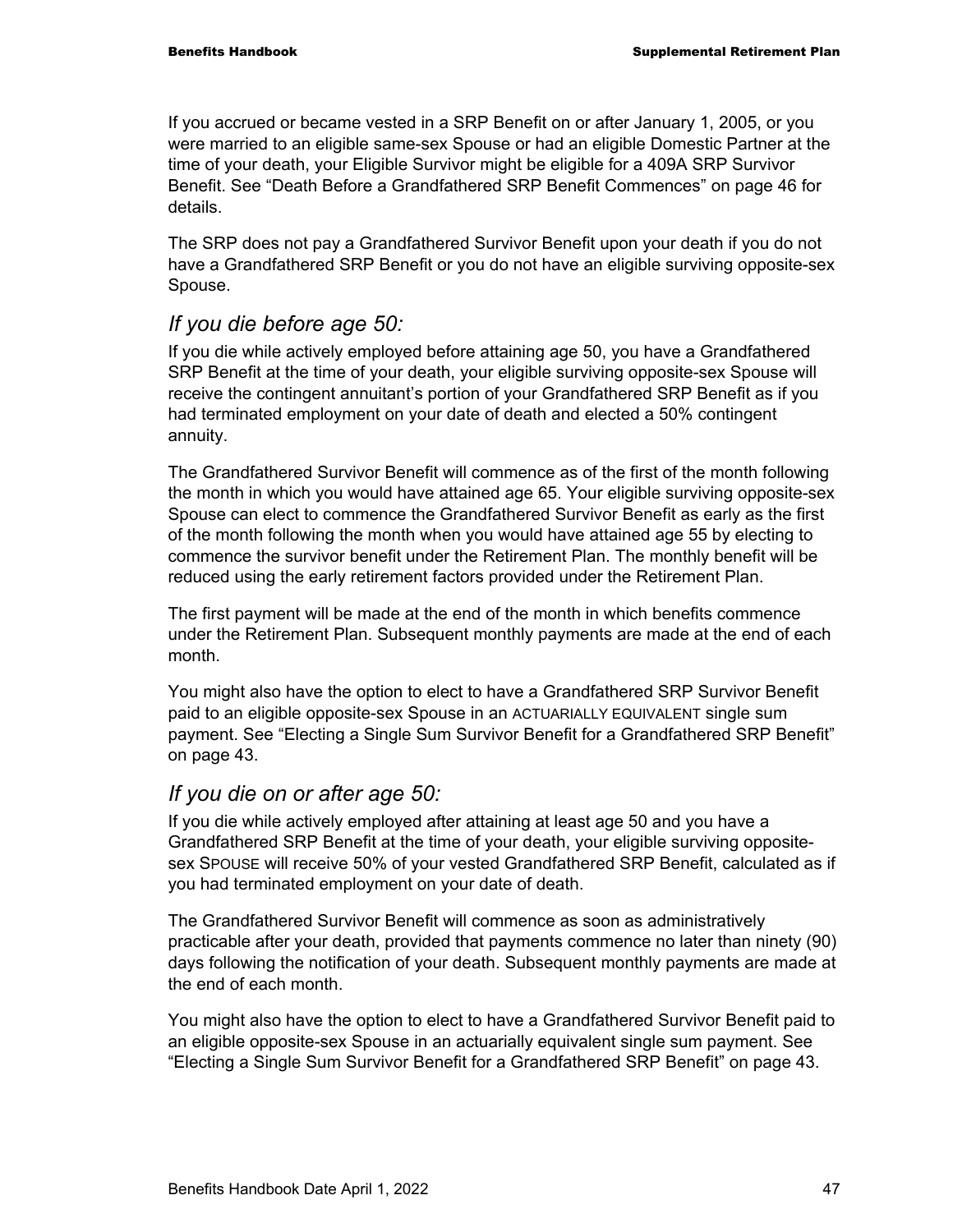### *Grandfathered Survivor Benefit If You Die After Termination of Employment but Before Grandfathered SRP Benefit Commences*

If you die after you terminate and before commencing a Grandfathered SRP Benefit, your eligible surviving opposite-sex SPOUSE will receive the designated survivor's portion of your vested Grandfathered SRP Benefit calculated as if you had terminated employment on your date of death and elected the 50% Contingent Annuity option. The monthly benefit will be reduced using the early retirement factors provided under the Retirement Plan. See "Early Commencement: If You Commence Before Age 65" in the *Marsh & McLennan Companies Retirement Plan* section.

This benefit will commence as of the first of the month following the month in which you would have attained age 65. Your eligible surviving opposite-sex SPOUSE can elect to commence a Grandfathered Survivor Benefit as early as the first of the month following the month when you would have attained age 55 by electing to commence the survivor benefit under the Retirement Plan. The monthly benefit will be reduced using the early retirement factors provided under the Retirement Plan.

The first payment will be made at the end of the month in which benefits commence under the Retirement Plan. Subsequent monthly payments are made at the end of each month.

You might also have the option to elect to have a Grandfathered Survivor Benefit paid to an eligible opposite-sex Spouse in an actuarially equivalent single sum payment. See "Electing a Single Sum Survivor Benefit for a Grandfathered SRP Benefit" on page 43.

The SRP does not pay a Grandfathered Survivor Benefit upon your death if you do not have a Grandfathered SRP benefit or you do not have an eligible surviving opposite-sex Spouse.

### *Grandfathered Small Benefit Rule for a Survivor Benefit*

If you separate from service due to death, the Grandfathered Survivor Benefit payable to an eligible opposite-sex Spouse, if any, will be evaluated under the small benefit rule for a Grandfathered Benefit as of the first of the month following the calendar month in which you die. See the "Small Benefit Payment Rule for Grandfathered SRP Benefit" on page 41.

### How the Grandfathered SRP Benefit is Taxed

The GRANDFATHERED SRP BENEFIT is subject to FICA tax (tax imposed by the federal government on both employees and employers to fund Social Security and Medicare) in addition to regular income tax.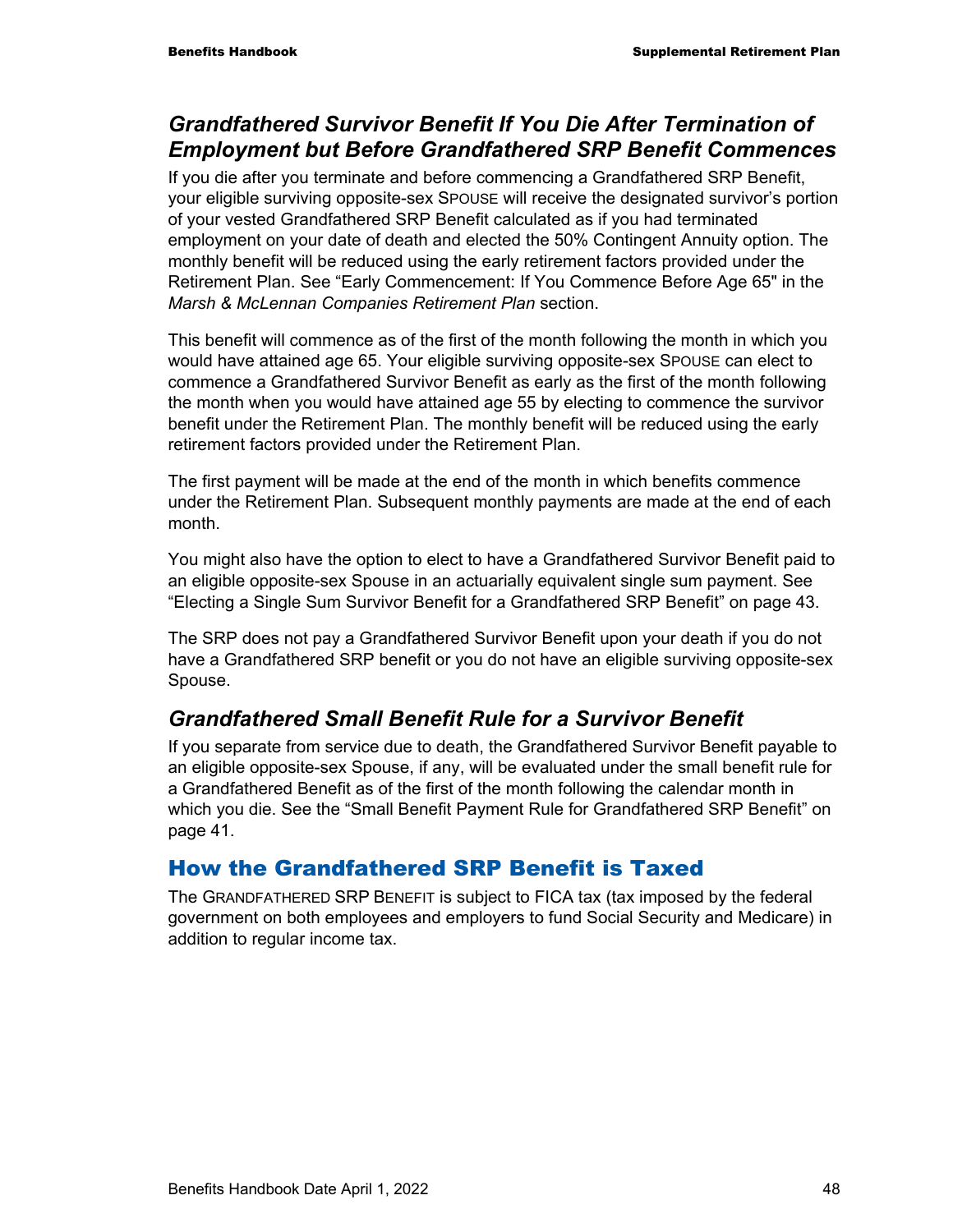In order to satisfy the FICA obligations with respect to Grandfathered SRP Benefit:

- **The entire FICA tax obligation on the Grandfathered SRP Benefit that is not secured** by a purchased annuity will be satisfied at the time when the benefit commences. A single sum distribution sufficient to satisfy the entire FICA tax obligation on your Grandfathered SRP Benefit as well as income tax on the portion of your Grandfathered SRP Benefit distributed to satisfy the FICA obligation is made from your Grandfathered SRP Benefit and remitted to the appropriate tax authorities. No further FICA tax will be due on your Grandfathered SRP Benefit.
- Your monthly benefit in the form of payment you elected (or your single sum, if available), will be reduced to take into account the single sum distribution used to satisfy your FICA tax obligations as well as the income tax withholding on that amount.

#### *Income Taxes on Payments Other Than Purchased Annuities*

- Payments from the SRP other than payments from purchased annuities are taxed as ordinary income when they are received. Generally, state and local taxes, if any, are withheld based on your state of residency when you receive payment.
- If your benefit is one million dollars or less and is paid to you in a single sum, a 25% flat tax rate will apply.
- If your benefit is over one million dollars and is paid to you in a single sum, a 35% flat tax rate will apply.

### *Taxes Attributable to Purchased Annuities*

Tax Impact of the Annuity Purchase:

- According to IRS regulations, amounts used to purchase the annuity were considered taxable W-2 income to you in the year in which the purchase was made. At the time the annuity was purchased, the Company paid the tax authorities an amount sufficient to cover the full estimated tax liability (i.e., both the tax on the annuity purchase, and the tax on the Company's payment of the tax on your behalf.)
- Your benefit under the annuity is adjusted to its after-tax equivalent to be comparable to what you would have received net of taxes under the SRP if no annuity had been purchased.

#### *Taxes on Annuity Payments*

- **Because the Company paid the taxes on the annuity when it was purchased, a** portion of your benefit is not taxable to you when benefits are paid. You are responsible, though, for taxes on the portion of your benefit payment that derives from growth in the value of the annuity contract since it was purchased.
- Additionally, since the tax paid when the annuity was purchased was based on your life expectancy, any benefit payments that may be made after your expected lifetime are fully taxable.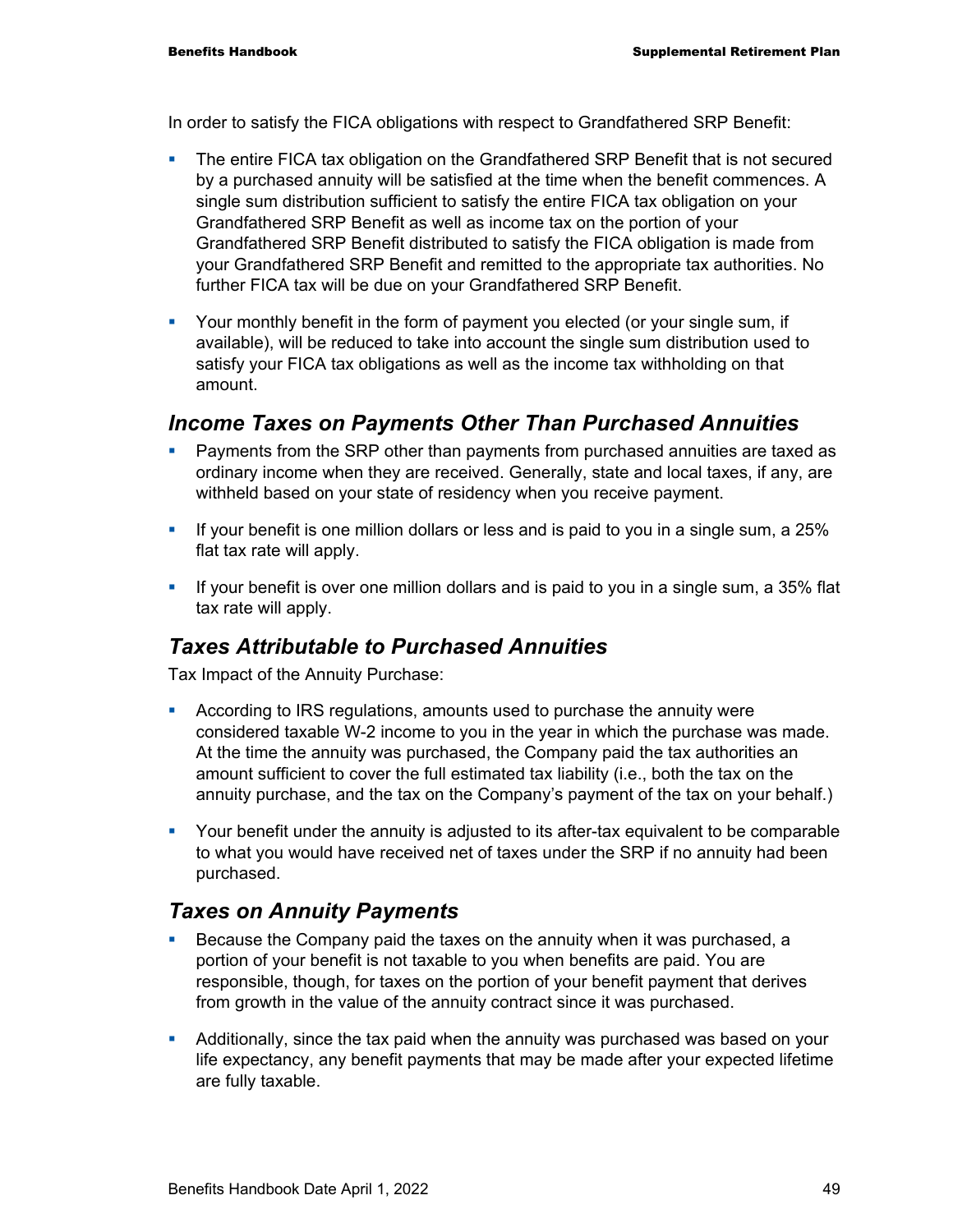#### *Taxes Reported Once Benefits from the Annuity Purchase Commence*

The taxable portion of your monthly annuity payment and withholding amounts are reported on an IRS form 1099-R once your benefits commence. This form is mailed to you annually no later than the January  $31<sup>st</sup>$  following the end of the previous calendar year.

### **Glossary**

#### 409A SRP BENEFIT

Internal Revenue Code Section 409A (Section 409A), enacted as part of The American Jobs Creation Act of 2004, imposes rules on how benefits under non-qualified plans (the SRP is a nonqualified plan) earned or vested after December 31, 2004 may be distributed. The portion of a non-qualified plan benefit earned or vested after December 31, 2004 *is* subject to Section 409A. The 409A SRP Benefit is also commonly referred to as the post-2004 SRP benefit.

#### ACCRUED BENEFIT

This is the amount of benefit you have been credited with as a measurement date under the SRP's benefit formula, taking into account your Eligible Monthly Pay and Benefit Service. Your Accrued Benefit is expressed as a monthly payment in the form of a single life annuity commencing once you attain age 65.

#### ACTUARIALLY EQUIVALENT

In this summary, you will see the term actuarially equivalent used to describe the various payment forms under the SRP. Each payment form is Actuarially Equivalent which means that they are all of equal value determined by using the actuarial assumptions in the SRP. The differences in the amounts payable under each form reflect the nature of the various payment forms (e.g., guaranteed number of payments or payments over the course of two lives).

#### BENEFIT COMMENCEMENT DATE

The date your benefit is deemed to commence. Your Benefit Commencement Date can be the first of any month following your termination date, but it cannot be earlier than your  $55<sup>th</sup>$  birthday or later than the April 1 following the calendar year in which you attain age  $70\frac{1}{2}$ .

#### BENEFIT SERVICE

#### **For Service on or after January 1, 2010 and prior to January 1, 2017**

Generally, you will earn Benefit Service under the SRP for each month that you are an eligible employee (See "Eligibility – General Rules" under "Participating in the Plan" in the *Marsh & McLennan Companies Retirement Plan* section for details) and have Eligible Monthly Pay. Benefit Service is used to determine your SRP benefit accrual percentage.)

#### **For Benefit Service Prior to January 1, 2010**

Generally, you were credited Benefit Service under the SRP for each month that you were an eligible (See "Eligibility – General Rules" under "Participating in the Plan" in the *Marsh & McLennan Companies Retirement Plan* section for details) and had monthly eligible salaried pay.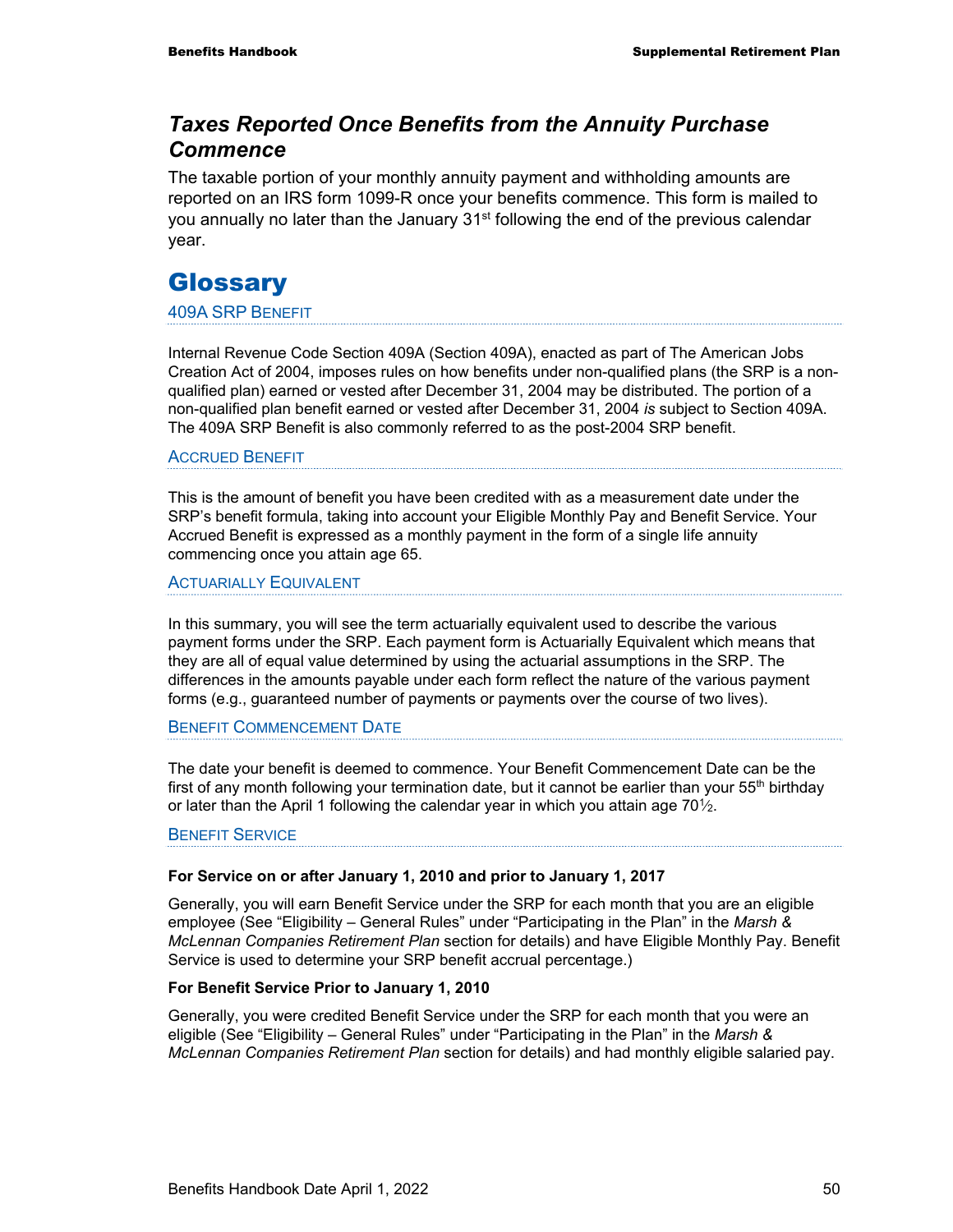If you were classified as an Hourly Employee, you did not earn Benefit Service before January 1, 2010.

#### COVERED COMPENSATION

Covered Compensation is the average Social Security Taxable Wage Bases for each year during the 35 year period ending with the year in which you attain your Social Security normal retirement age. The Social Security Taxable Wage Base is the maximum amount of annual earnings subject to the Social Security tax in any year. Currently, Social Security normal retirement age is 65 if you were born before 1938; 66 if you were born in 1938 through 1954; and 67 if you were born in 1955 or later. The Internal Revenue Service publishes updated covered compensation tables each year. A copy of the table can be found on the IRS website at www.irs.gov.

#### DOMESTIC PARTNER

At the time of reference, a partner of the same or opposite sex with whom you are registered as Domestic Partner (or a term of similar meaning for example, civil union) in accordance with the requirements of a city, state, or municipality that recognizes domestic partnerships, if you have been registered as Domestic Partners for 12 months or longer.

If you are not registered as Domestic Partners or have been registered for fewer than 12 consecutive months, your partner will qualify as a Domestic Partner for the purposes of the SRP if you and your Domestic Partner satisfy all of the following criteria:

- You are both at least age 18.
- **•** Neither of you are currently nor have been married or the Domestic Partner of any other person for at least the previous 12 months.
- **•** You are not related by blood to a degree of closeness that would prohibit marriage under applicable US state law.
- You are in an exclusive, committed relationship that has existed for at least 12 months and is intended to be permanent.
- You have mutually agreed to be responsible for each other's common welfare.
- You have resided together for at least the previous 12 months and you intend to do so permanently.

#### EARLY RETIREMENT DATE

**If you terminate your employment on or after attaining age 55 and have not yet attained** age 65, you qualify for Early Retirement provided you have at least 60 months (5 years) of VESTING SERVICE. In this case, you can commence monthly benefit payments as of the first day of any month after you terminate employment.

#### ELIGIBLE MONTHLY PAY

For service on and after January 1, 2010 and before January 1, 2017, Eligible Monthly Pay is your monthly base earnings paid during periods when you were employed as a US regular or temporary employee by a participating company. If you are paid on a salaried basis, your Eligible Monthly Pay is based upon the highest annual base salary rate in effect during a month (onetwelfth of your annual base salary rate). If you are paid on an hourly basis, your Eligible Monthly Pay is the base pay paid from a Plan-participating employer during the month.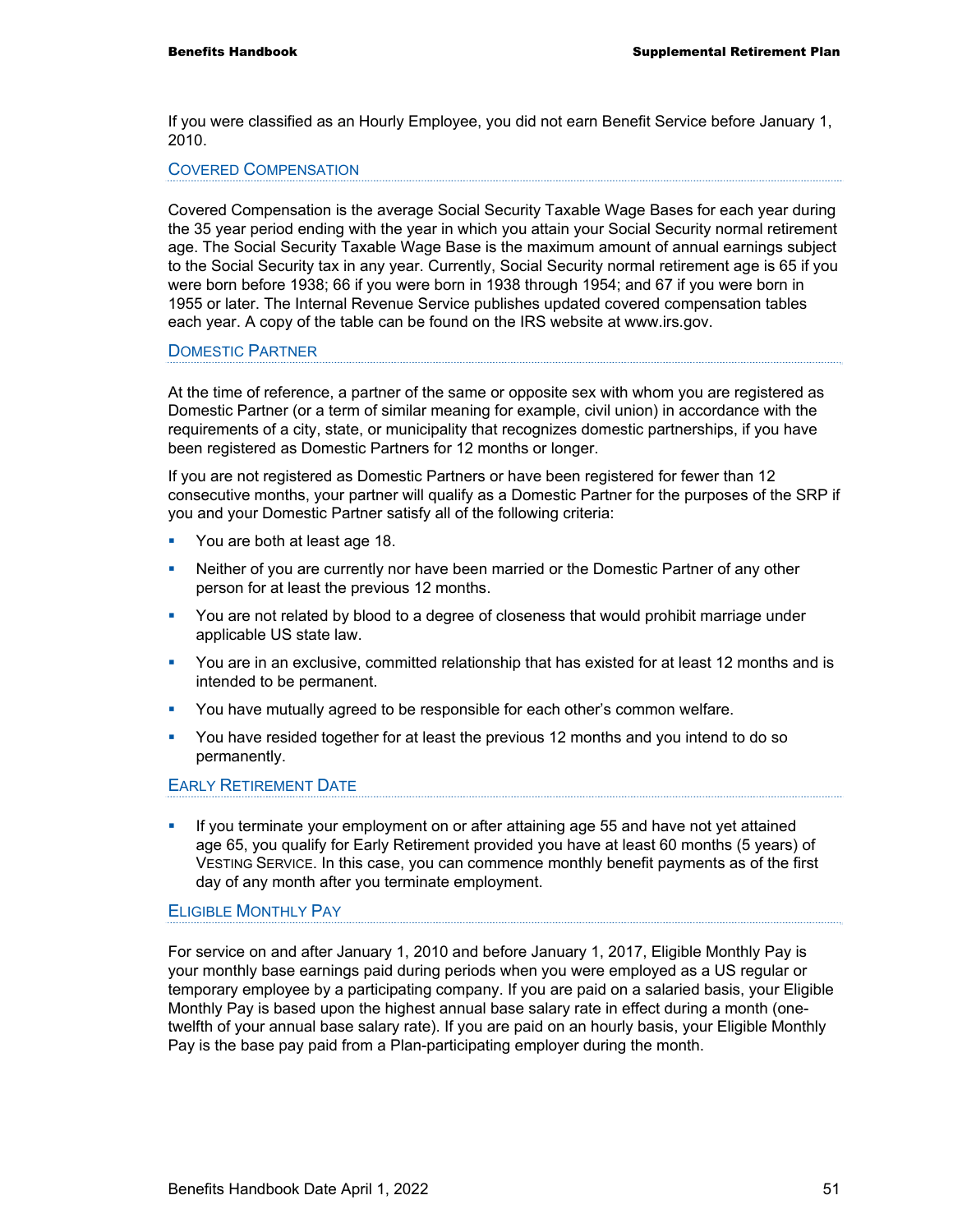If you are on an approved disability or qualified military leave, your Eligible Monthly Pay will be deemed to be the highest Eligible Monthly Pay you received during your last six months of active service with a participating company prior to the commencement of your approved disability or qualified military leave.

Eligible Monthly Pay does not include regular draw, overtime, bonuses, commissions and other extra compensation but does include before-tax salary reduction amounts that you may contribute to other programs sponsored by Marsh McLennan in which you were eligible to participate, such as the Marsh & McLennan Companies 401(k) Savings & Investment Plan or a Flexible Spending Account, but excluding pay you defer under the Supplemental Savings & Investment Plan. Eligible Monthly Pay will not exceed one-twelfth of the IRS limit on annual compensation in effect in which your Eligible Monthly Pay is credited. See "IRS Limit on Pay" under "What Pay Counts" in the *Marsh & McLennan Companies Retirement Plan* section for details.

#### ELIGIBLE MONTHLY SALARY

For service prior to January 1, 2010, Eligible Monthly Salary is your monthly base salary paid during periods when you were employed as a salaried employee by a participating company. Salary does not include overtime, bonuses, commissions and other extra compensation but does include before-tax salary reduction amounts that you may contribute to other programs sponsored by Marsh McLennan in which you were eligible to participate, such as the Marsh & McLennan Companies 401(k) Savings & Investment Plan or a Flexible Spending Account, but excluding compensation you defer under the Supplemental Savings & Investment Plan. The amount of your salary that can be used in determining your Eligible Monthly Salary under the SRP is not subject to the IRS limit on annual compensation.

#### FINAL AVERAGE SALARY

Final Average Salary is the highest consecutive 60-month average of your Eligible Monthly Salary paid during periods when you were employed as an eligible employee by a participating employer prior to January 1, 2017. Note that Final Average Salary is the *highest* consecutive 60-month average of Eligible Monthly Salary while an eligible employee, which may occur prior to the end of your employment in certain cases.

#### GRANDFATHERED SRP BENEFIT

Internal Revenue Code Section 409A (Section 409A), enacted as part of The American Jobs Creation Act of 2004, imposes rules on how benefits under non-qualified plans earned and vested after December 31, 2004 may be distributed. The portion of a non-qualified plan benefit earned and vested as of December 31, 2004 *is not* subject to Section 409A, provided that it is paid in accordance with plan provisions in effect on or before October 3, 2004. The Grandfathered SRP Benefit is also commonly referred to as the pre-2005 SRP benefit.

#### HOURLY EMPLOYEE

An Hourly Employee (also known as a Contingent Employee from January 1, 2010 through December 31, 2010 and a Temporary Employee on and after January 1, 2011) is an employee hired directly by the Company, full-time or part-time, to perform various short term projects or special programs of a temporary nature whose employment will be terminated upon completion of their assignments, as well as those hired to work on an occasional or irregular basis.

#### **HR SERVICES**

Marsh McLennan HR Services